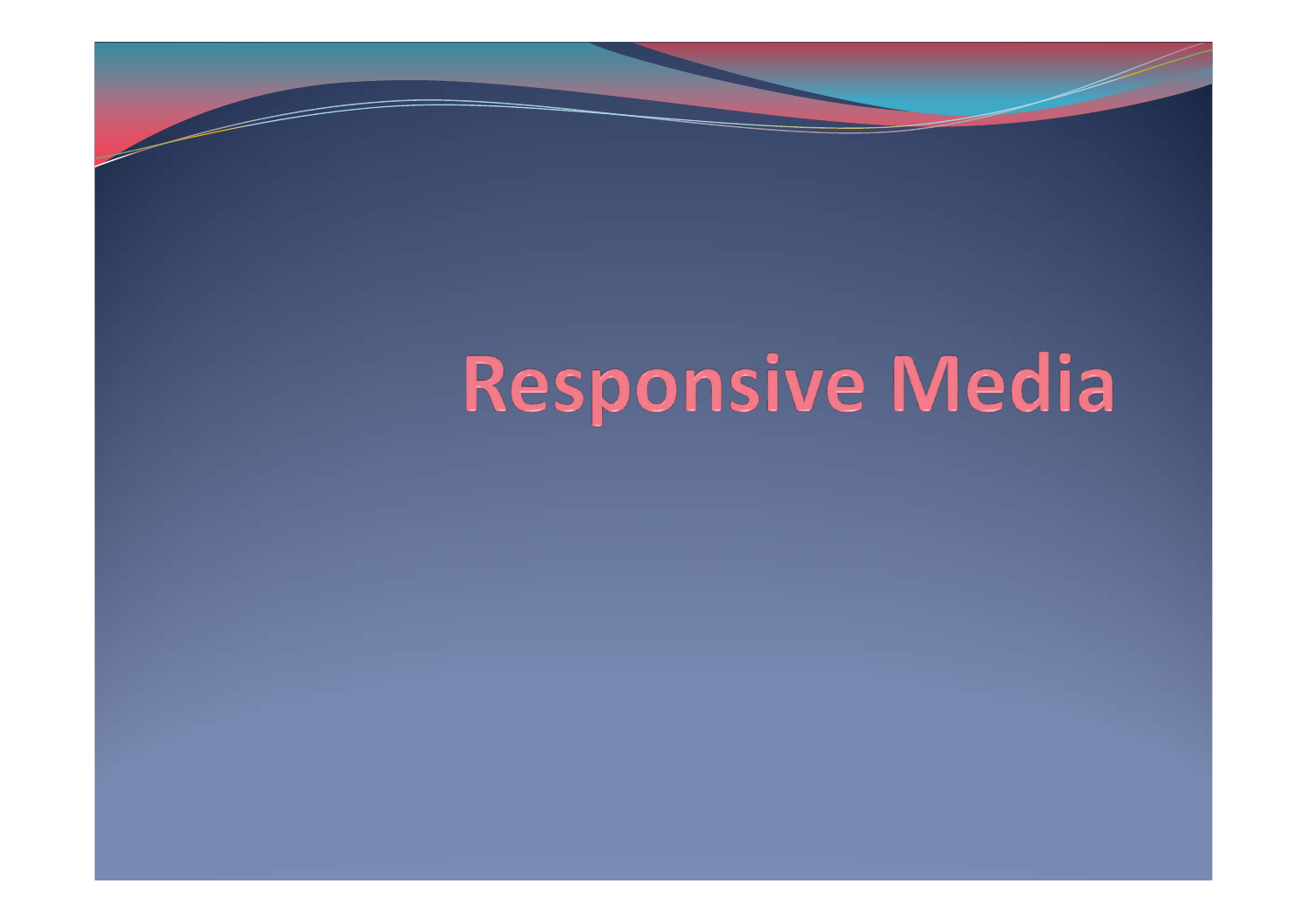- When it comes to rich experiences online, we have <sup>a</sup> love/hate relationship.
- Love
	- Beautiful images and interesting videos help to provide <sup>a</sup> deeper, more pleasant experience.
- Hate
	- Including many images and videos on <sup>a</sup> page results in <sup>a</sup> slow loading time, which can be very frustrating.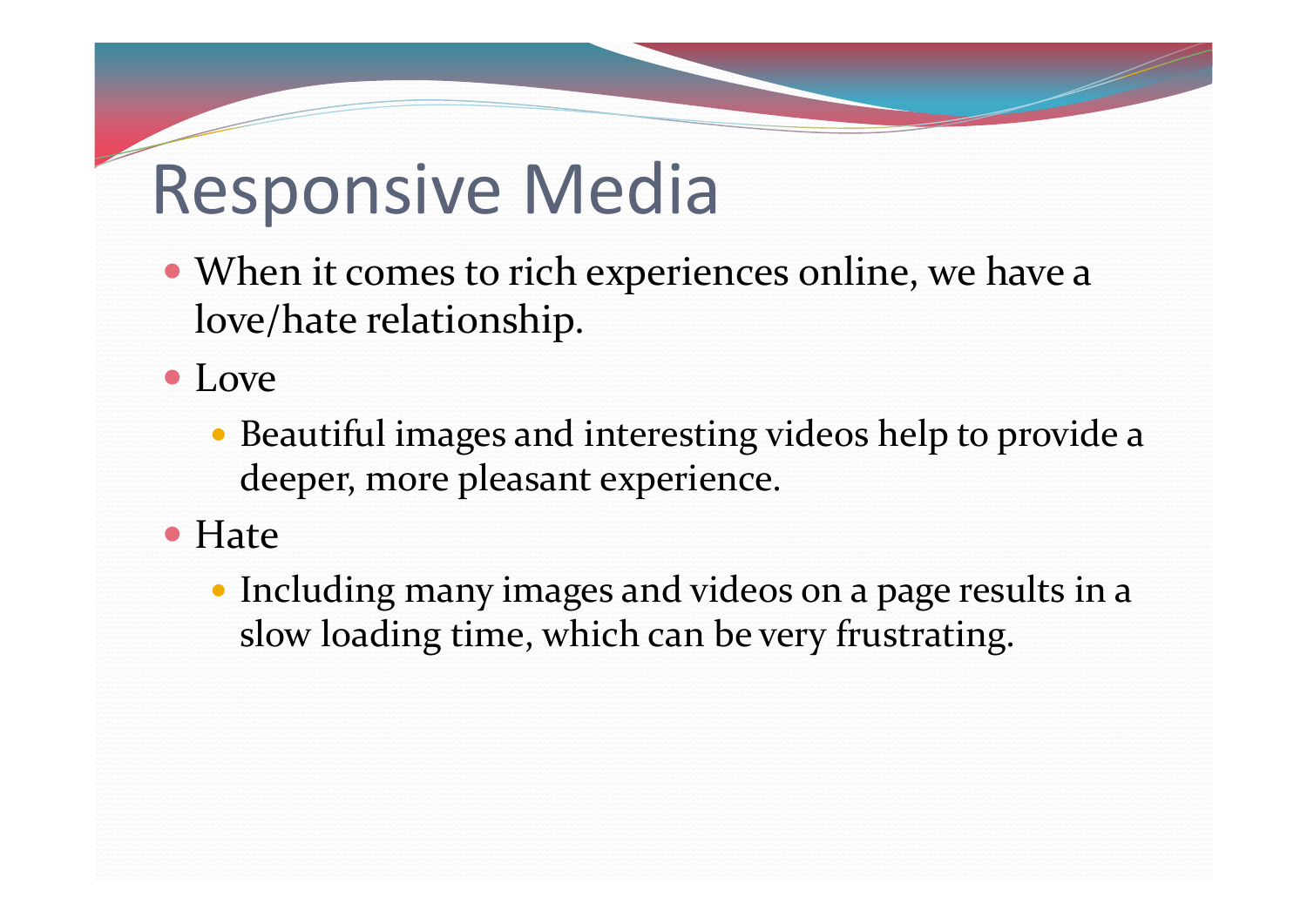- It takes careful consideration and planning to give users the best of both worlds:
	- <sup>a</sup> beautiful experience that loads as quickly as possible.
- We have already seen that the following help create Responsive Designs
	- Fluid Layouts
	- Viewports
	- Media Queries
	- Grid Based Layouts
- But there is still plenty of room to tidy things up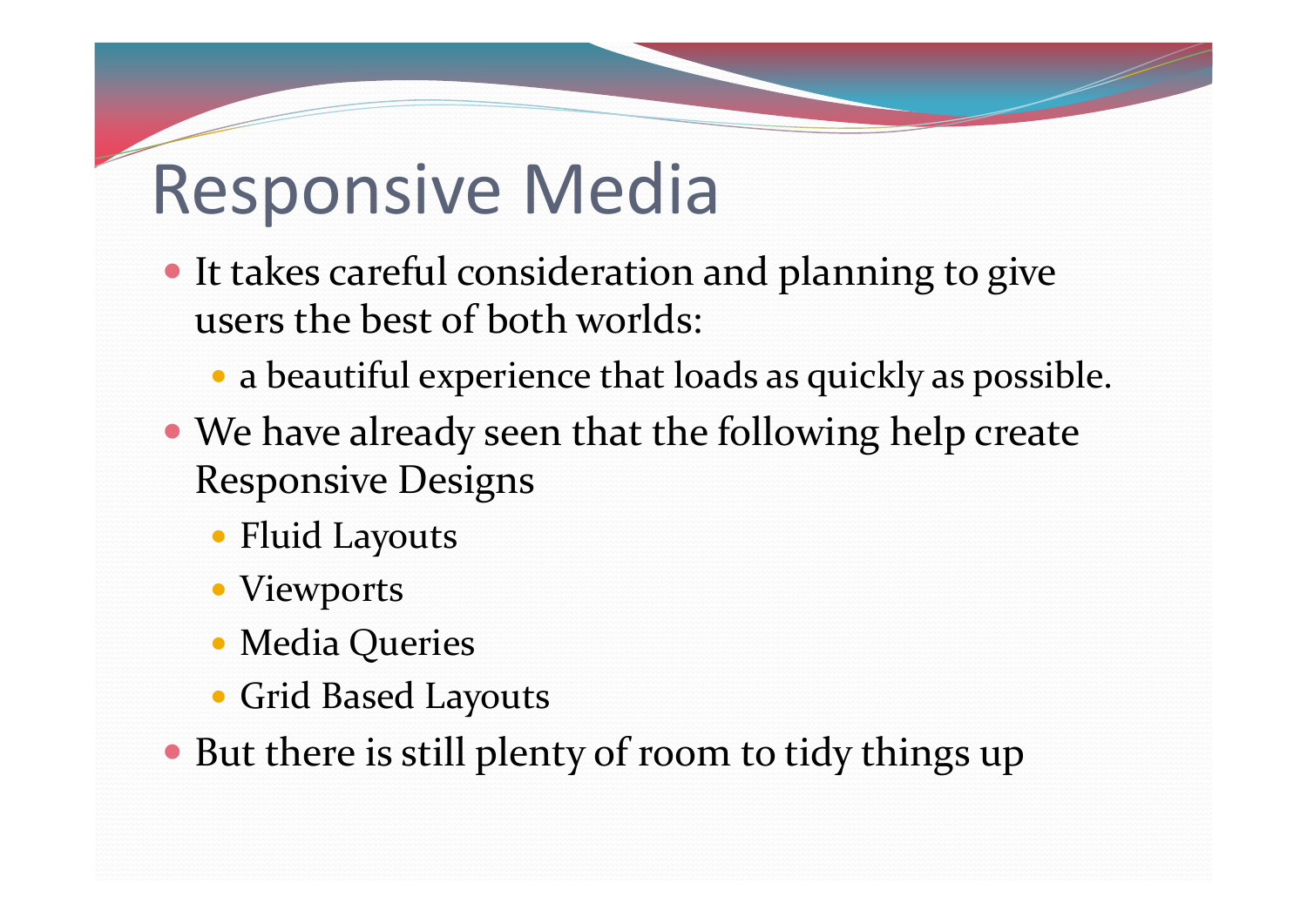- With this topic, we will discuss:
	- Why performance matters
	- How to conditionally load images
	- What responsive image solutions are available, and their limitations
	- How to swap out background images without downloading multiple images
	- How to conditionally load web fonts
	- What iss ahead for responsive images
	- How to make embedded video scale while maintaining its aspec<sup>t</sup> ratio
	- What to do with responsive advertising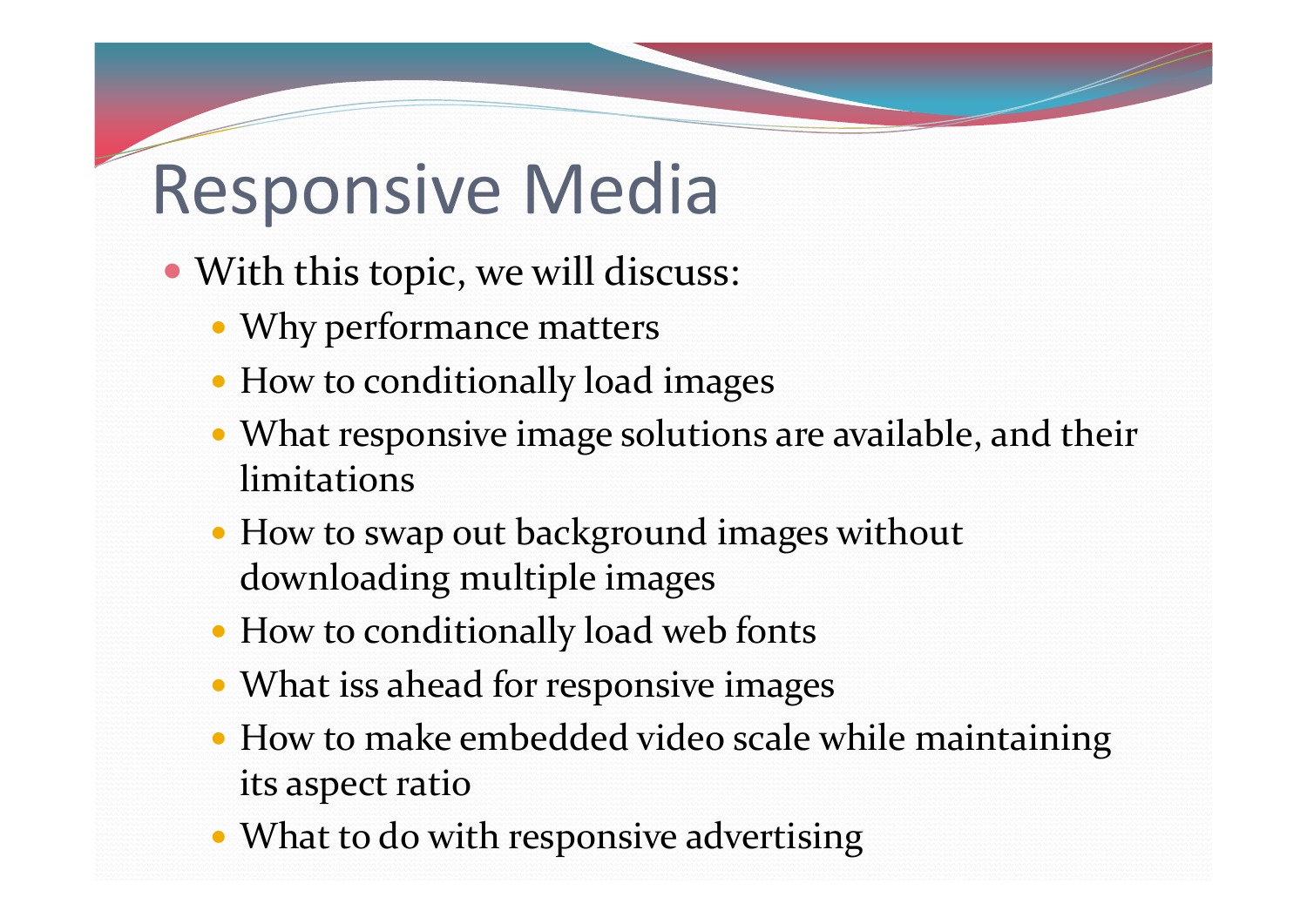# What the problem?

- Not all Media can scale to the degree we want
	- If <sup>I</sup> try to scale too large the image start to pixelate
	- If I try to scale too small the focus of the image gets lost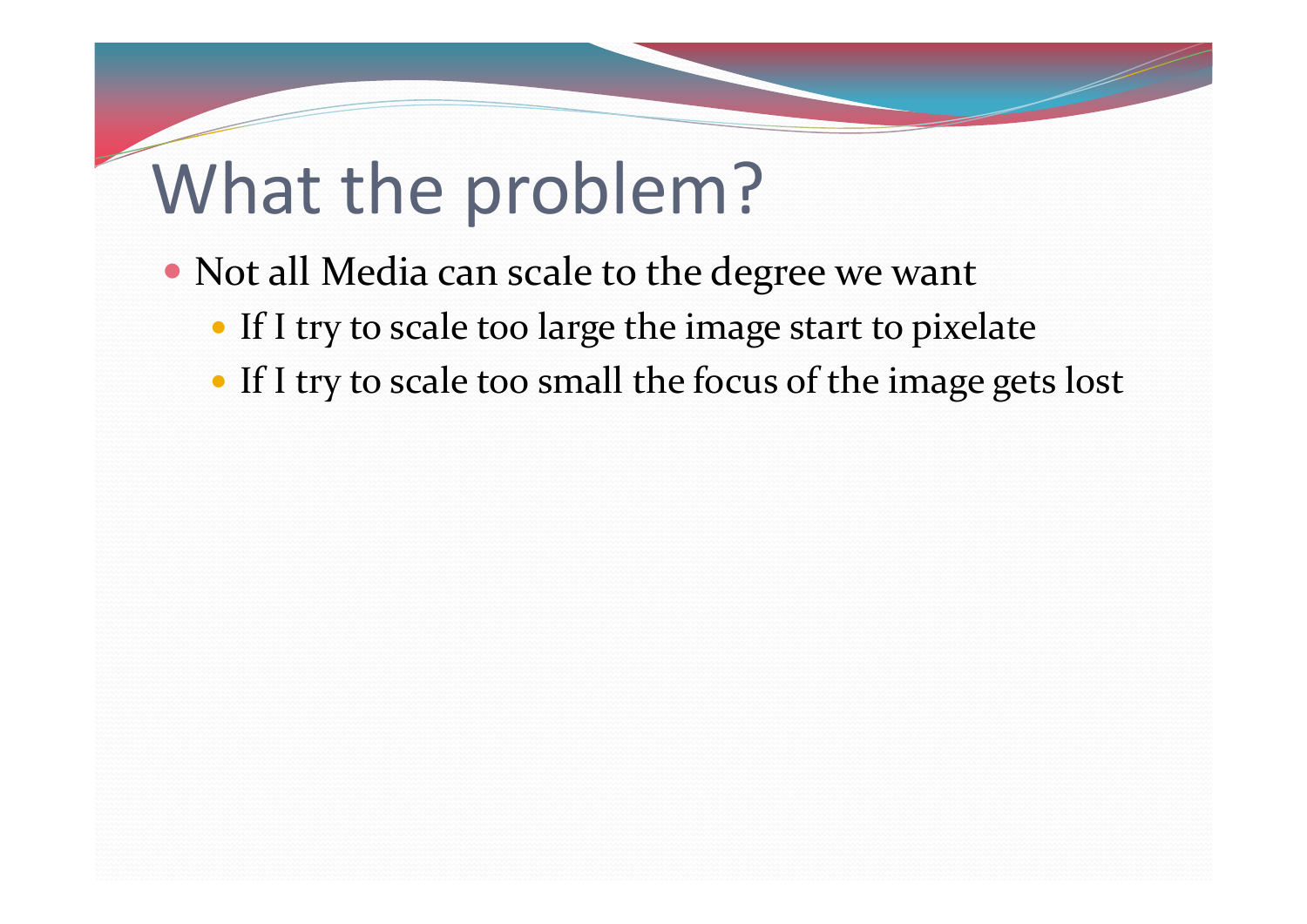# Image Size Comparison

#### **Normal Size**

#### **Enlarged**



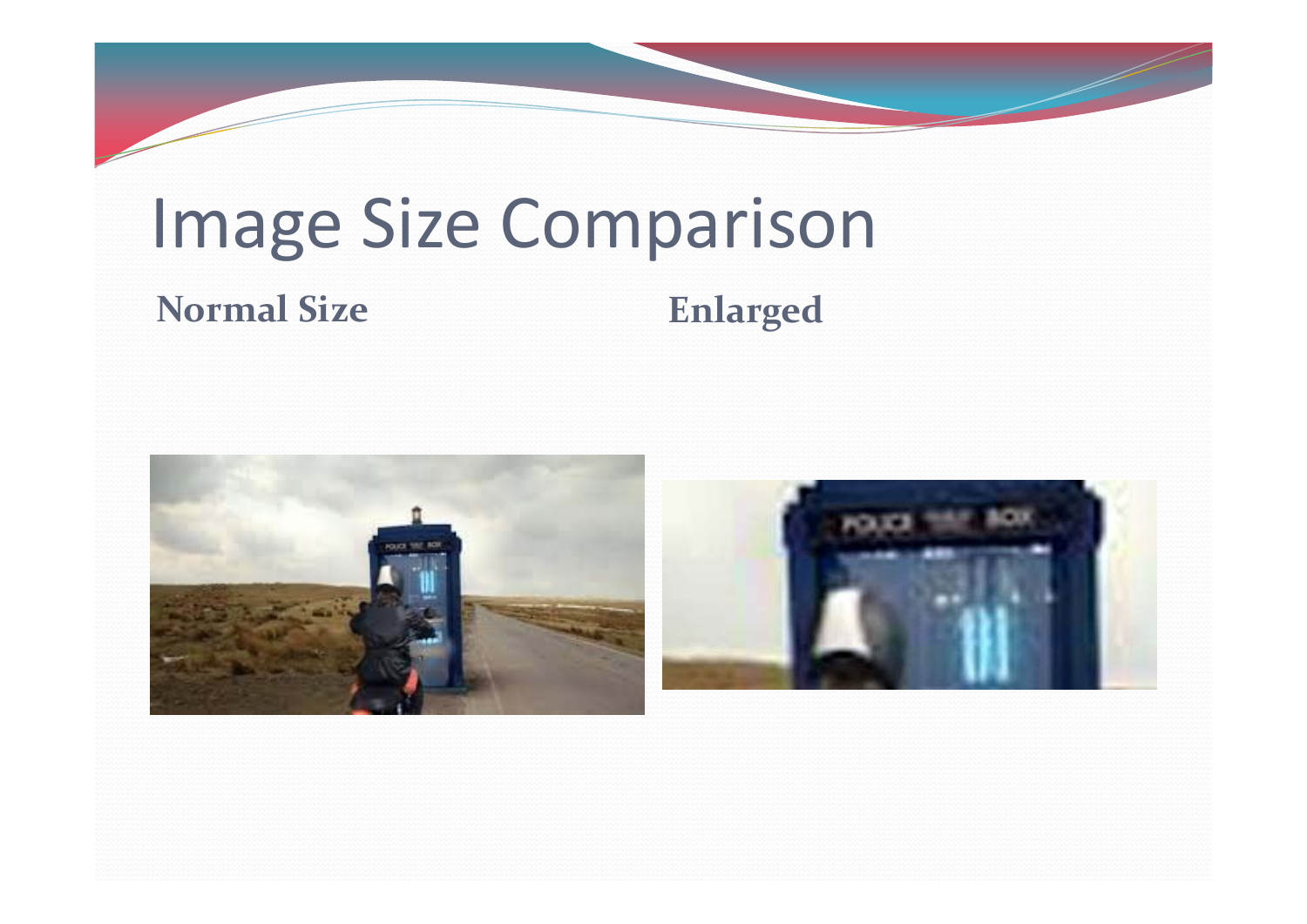# Image Size Comparison

#### **Normal Size**

#### **Reduced**



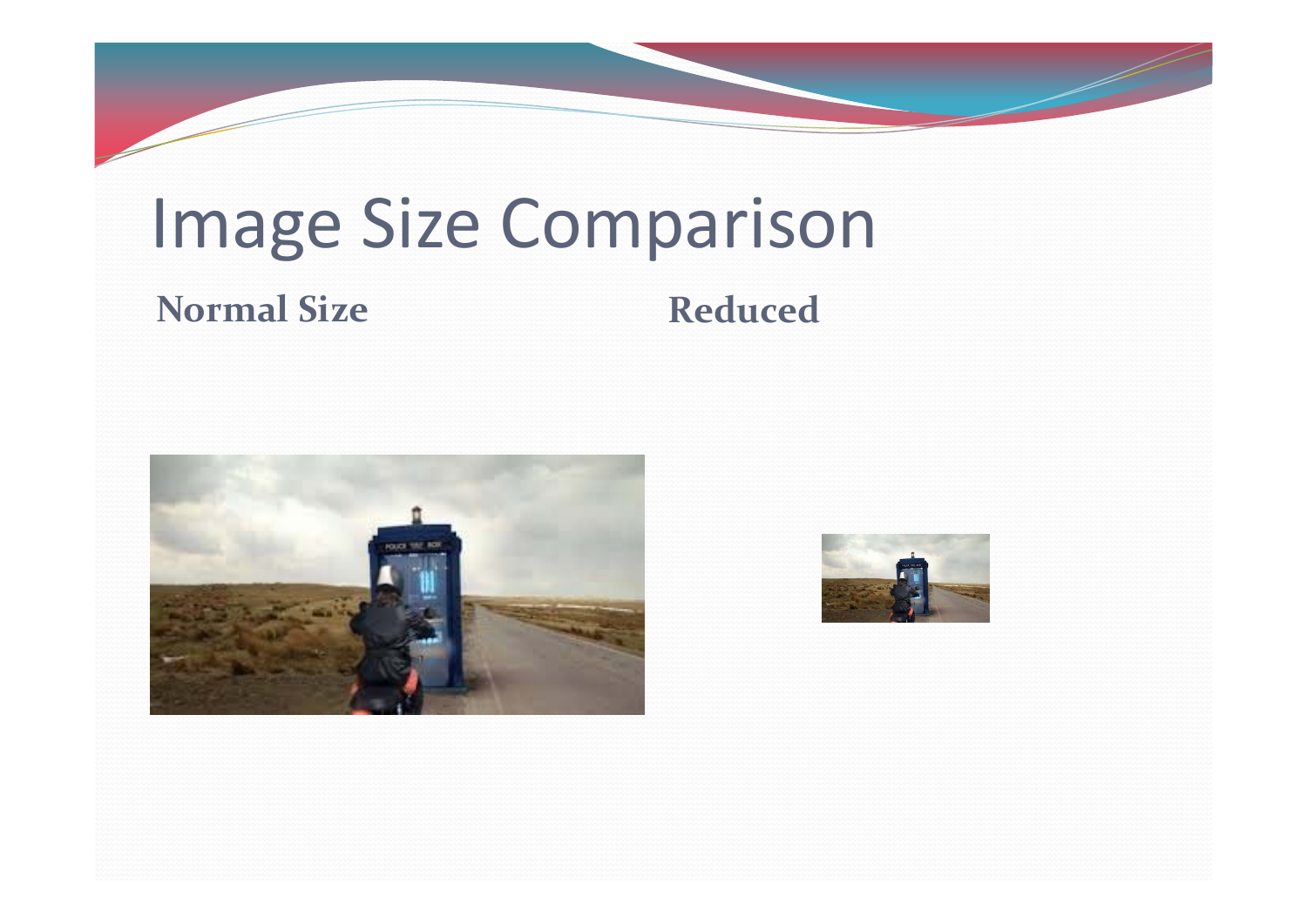# What the problem?

- However, image quality is only one par<sup>t</sup> of the problem. Another problem is the image weight and the demand that places on performance
- With what we have been doing so far, the same image is being loaded regardless of the device in use.
- That means, an 624px lead-in image is being downloaded even on small screens where <sup>a</sup> 350px image is all that is needed.
- The page performance is visibly suffering.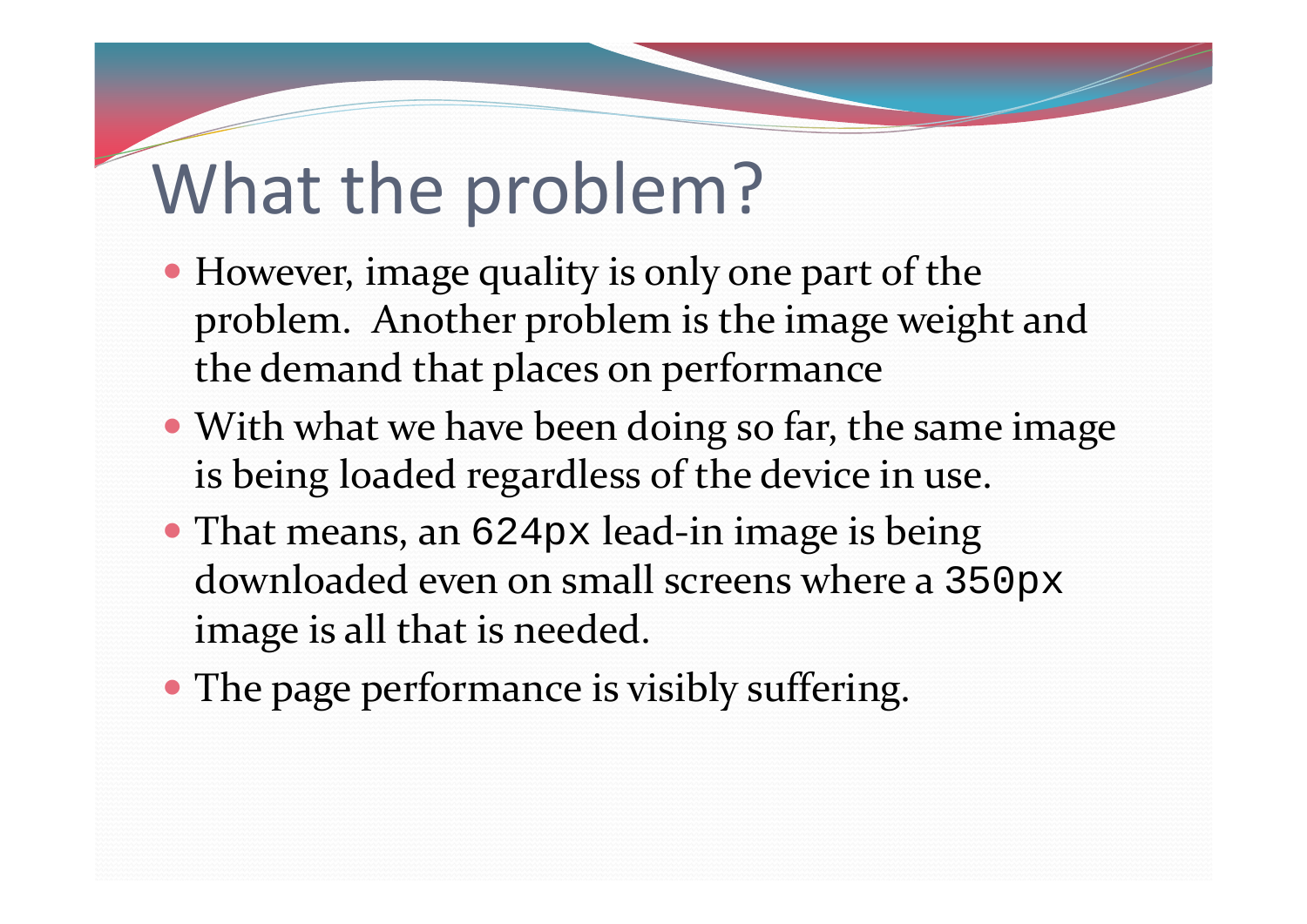## Performance

- Poor performing has an impact on site impact
- Case Study
	- Shopzilla improved its page load time from 4 to 6 seconds to 1.5 seconds. The results were stunning. The site's conversion rate increased by <sup>7</sup> to <sup>12</sup> percen<sup>t</sup> and page views jumped a whopping 25 percent.
	- Personal experience supports this
- The situation is much worse for mobile phones. Networks are slower, hardware is less capable, and you have to deal with the messy world of data limitations and transcoding methods.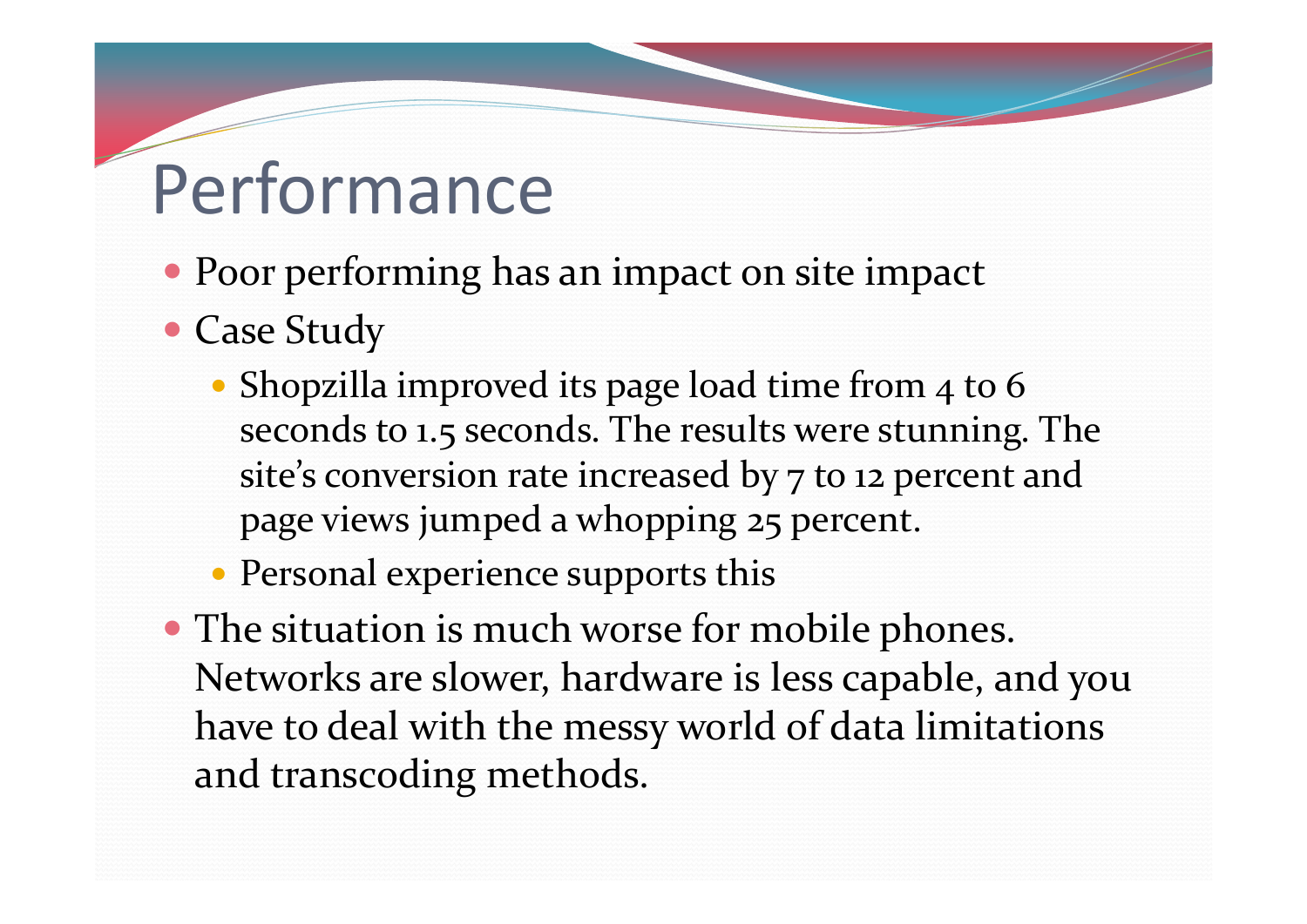#### Three common Performance

# Issues with Mobile Sites

- Download and Hide
- Download and Shrink
- Excess DOM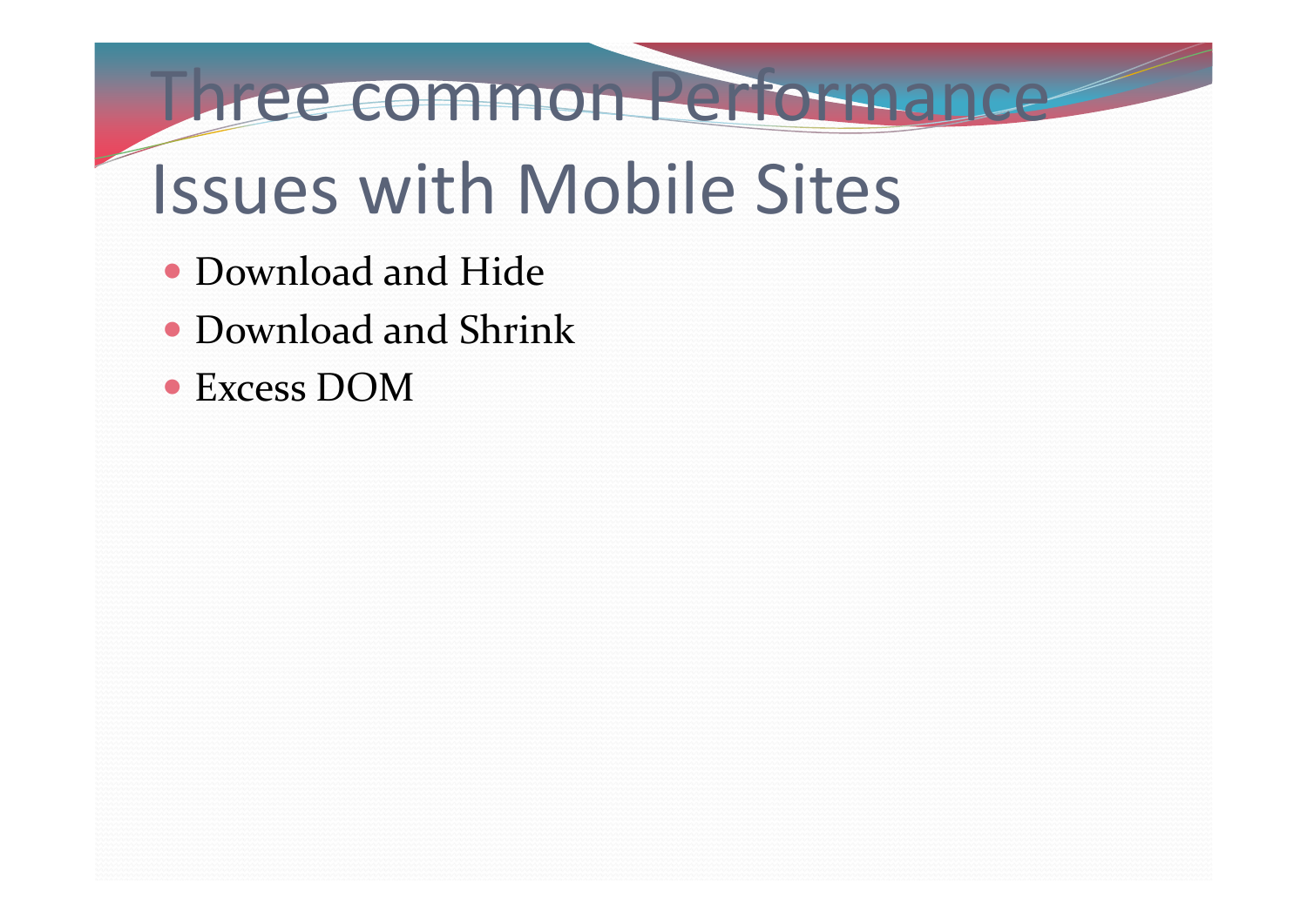### Download and Hide

- Two Approaches to hiding an item
	- visibility:hidden
	- display:none
- See them in use here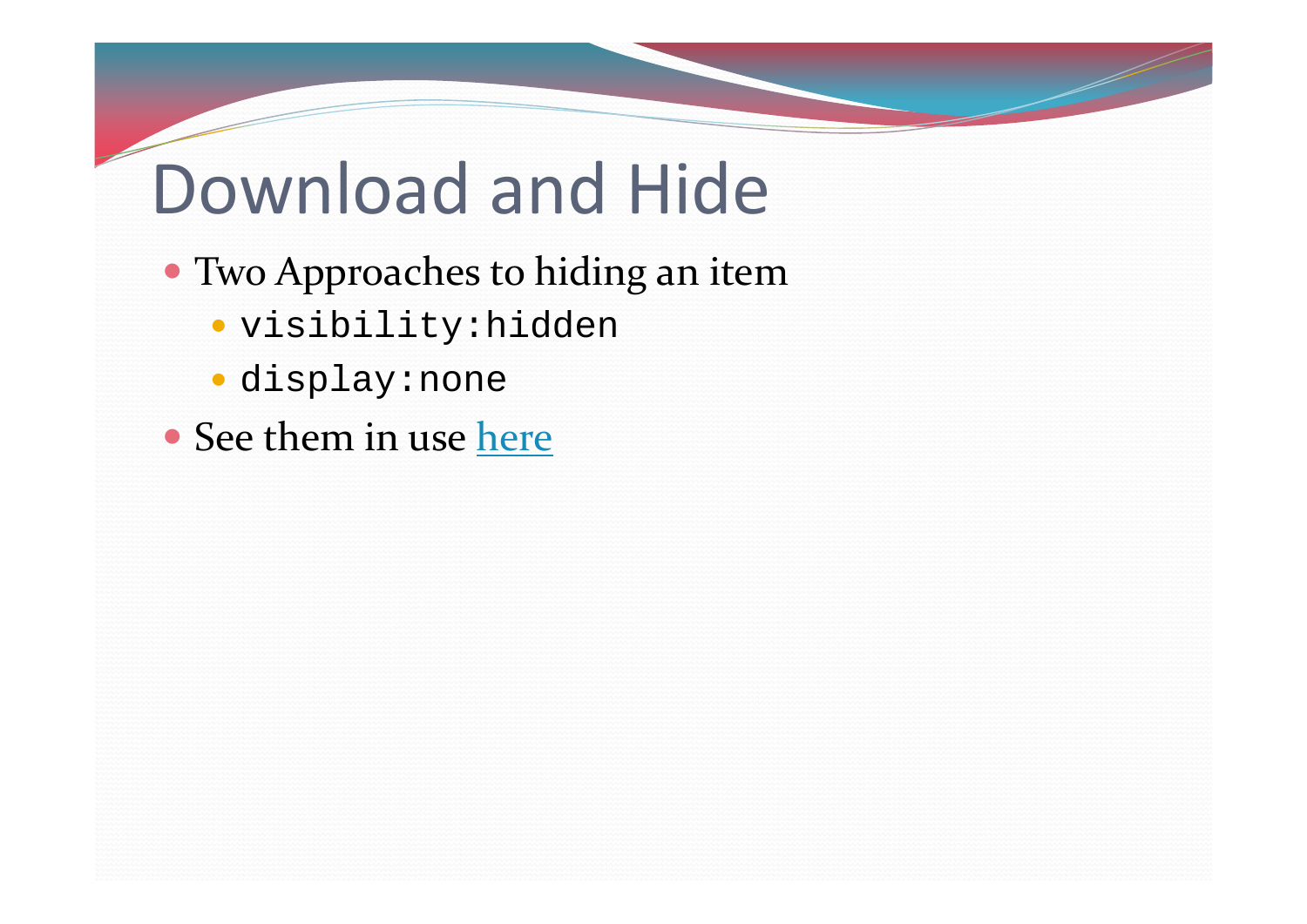```
<!DOCTYPE html><html><head><style>
       img.hidden {display:none;}
    </style>
  </head>
```

```
<body>
```

```
<h1>The next image will not display</h1>
<img class="hidden" src="https://whatson.bfi.org.uk/ArticleMe
```

```
<h1>Visible Image</h1>
<img src="http://www.wired.com/images_blogs/underwire/2013/11
```
</body>

</html>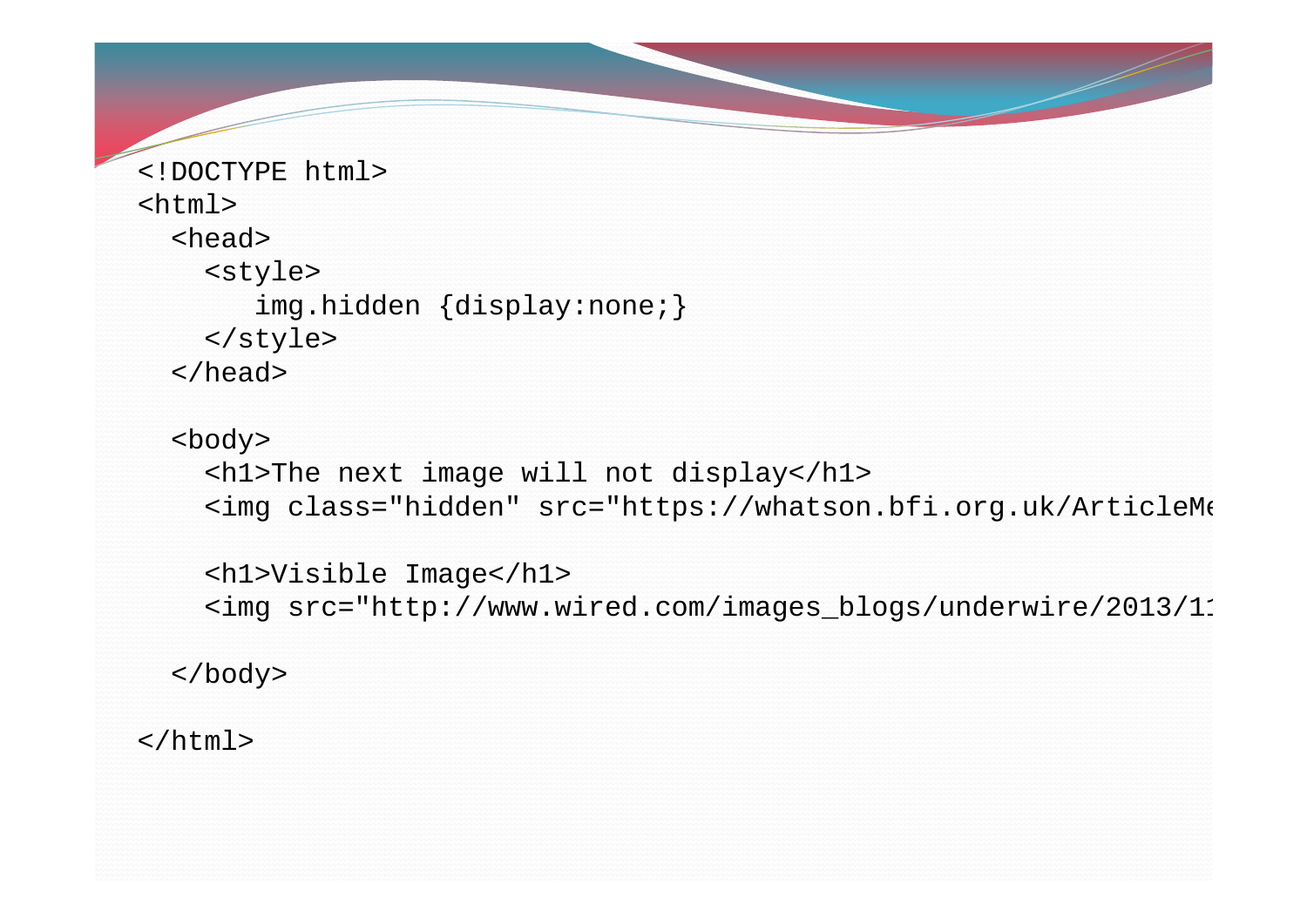#### Download and Hide

- The problem with this solution is it does not stop the download. It just preven<sup>t</sup> displaying the image after download
- So we have to think Mobile-Up and decide what images we need, and not Desktop‐Down and decide which images to hide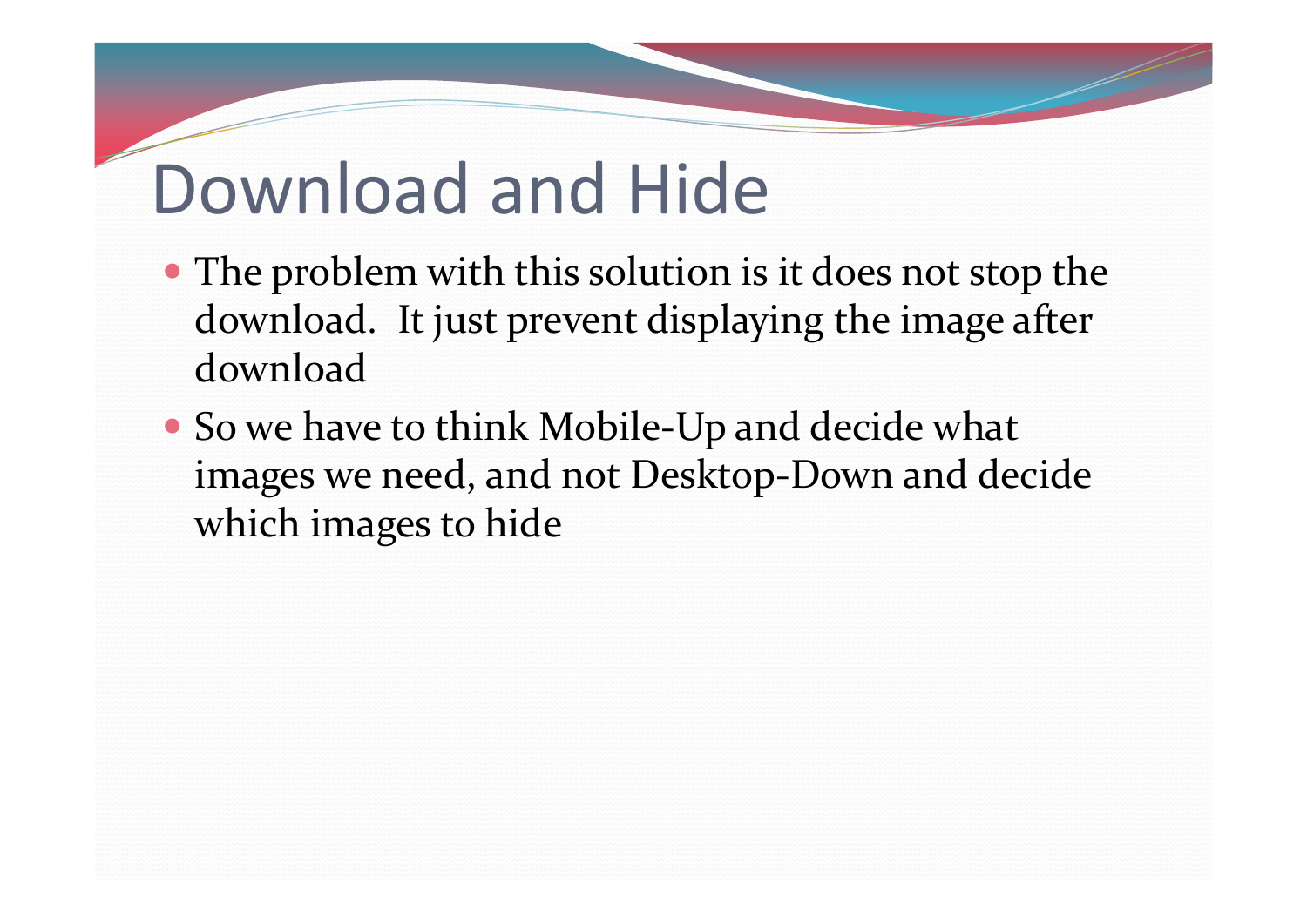### Download and Shrink

- Conceptually similar to Download and Hide
- Here we download an image intended for <sup>a</sup> large screen device and shrink the image down to fit into <sup>a</sup> smaller display area
- The result is that we degrade performance by downloading too much image data
- We should download the right sized image.
	- Image resizers
	- Digital Asset Management (DAM) systems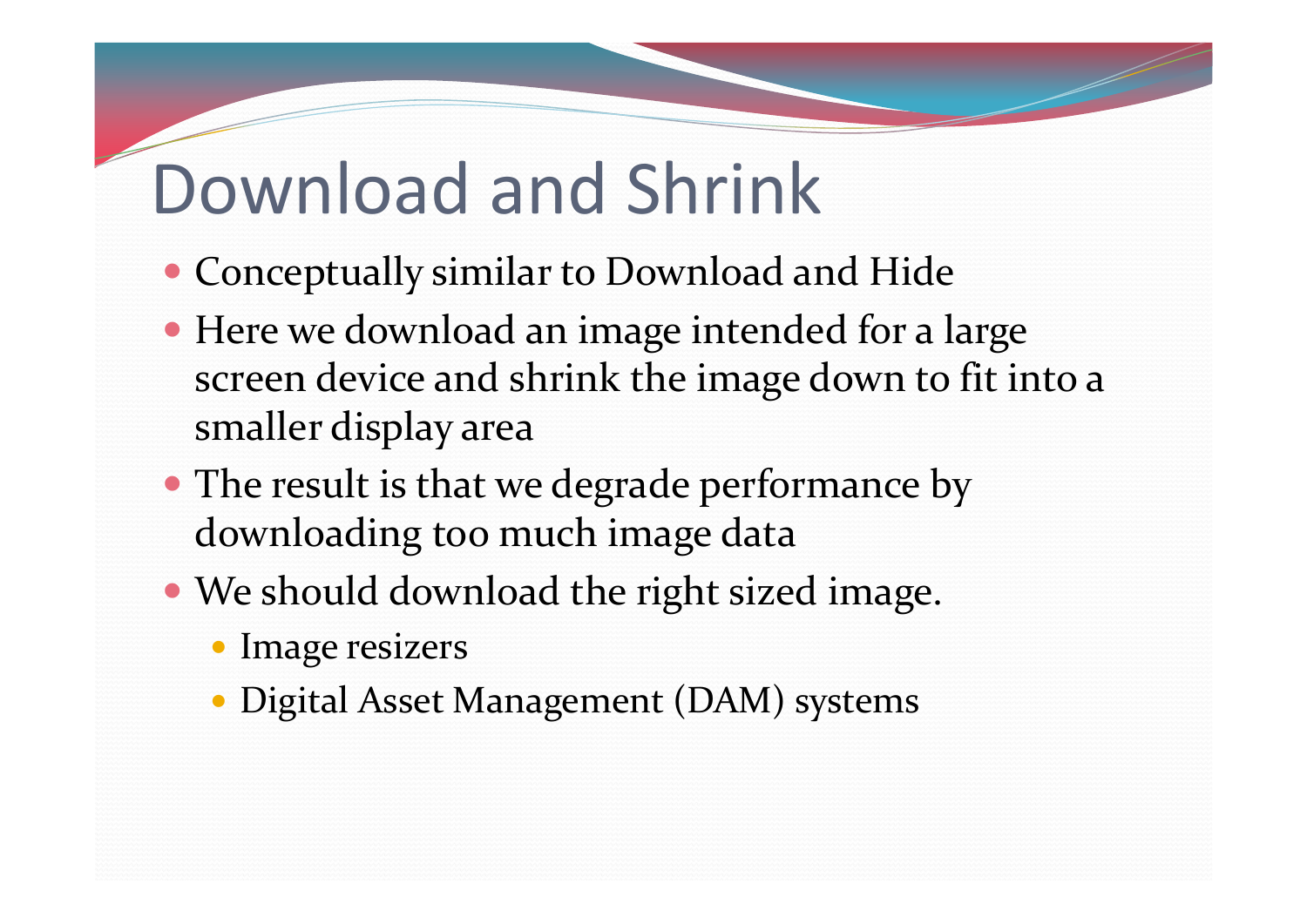# Selectively Serving Images to Mobile

- So where do we start?
- Refer Back to Future Friendly Manifesto (Slide deck #11 ‐ slides 22-27)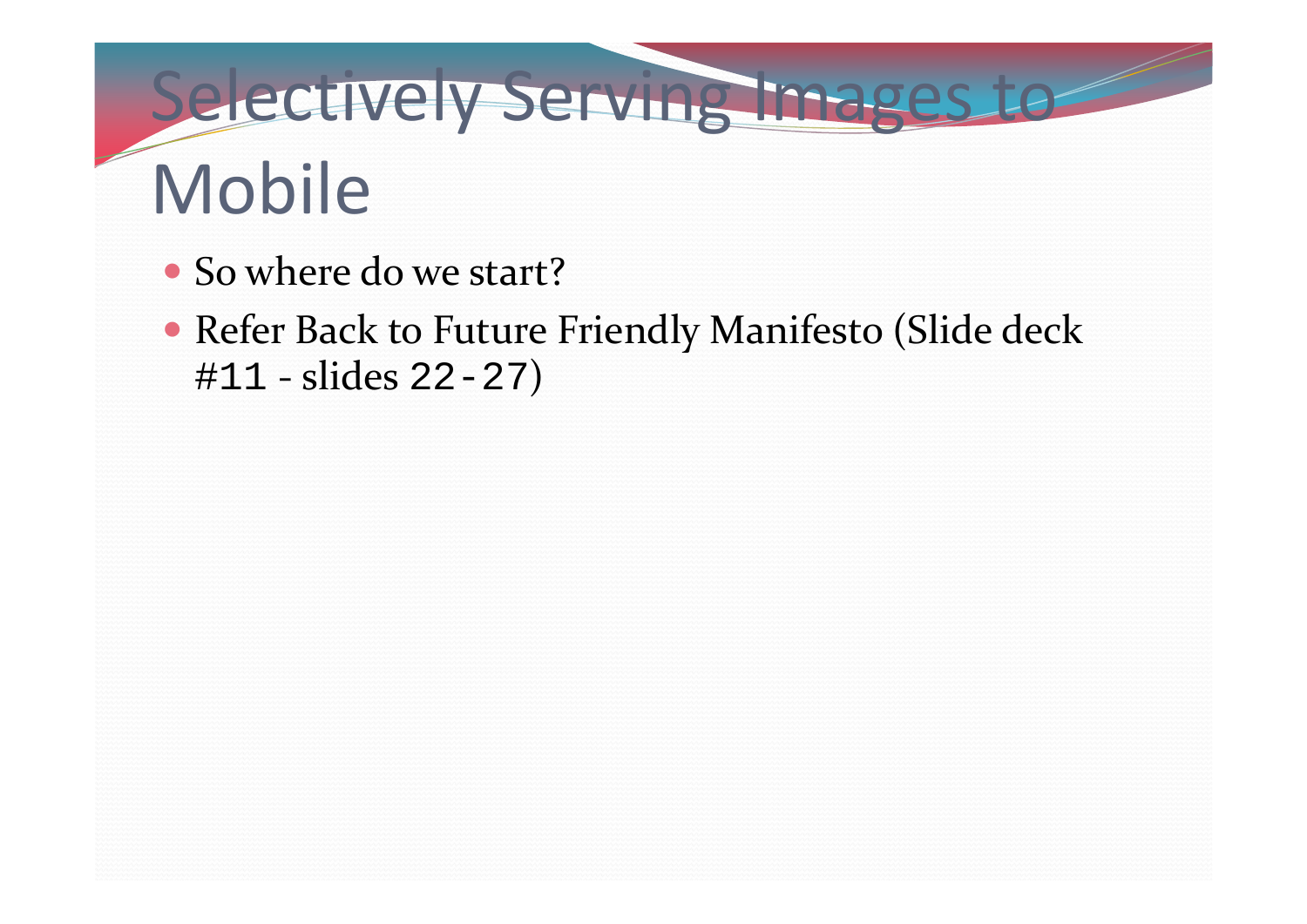# Selectively Serving Images to Mobile

- Step One
	- Remove all the graphics
- This gives us <sup>a</sup> bare bones solution and can represen<sup>t</sup> <sup>a</sup> solution approach for our lower end platforms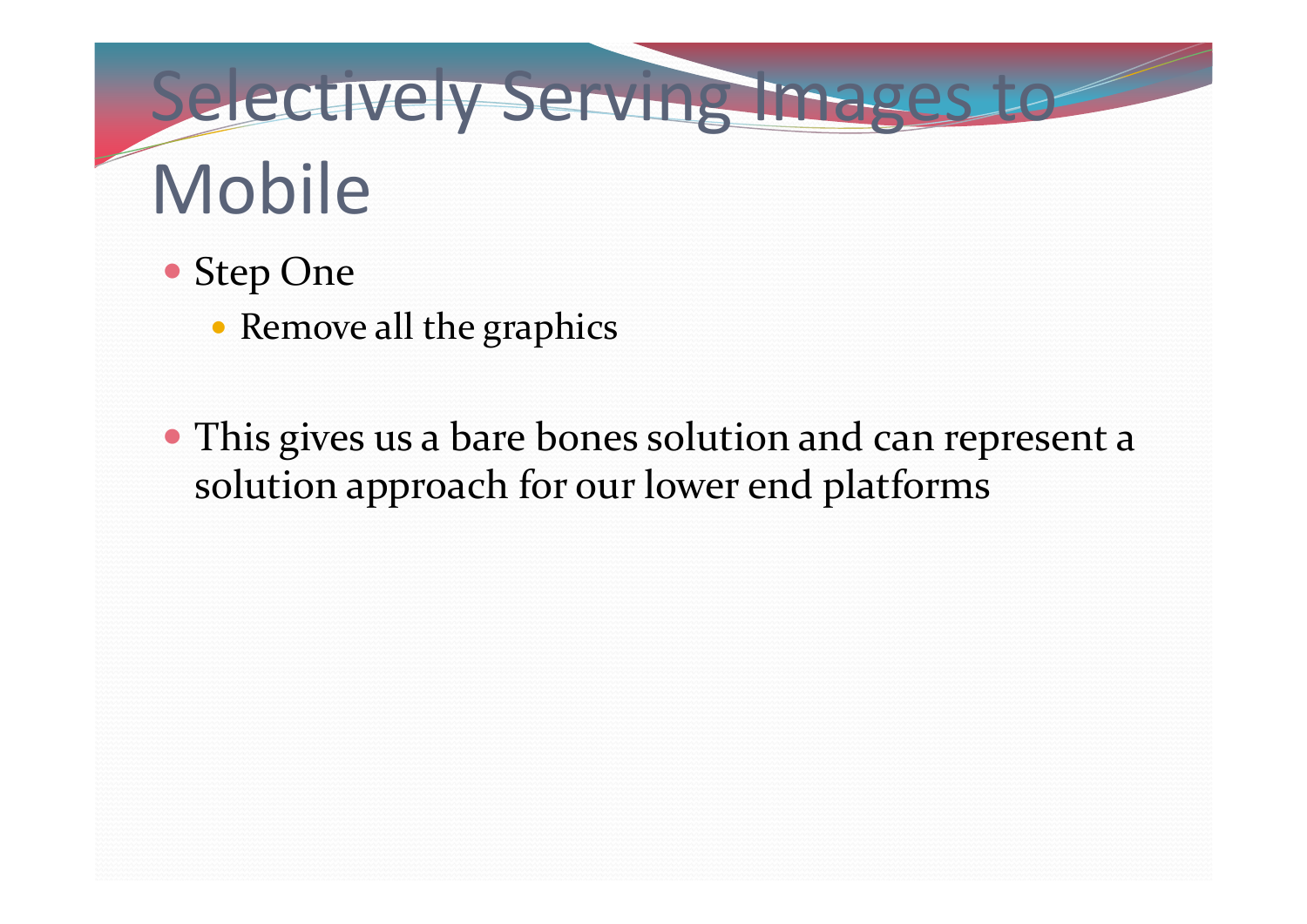- The data-\* attributes is used to store custom data private to the page or application.
- The data-\* attributes gives us the ability to embed custom data attributes on all HTML elements.
- The data-\* attributes are supported in all major browsers.
- The attribute value can be any string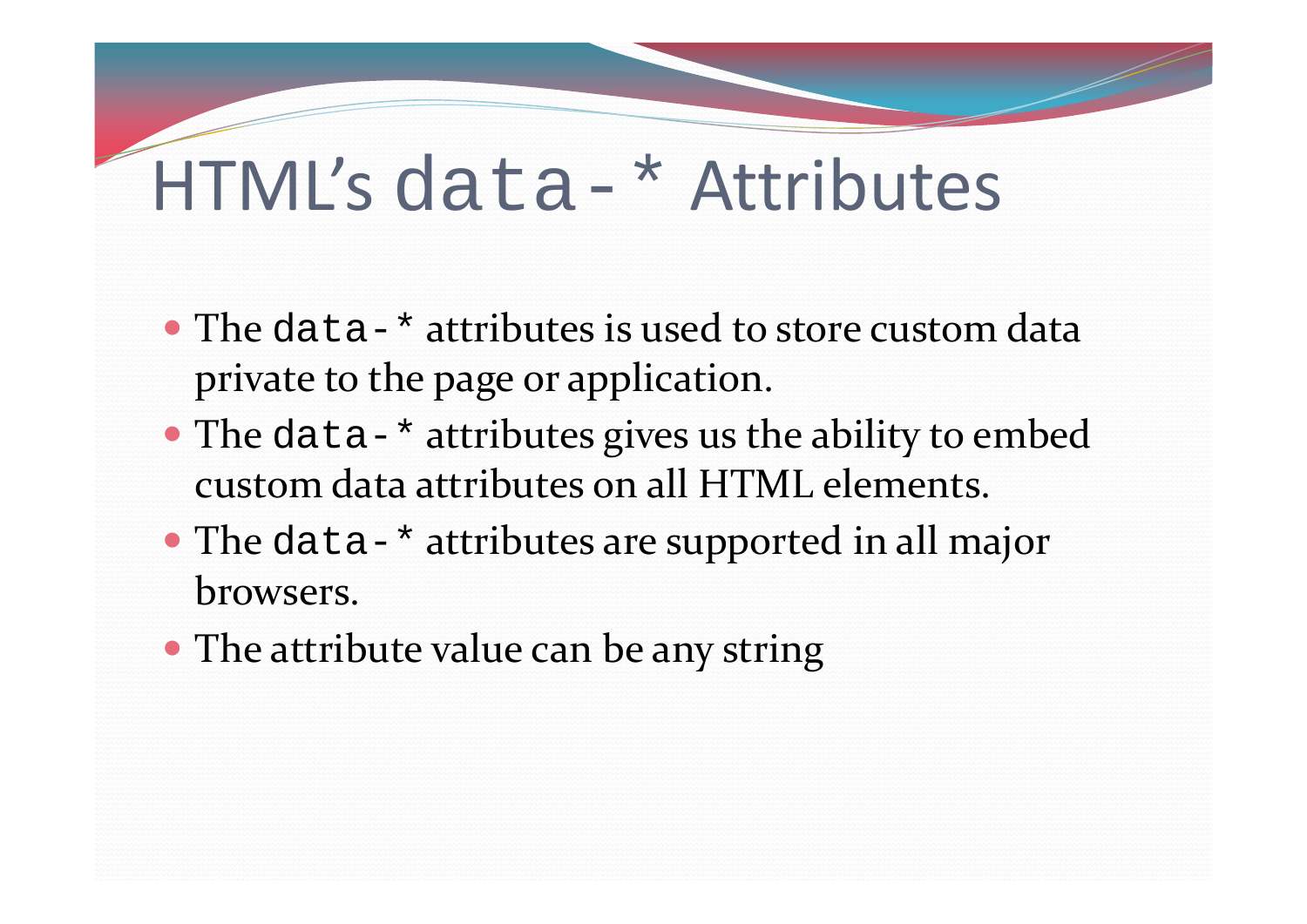- The stored (custom) data can then be used in the page's JavaScript to create <sup>a</sup> more engaging user experience (without any Ajax calls or server‐side database queries).
- The data-\* attributes consist of two parts:
	- The attribute name should not contain any uppercase letters, and must be at least one character long after the prefix "data-"
	- The attribute value can be any string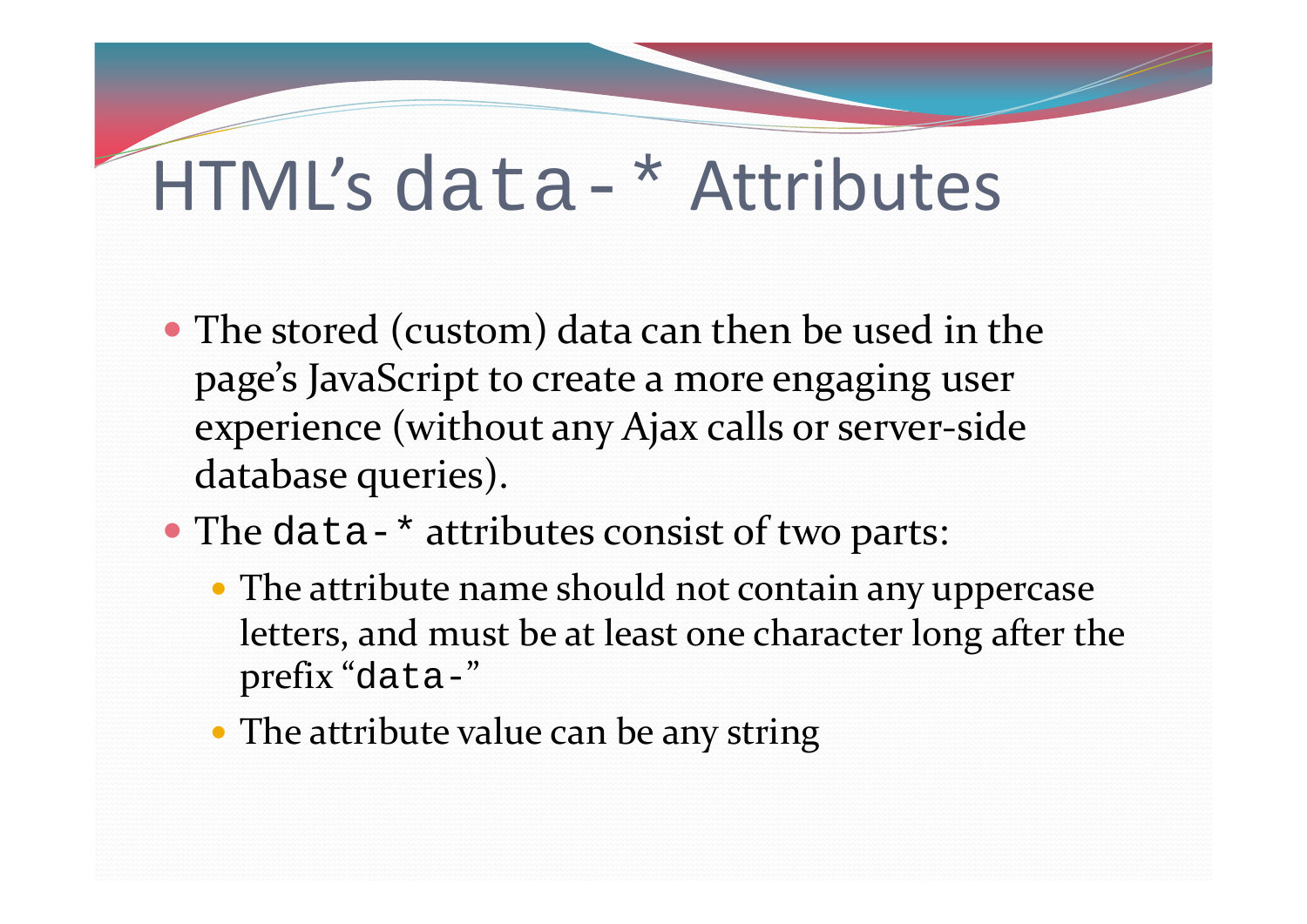#### Example

<ul>

<li data-animal-type="bird"> Owl  $\langle$ li> <li data-animal-type="fish"> Salmon  $\langle$ li> <li data-animal-type="spider"> Tarantula  $\langle$ /li>  $\langle$ /ul>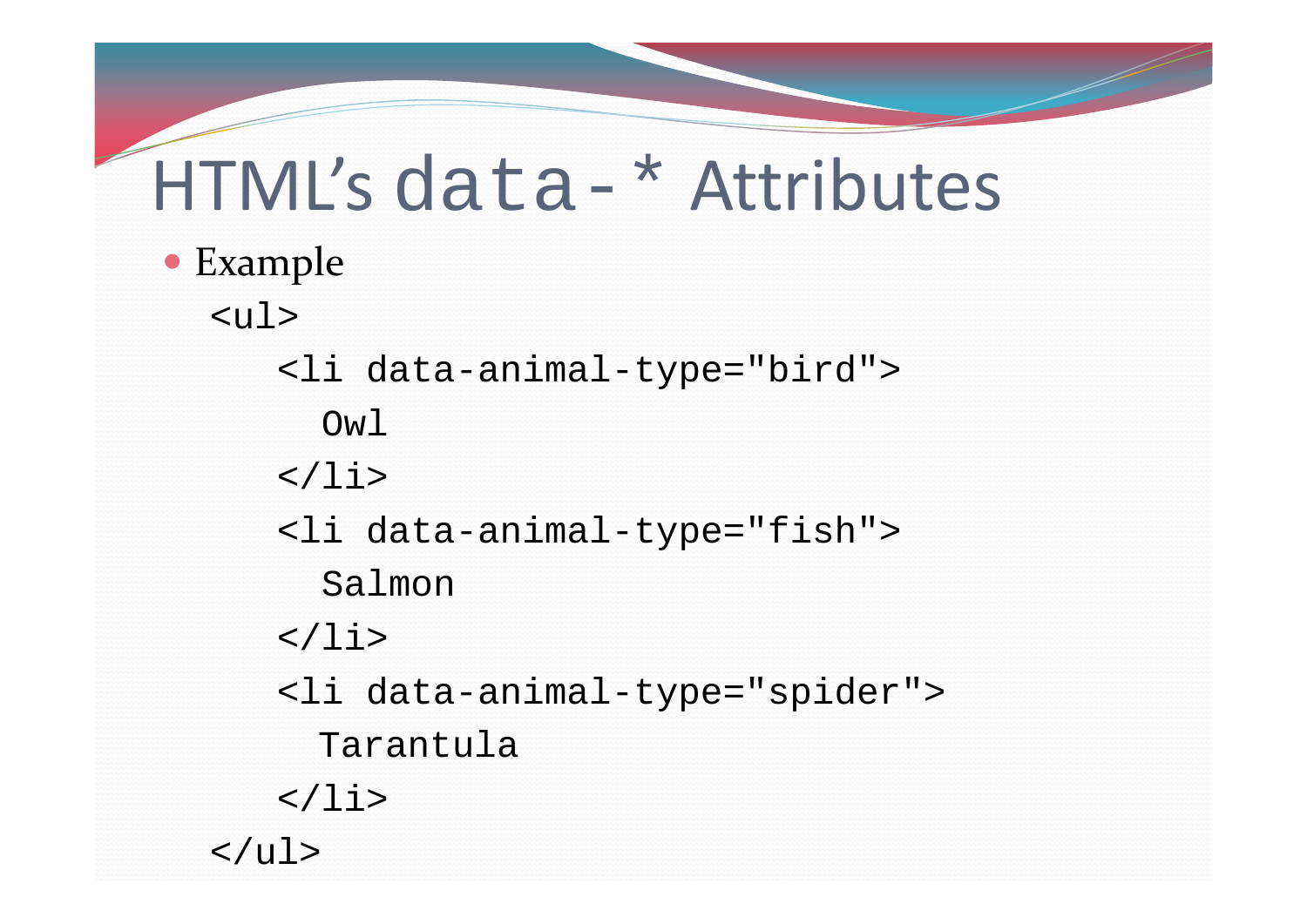#### **Important:**

 Custom attributes prefixed with "data-" will be completely ignored by the user agen<sup>t</sup> e.g., Browser.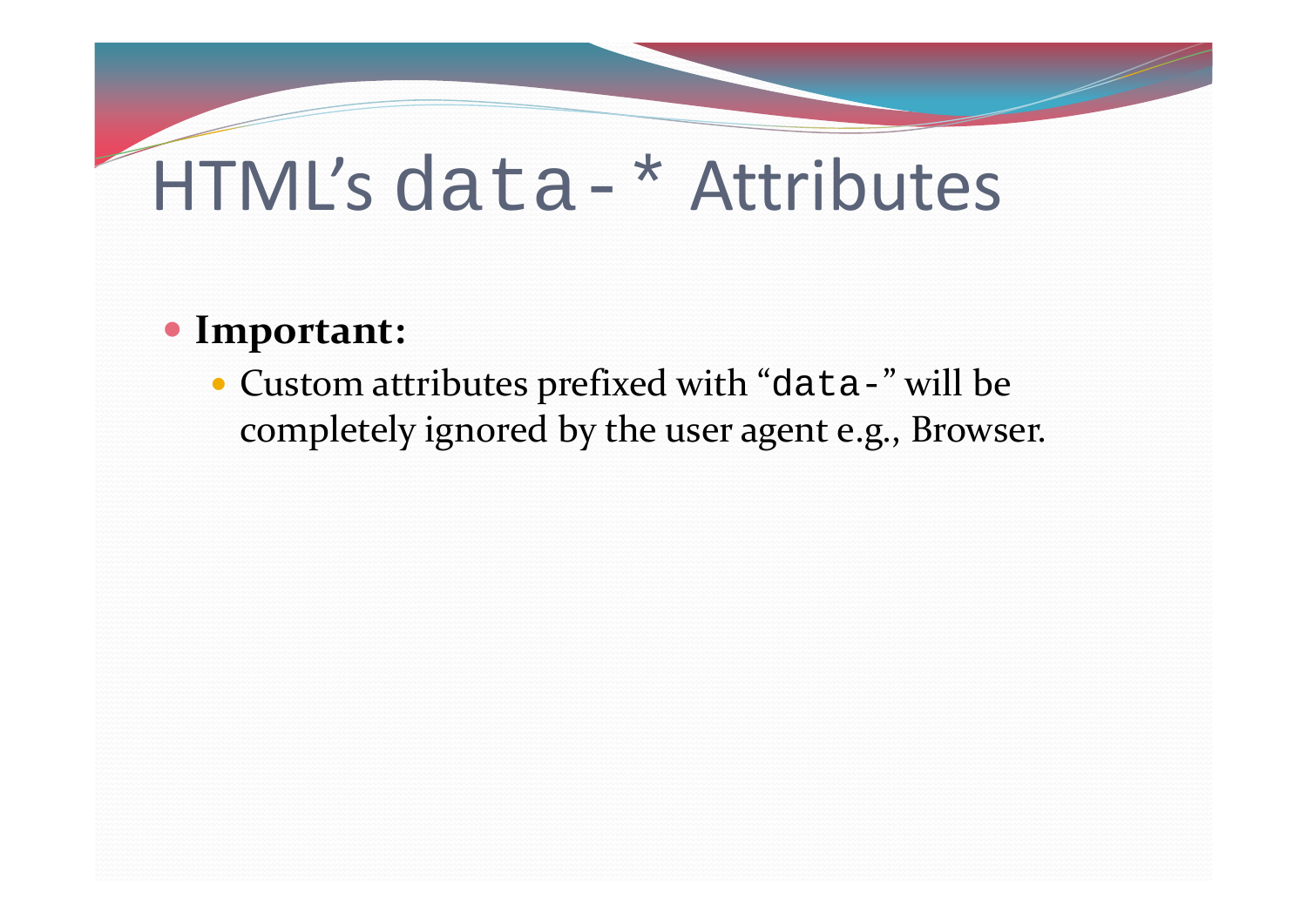```
<ul class ="slats">
  <li data-src ="images/ball.jpg" class ="group">
     \langle a \rangle href ="#" >
      <h3> Kicker connects on record 13 field goals </h3>
    </a>
  \langle/li>
  <li data-src ="images/goal_post.jpg" class ="group"> 
     \alpha href ="#">
       <h3> Your favorite team loses to that team no one likes </h3> 
    </a> 
  \langle/li>
  <li data-src ="images/ball_field.jpg" class ="group">
     \alpha href ="#">
       \langle h3\rangle The Scarecrows Win 42-0 \langle h3\rangle</a>
  \langle/li>
\langle \text{ul}\rangle
```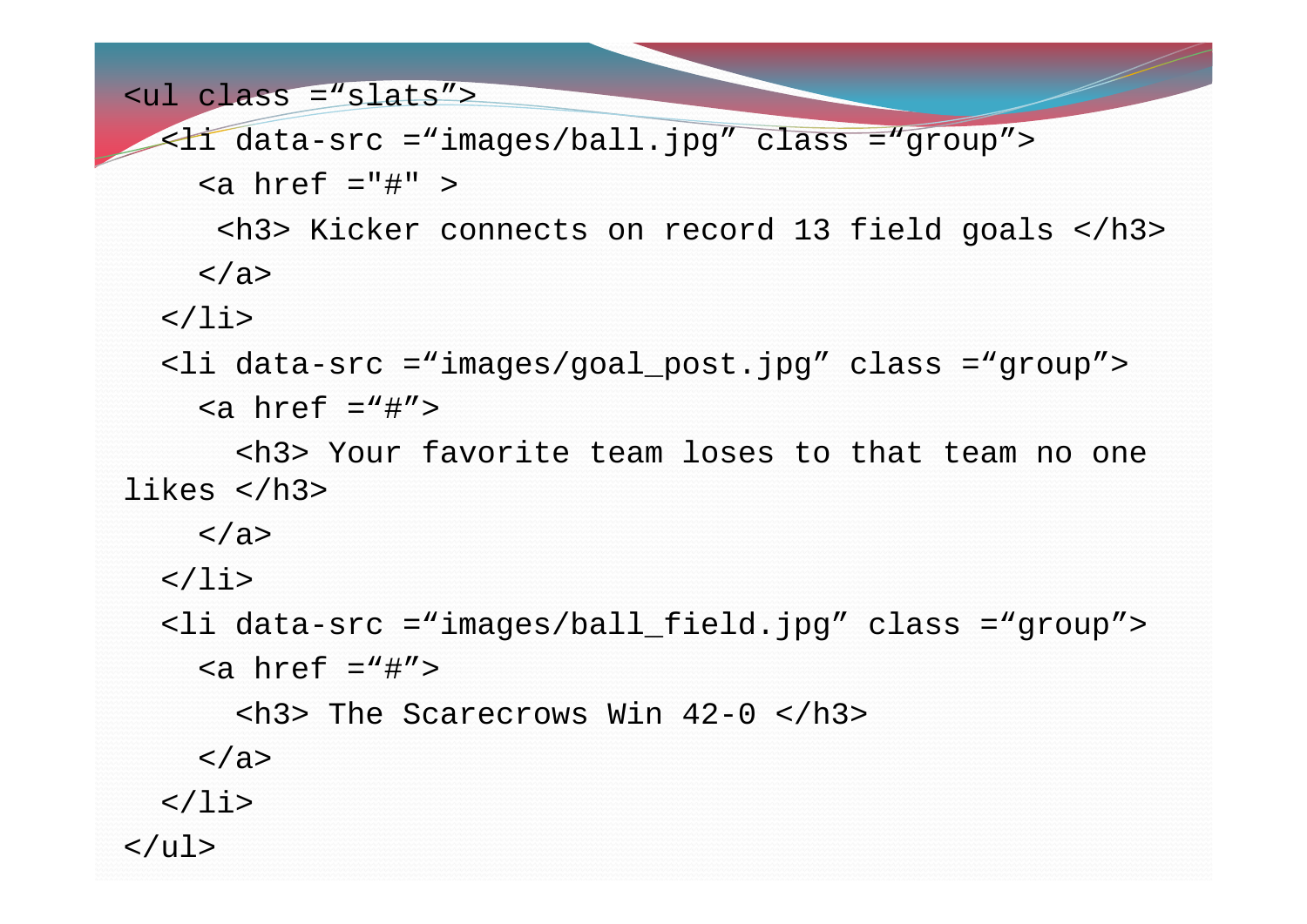```
q: function( query) { 
     if (document.querySelectorAll) {
        var res = document.querySelectorAll(query); 
     }else {
        var d = document, 
        a = d.setylesheets[0] || d.createStyleSheet();
        a.addRule( query,'f:b'); 
        for(var l = d.all, b = 0, c = [ ], f = l.length;
            b < f; b + f) {
           l[ b].currentStyle.f && c.push(l[ b]);
           a.removeRule( 0); 
           var res = c; } 
     return res; } 
   }
```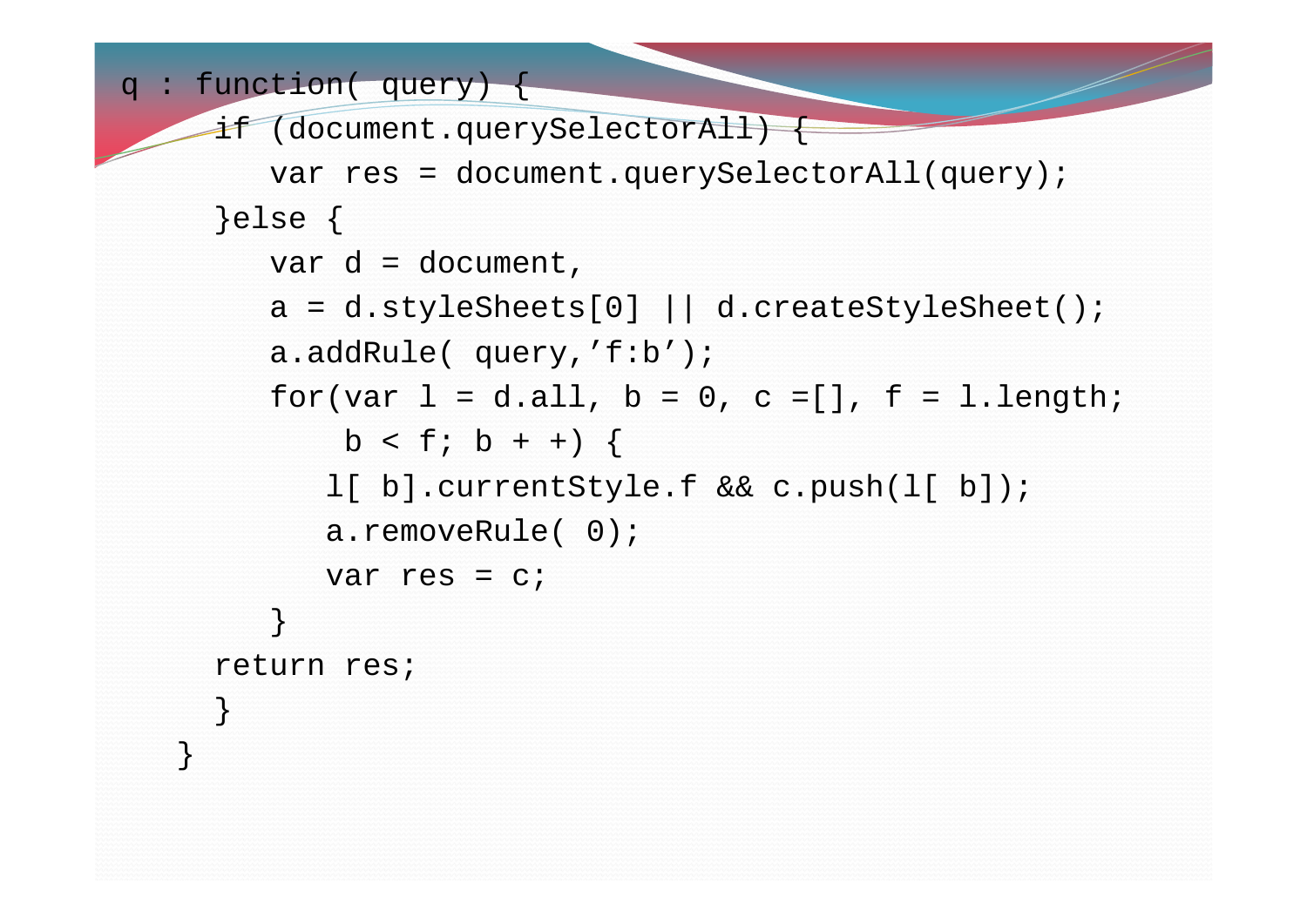

#### The JavaScript takes a Selector and returns the elements that match it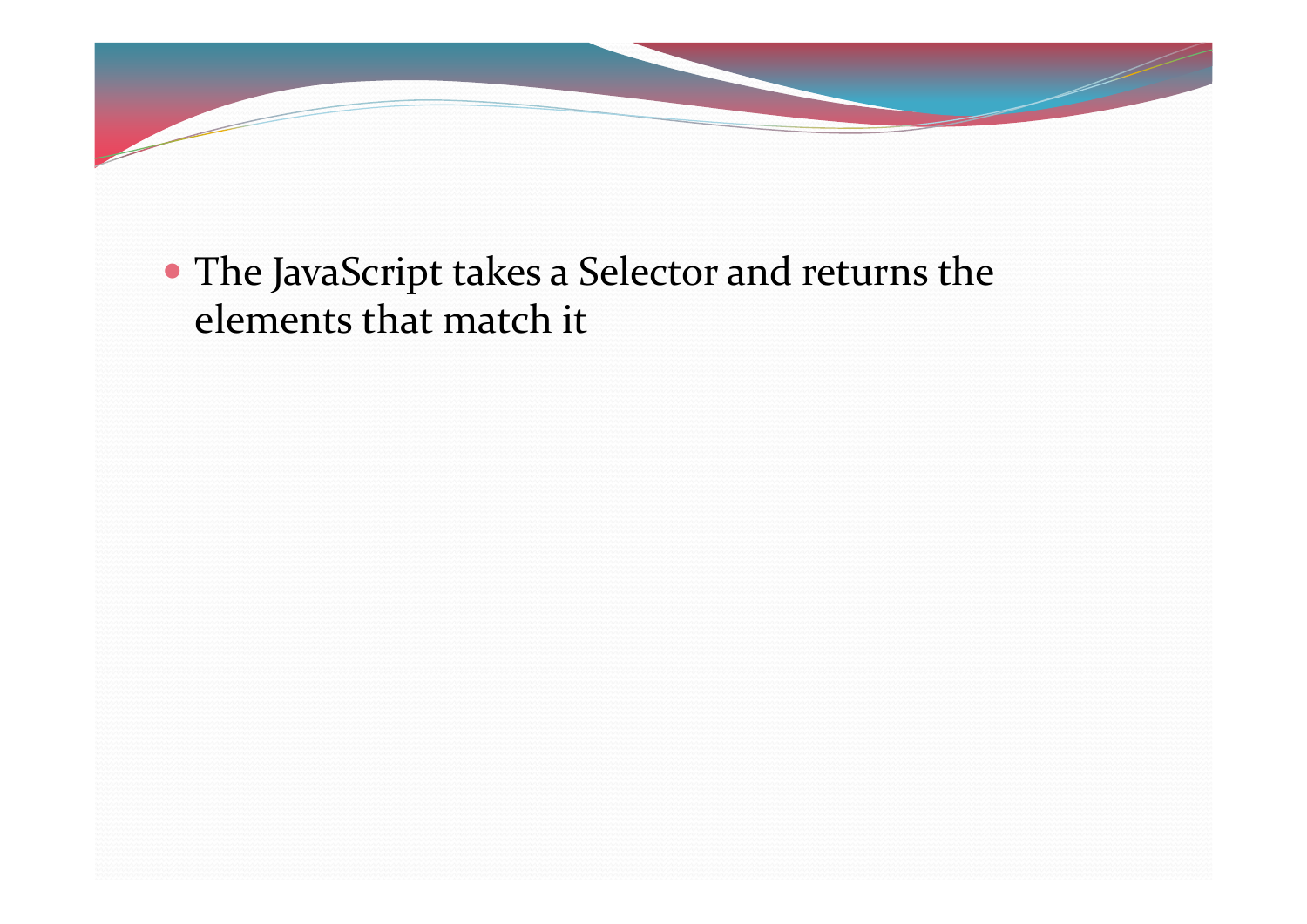```
//load in the images
```

```
var lazy = Utils.q('[data-src]');
for (var I = 0 ; I < I azy.length; i++) {
    var source = lazy[i].getAttribute('data-src');
    //create the image
    var img = new Image();
    img.src = source;
    //Insert image inside of the link
    lazy[i].insertBefore(img, lazy.firstChild);
}
```
Line 2 grabs any elements with a data-src attribute applied.

Then, in line 3 the script loops through those elements.

In lines 4– 7, the script creates a new image for each element using the value of the data-src attribute.

The script then inserts the new image (line 9) as the first element within the link.

But this still load all images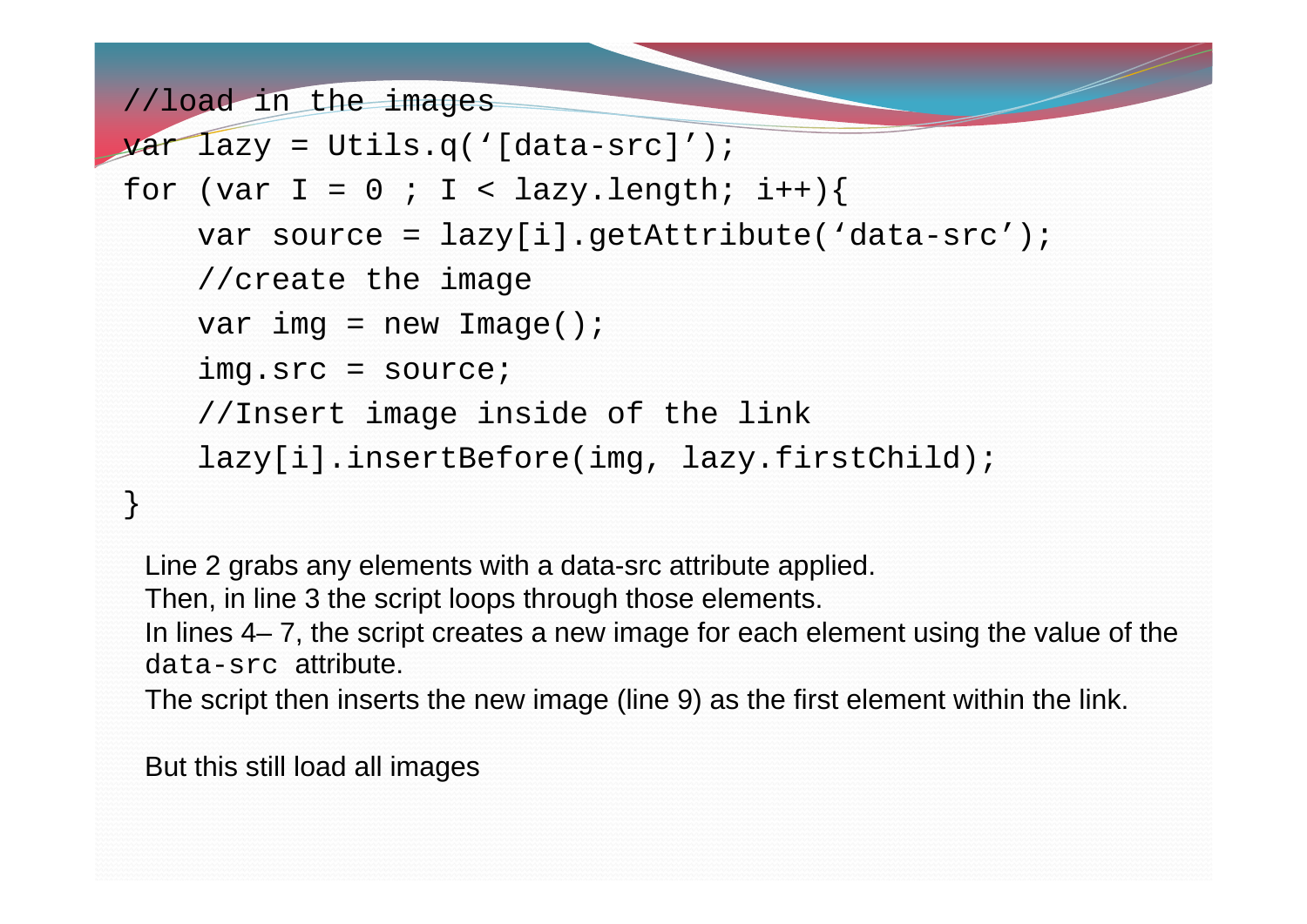### The matchMedia() Method

- matchMedia() method is <sup>a</sup> native JavaScript that lets you pass in <sup>a</sup> CSS media query and receive information on whether or not the media query is <sup>a</sup> match
- matchMedia() return <sup>a</sup> MediaQueryList that has the following properties
	- matches <sup>a</sup> true/false value showing if the media query matches and
	- media the media query passed in the matchMedia()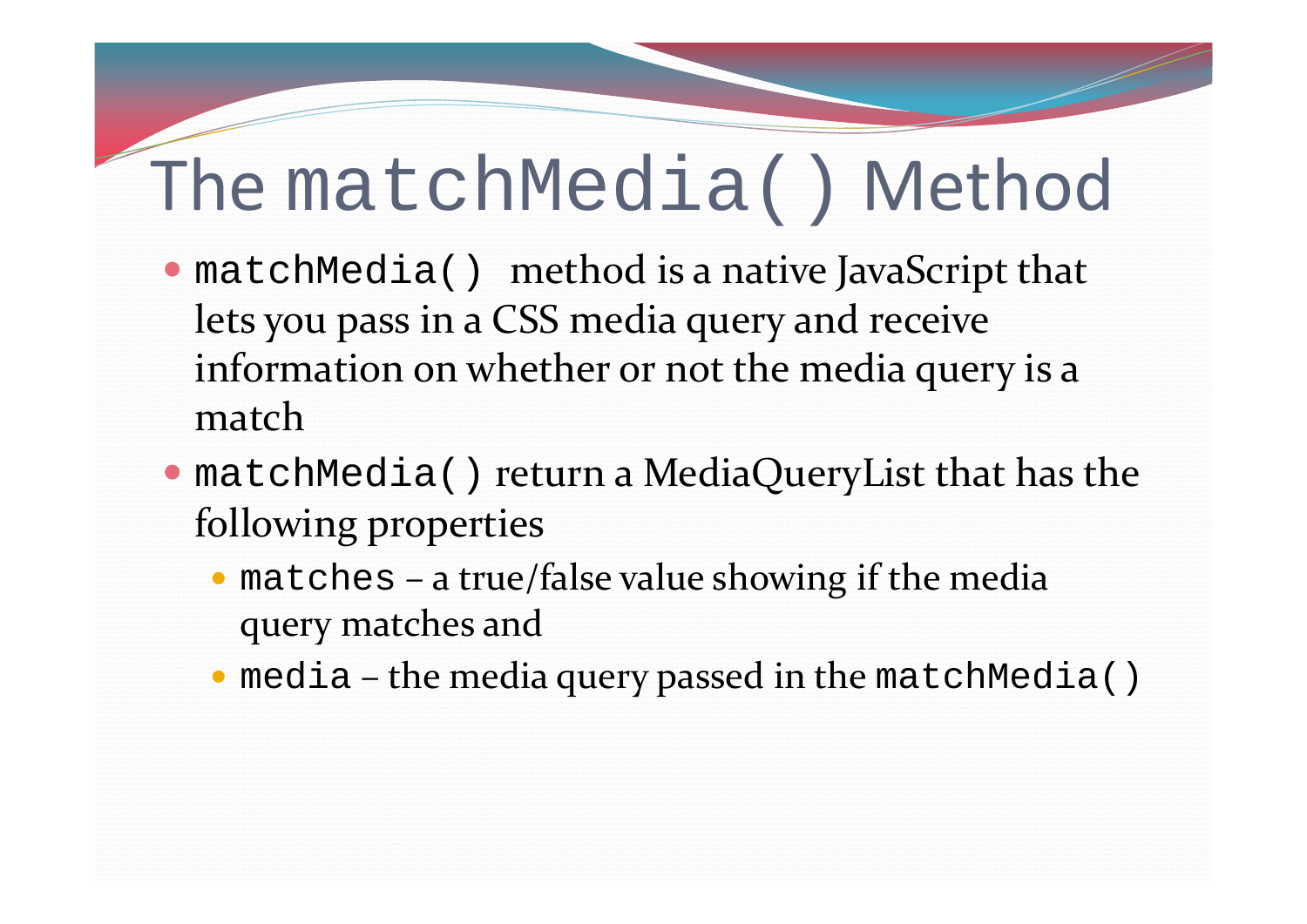# Selectively Serving Images to Mobile

```
if (window.matchMedia("(min-width: 37.5em)").matches) {
   //load in the images
   var lazy = Utils.q('[data-src]');
   for (var I = 0 ; I < lazy.length; i++) {
       var source = lazy[i].getAttribute('data-src');
       //create the image
       var img = new Image();
       img.src = source;
       //Insert image inside of the link
       lazy[i].insertBefore(img, lazy.firstChild);
```
}

}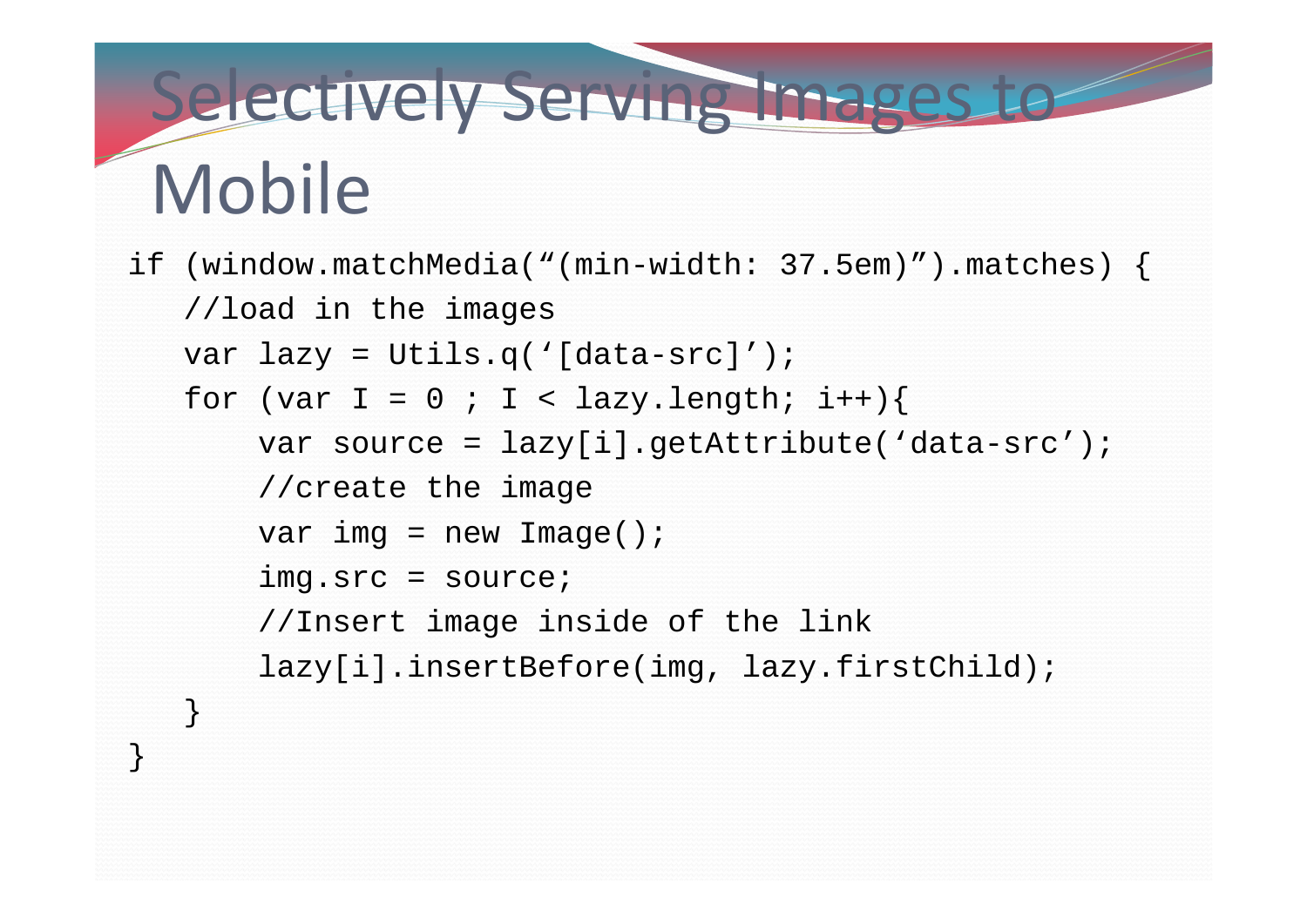# Selectively Serving Images to Mobile

- Restricts loading images to displays greater than 37.5em wide
- For small screen devices
	- Reduced the number of HTTP call by 3
	- Reduced the size of the size of the page (3 images less to download)
- This is a Performance gain!!!!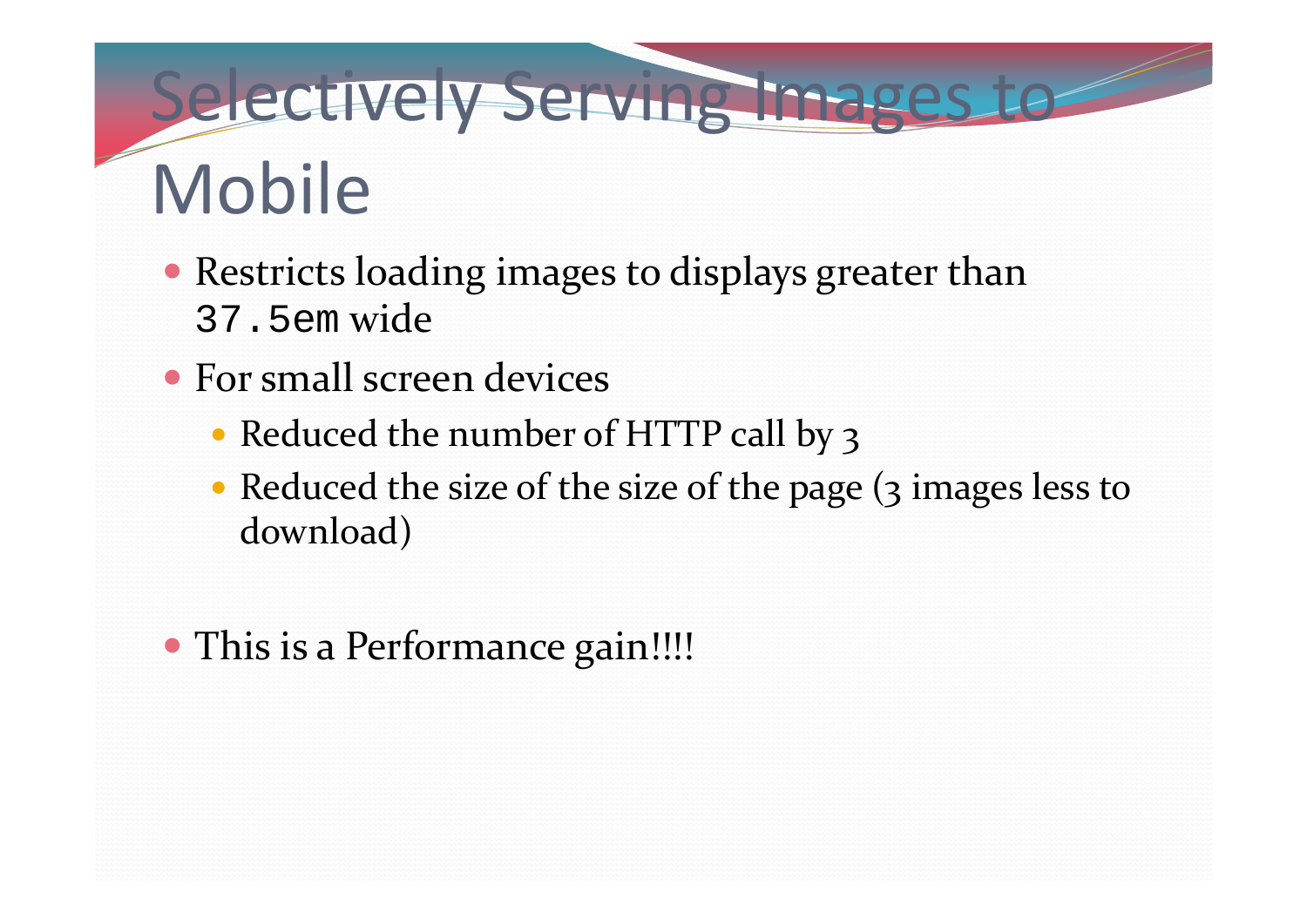### Responsive Design

- Now we start to see what we have to do to create responsive design.
	- We have to write JavaScript to allow us to intelligently place content in our Fluid layouts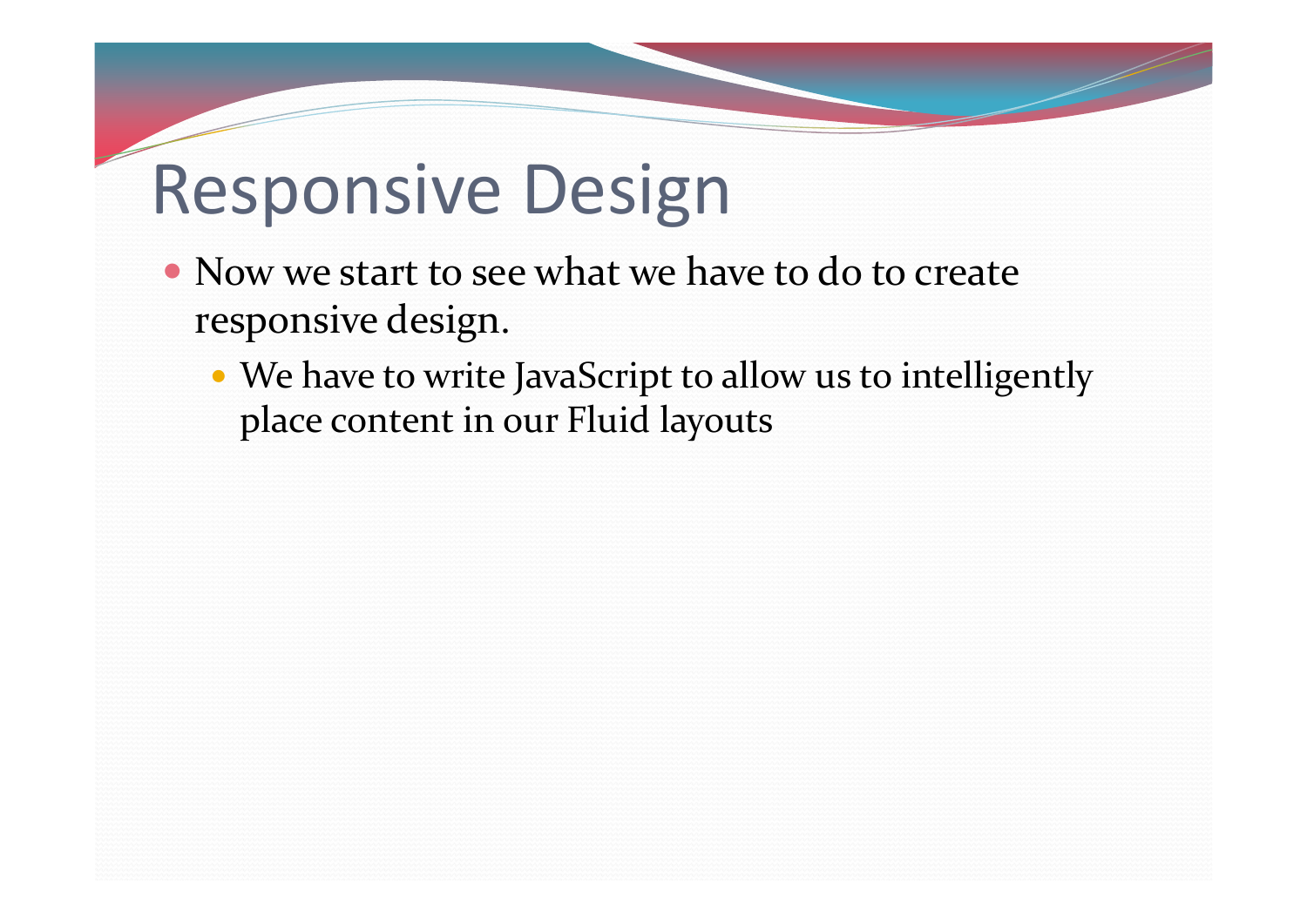# Consider Again

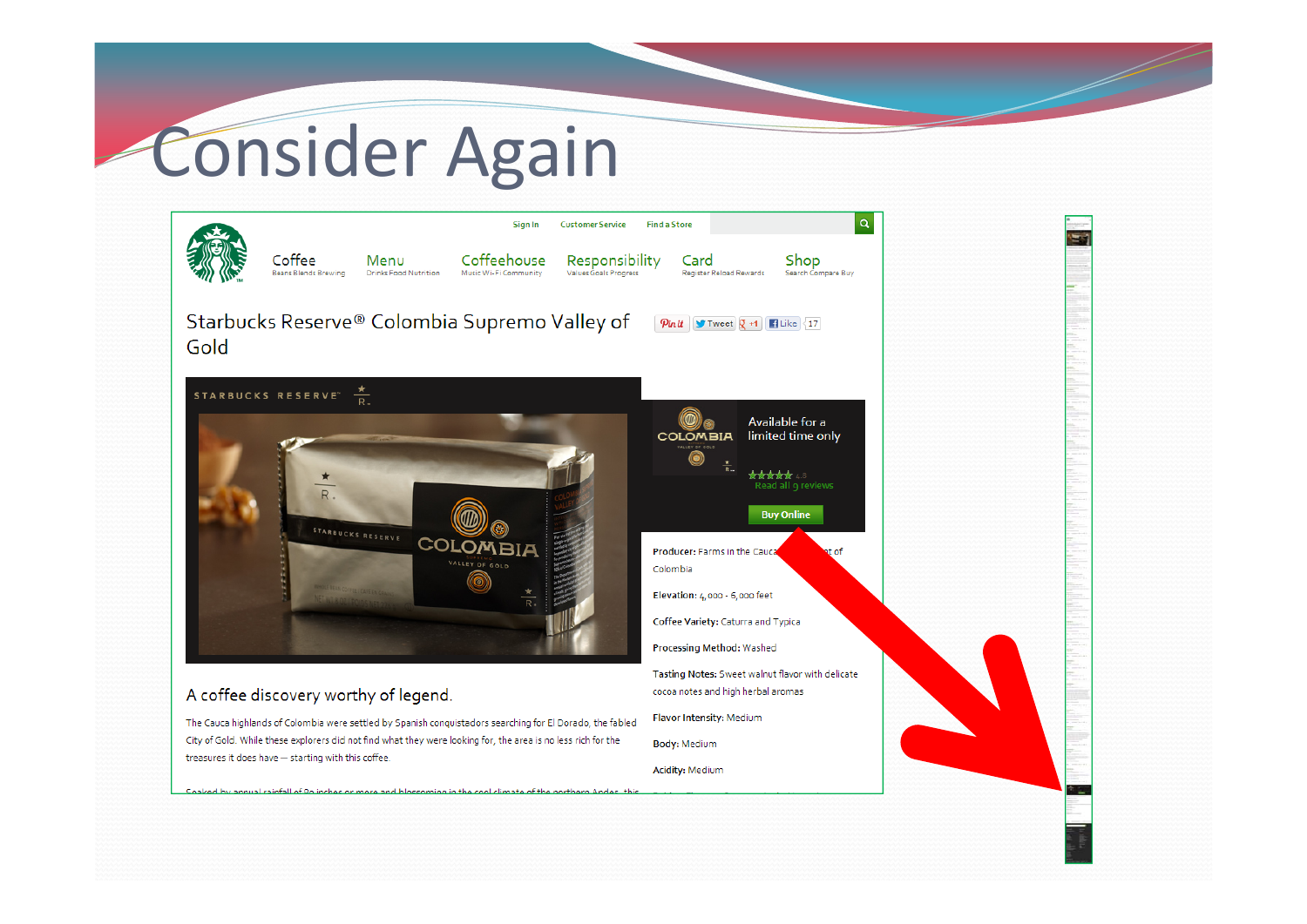#### Performance Issues with

# Mobile Sites

- Download and Hide
- Download and Shrink
- Excess DOM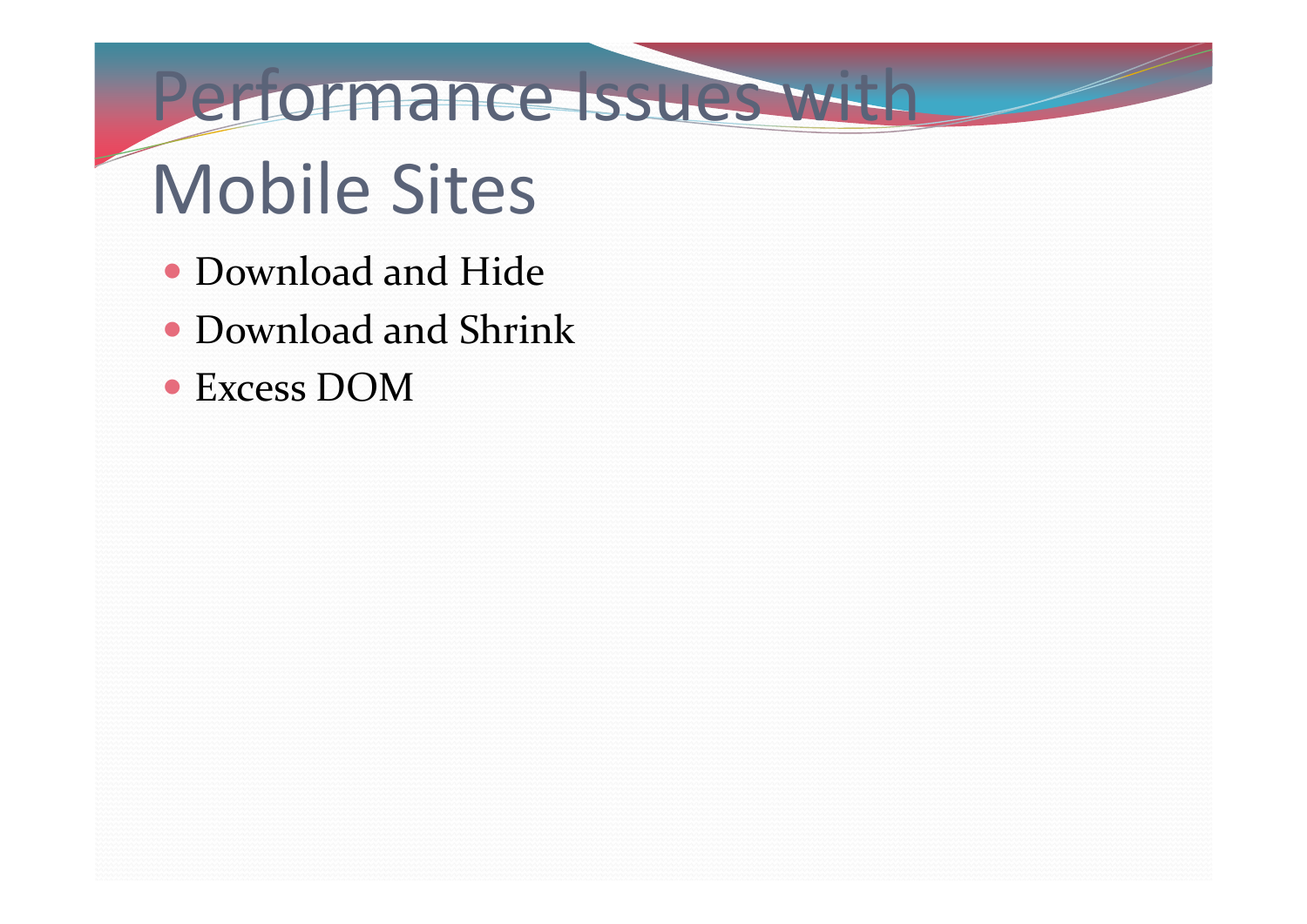# Excess DOM

- If the same HTML is returned to all browsers, then mobile sites will ge<sup>t</sup> HTML that is far more complicated than necessary
- More complicated DOM lead to higher memory consumption and <sup>a</sup> slower site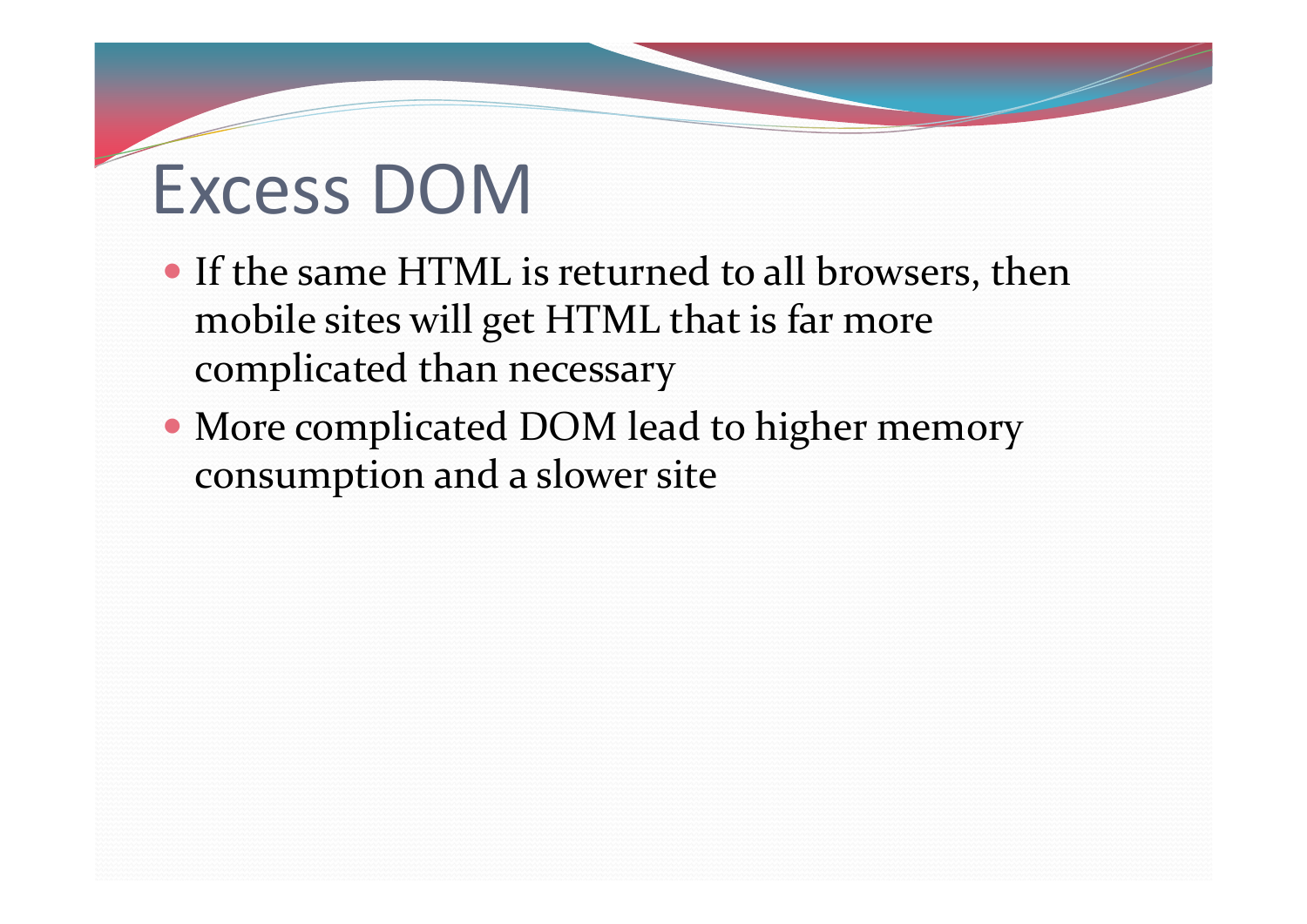#### Responsive Image Strategies

- We do not always ge<sup>t</sup> the luxury of selecting whether or not to load an image. Sometimes we have to load an image
- For Example:
	- Logo images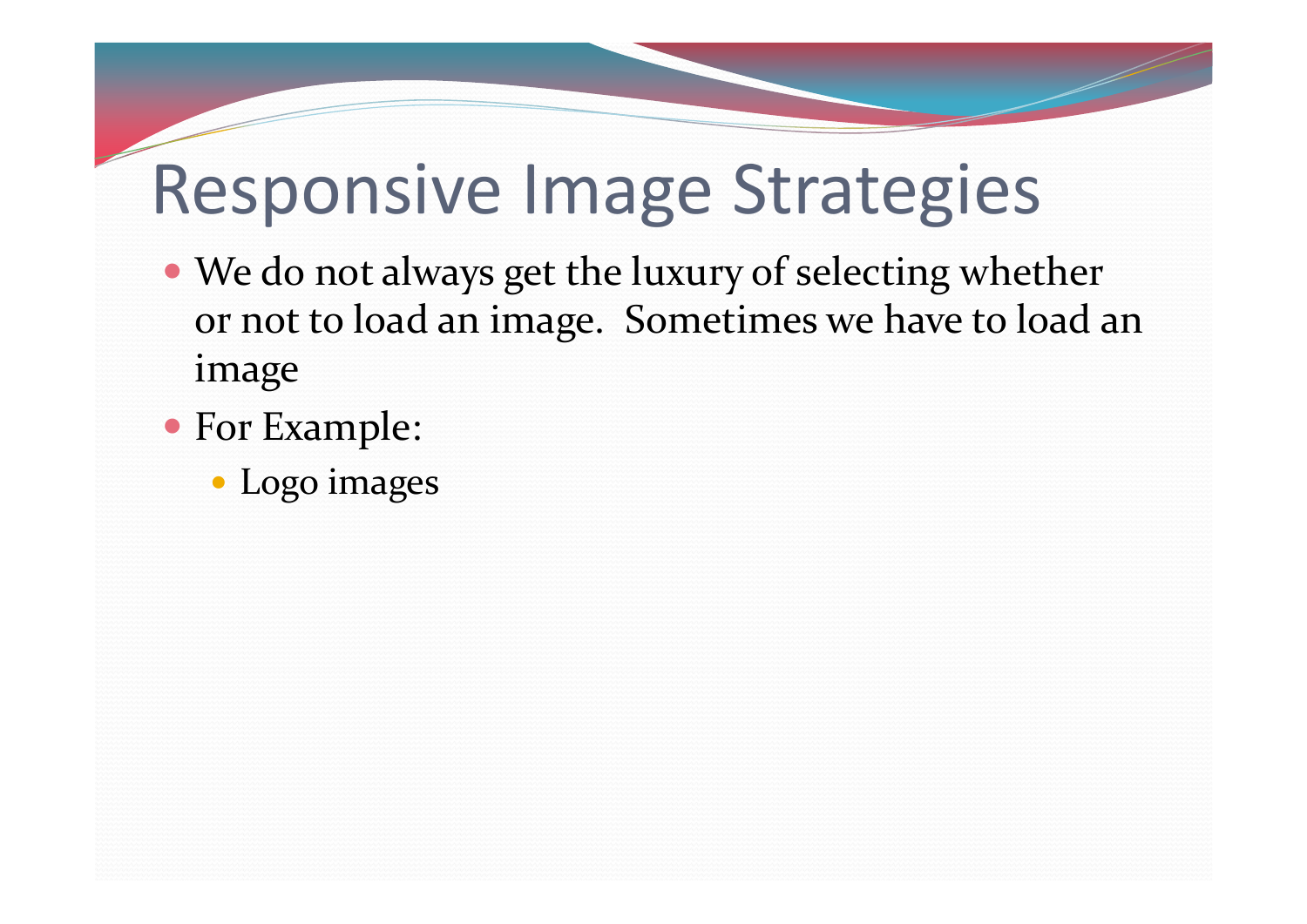#### Responsive Image Strategies

- There currently three strategies for handling images:
	- Fighting the Browser
	- Resignation
	- Going to the server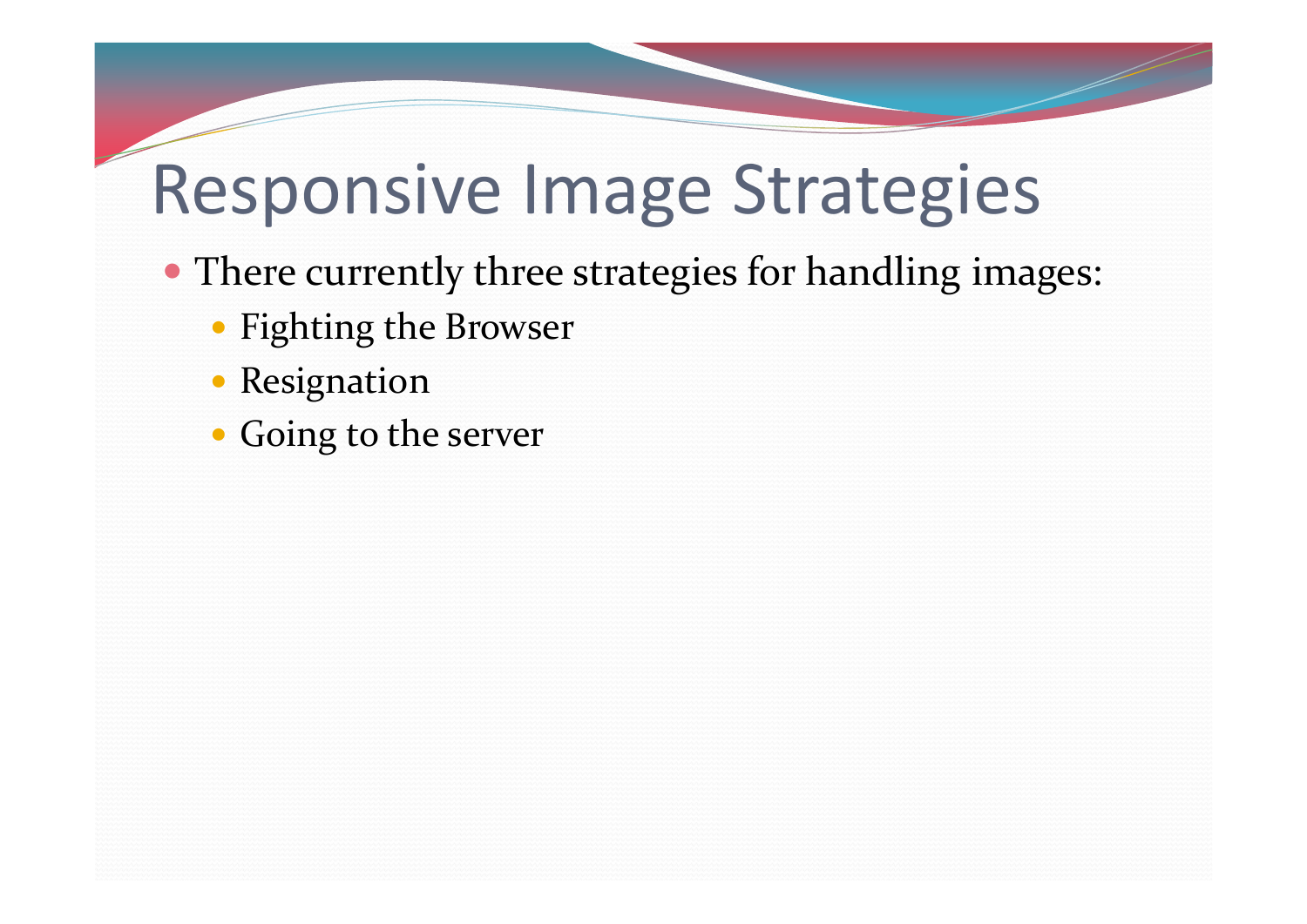# Fighting the Browser

 Most front‐end solutions attempt to fight the browser. They try their best to switch which image is loaded before the browser can download the wrong one.

Responsive Image Strategies –

- This is an increasingly difficult task. Browsers want pages to load quickly, so they go to extreme lengths to download images as quickly as possible.
- Of course, this is <sup>a</sup> good thing— you want your site to load as quickly as possible. It is really only annoying when you want to beat them to it.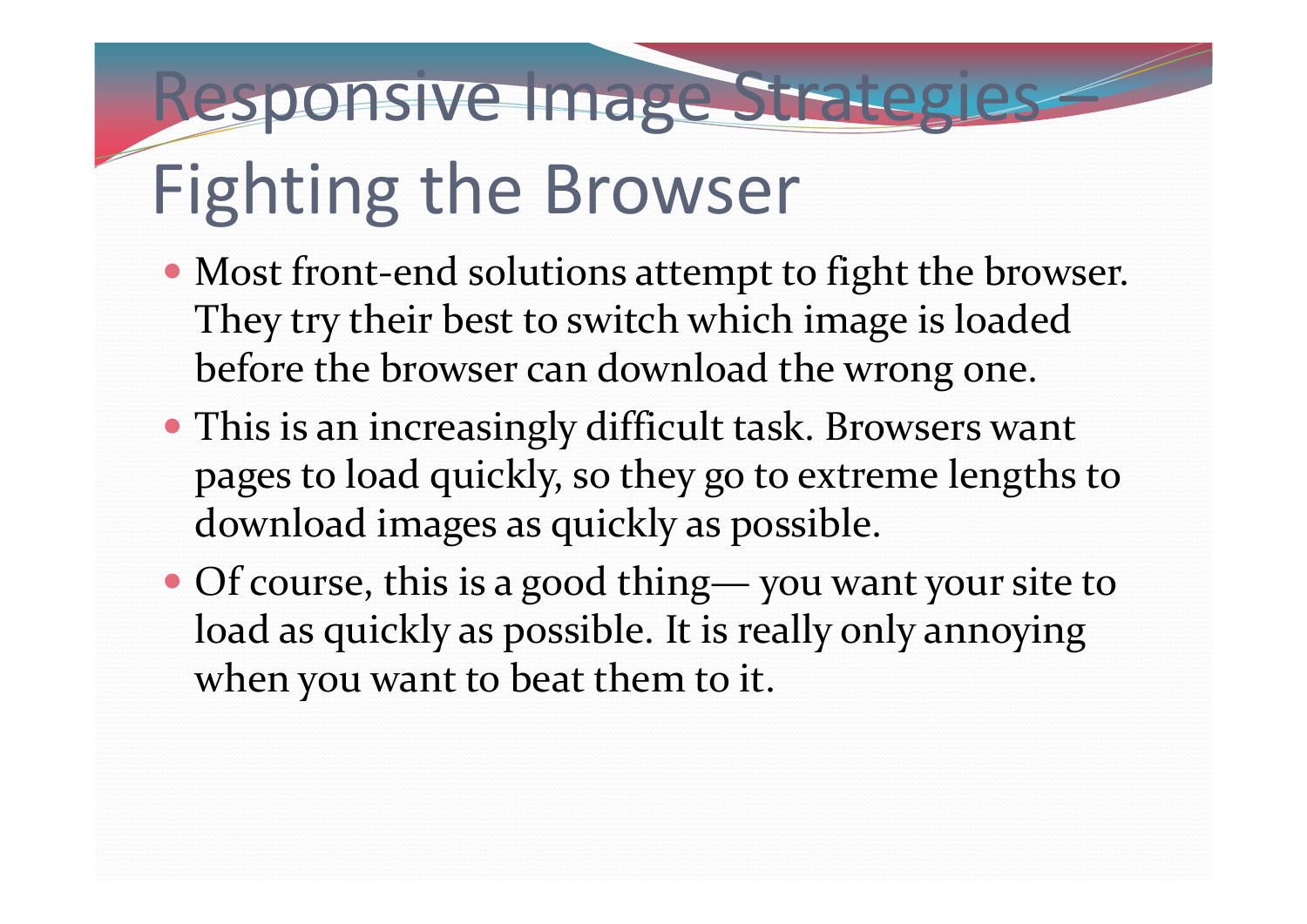# Responsive Image Strategies ‐ Resignation

- This approach admits defeat to the browser. We cannot adequately control which image gets loaded by the Browser.
- So lets think Mobile‐Up
- Load the small images first and for bigger screen devices load larger images later.
- Not ideal as this results in the larger screen devices make two or more HTTP requests per image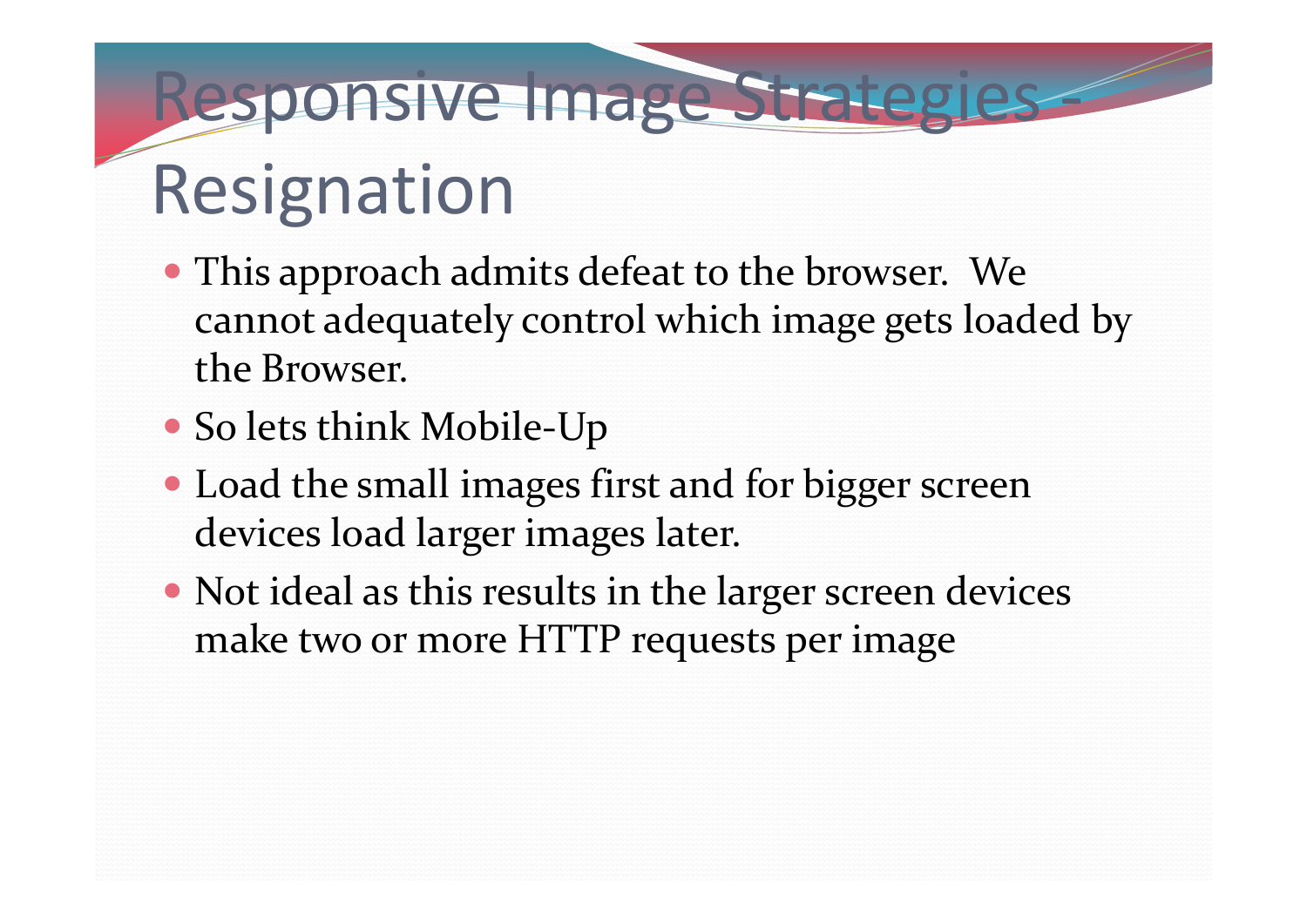# Going to the Server

 Finally, <sup>a</sup> few methods use the server and some form of detection to determine which image to load.

Responsive Image Strategies –

- This method does not have to race the Browser, because all the logic is executed before the browser ever sees the HTML.
- This is not <sup>a</sup> Future Friendly solution, as we are having to maintain information about every single device that might access the site.
	- This is very difficult given the proliferation of devices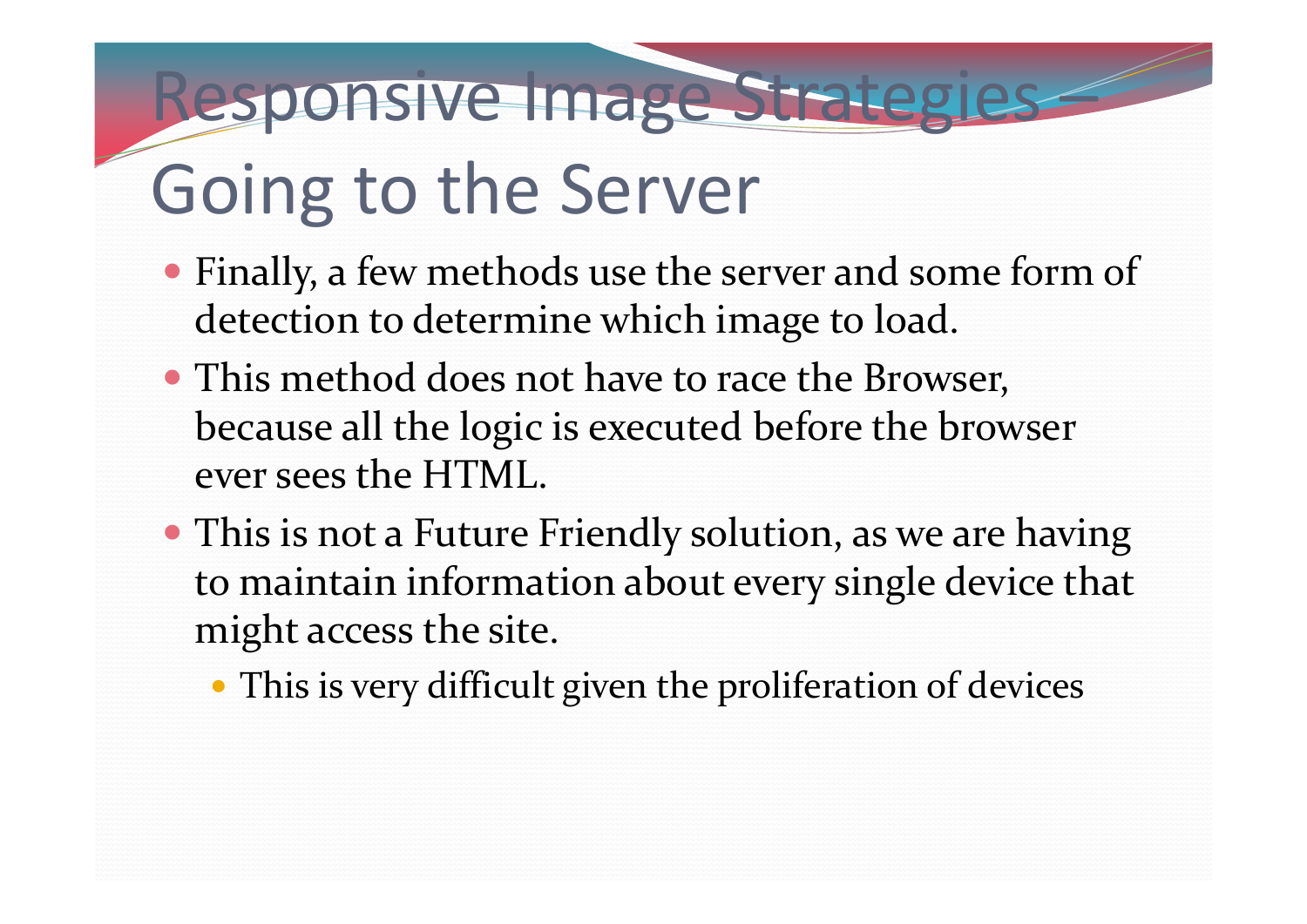# Image Scaling

- As an example we will use Sencha.io Src created by James Pearce
- To use it, pick <sup>a</sup> URL for and image and prefix it with
	- http://src.sencha.io/ and
	- Some scaling value.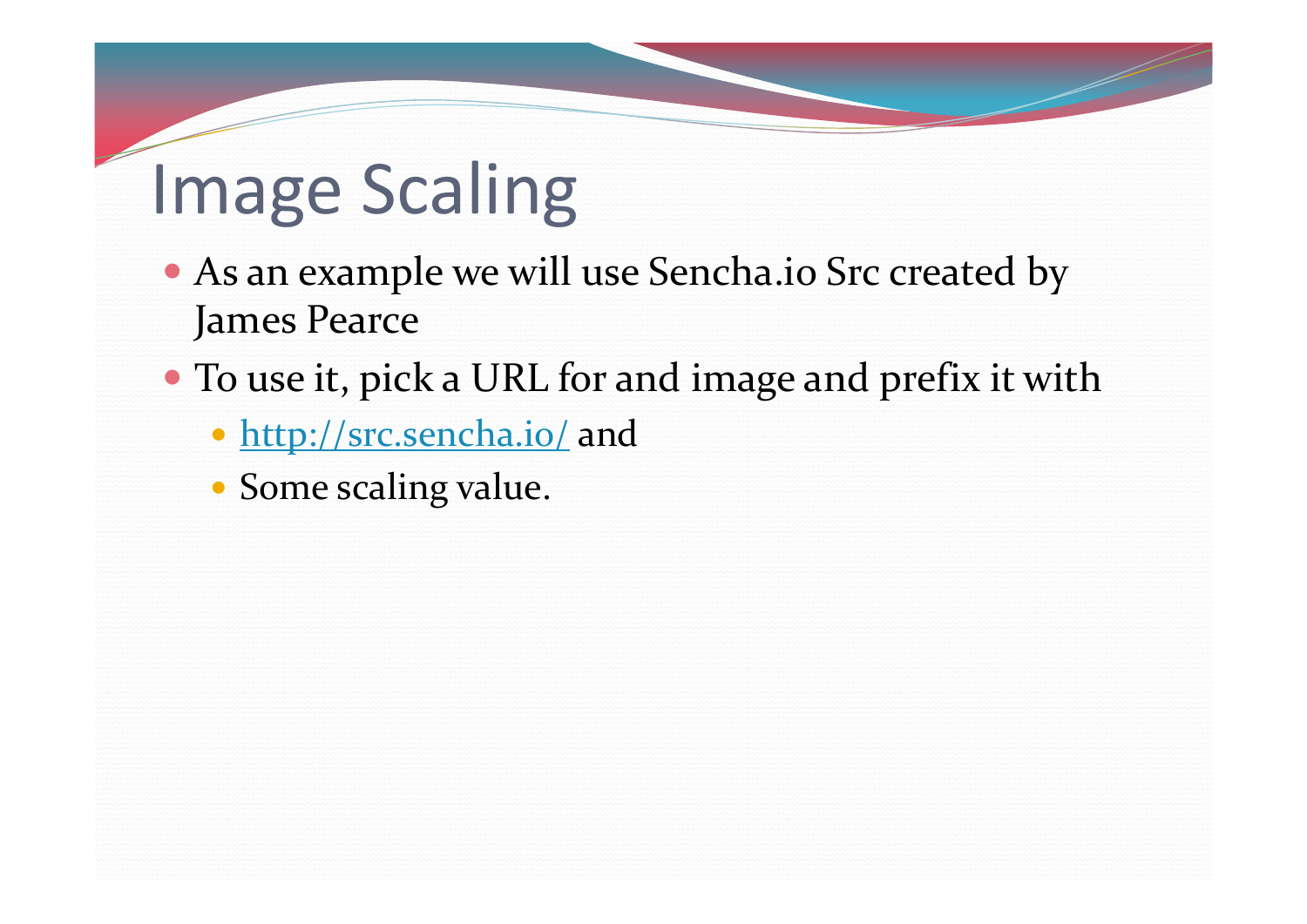#### Sencha.io Src

- Consider the following image for the TV show Fringe
	- http://www.funwallz.com/image/tv-fringeanna-torv-olivia-dunham-fresh-new-hdwallpaper-28634.jpg
- Image at 100%
	- http://src.sencha.io/http://www.funwallz .com/image/tv-fringe-anna-torv-oliviadunham-fresh-new-hd-wallpaper-28634.jpg
- Image scaled to 300px
	- http://src.sencha.io/300/http://www.funw allz.com/image/tv-fringe-anna-torvolivia-dunham-fresh-new-hd-wallpaper-28634.jpg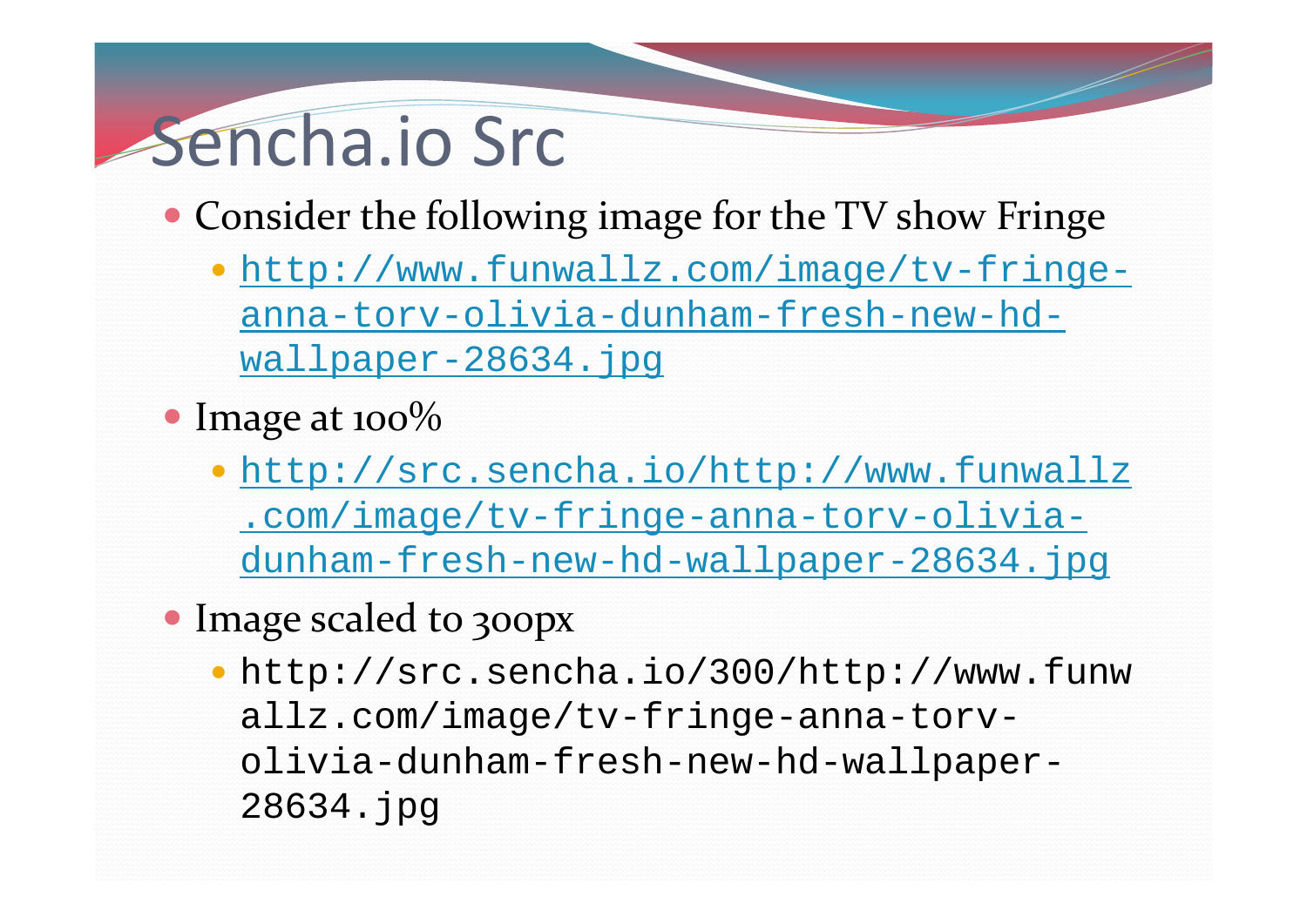## Sencha.io Src

 Sencha.io SRC also chaches the reques<sup>t</sup> so that the image is not regenerated every time.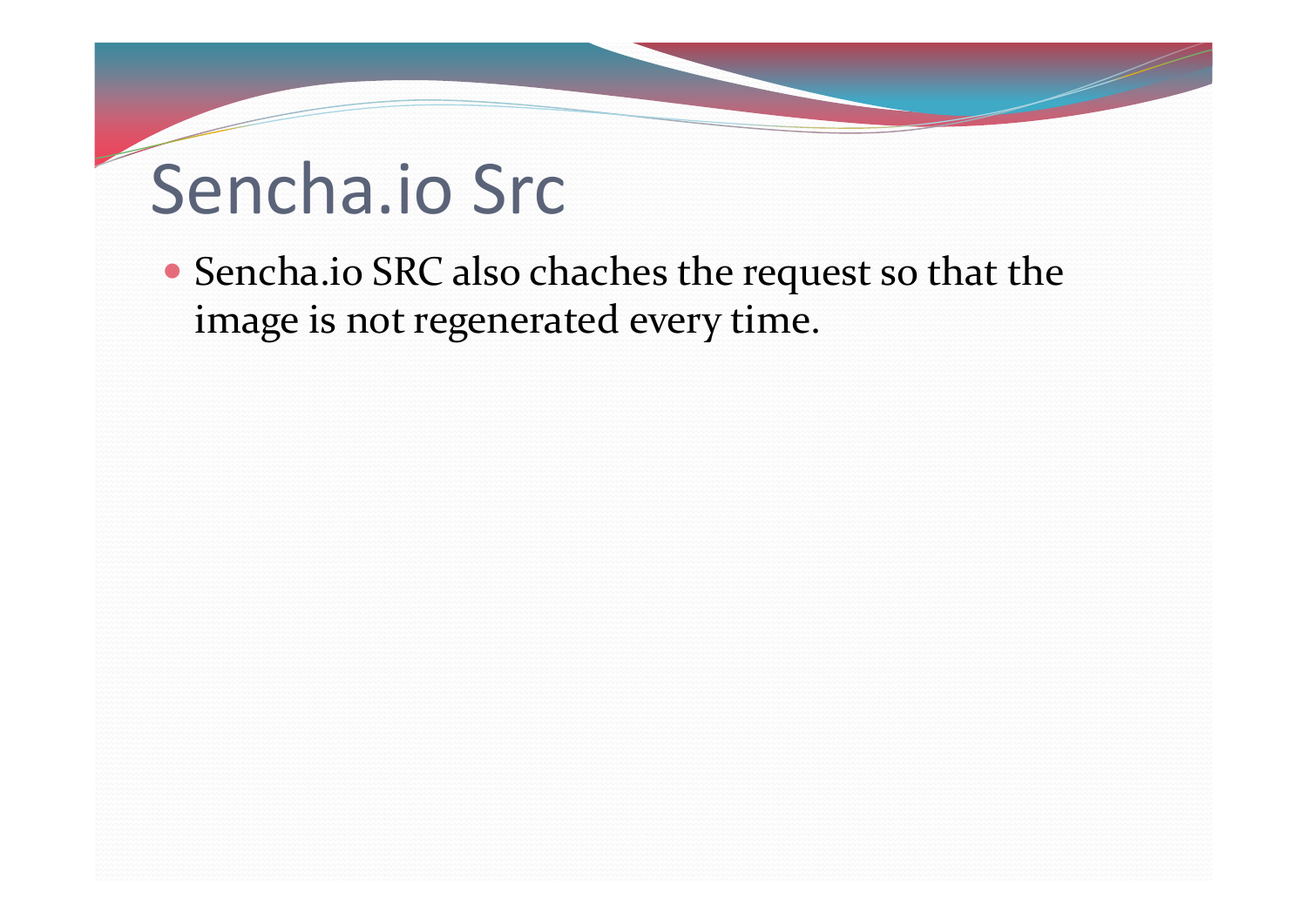# Sencha.io Src – Son Challenges

- Sencha.io Src sizes based on 100% of the screen width not the size of a container in the fluid layout.
- You would have to handle this with some JavaScript – mode coding
- Scaling is based on the entire image not just a portion of the image. When scaling down an image you can loose perspective. You may want to crop the image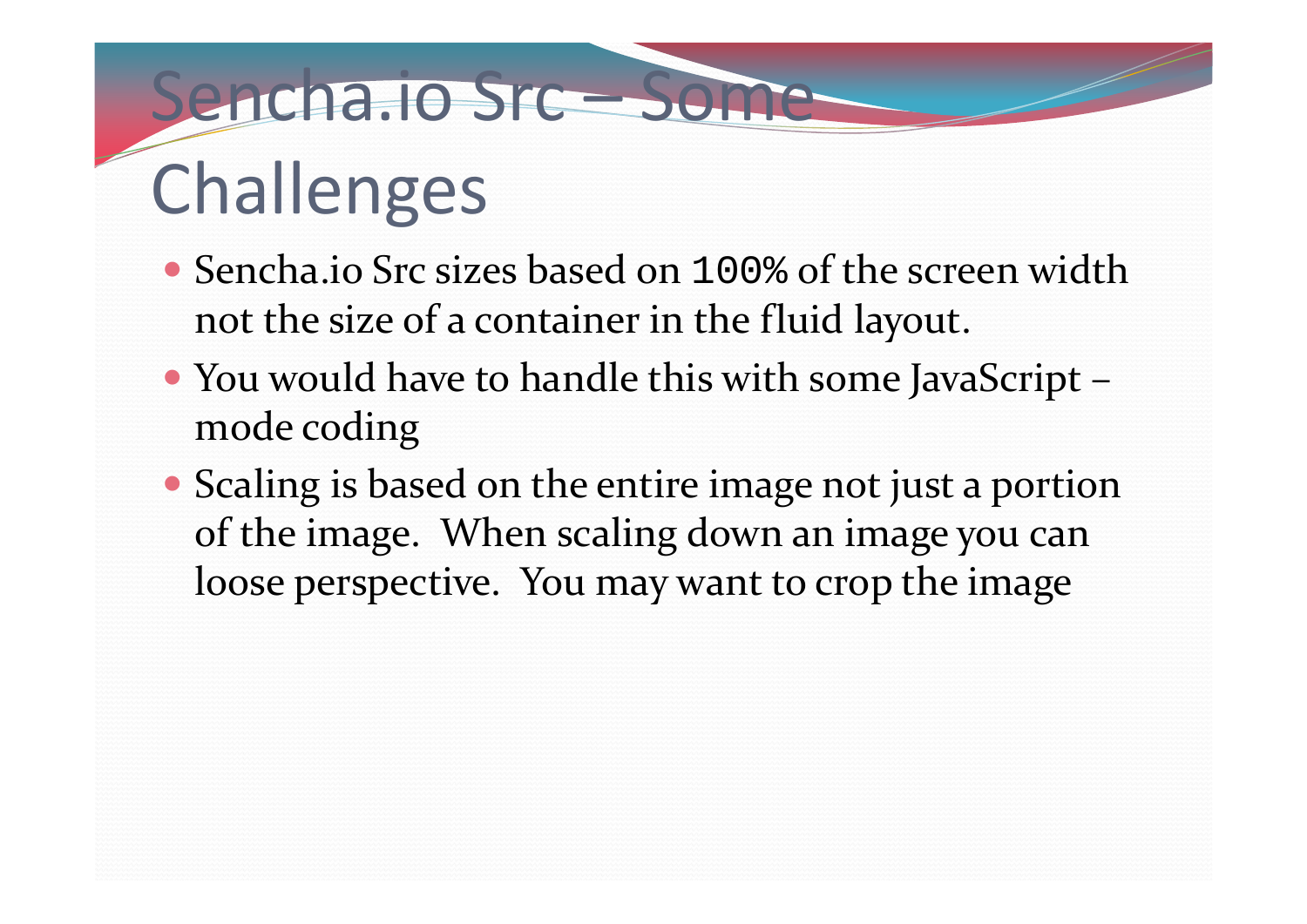# Sencha.io Src – Son Challenges

- This is a third party service
	- What if the service provider goes out of business?
	- What if the service URL changes?
	- What if the Terms of Condition Change?
	- What if the image is Classified or considered business critical?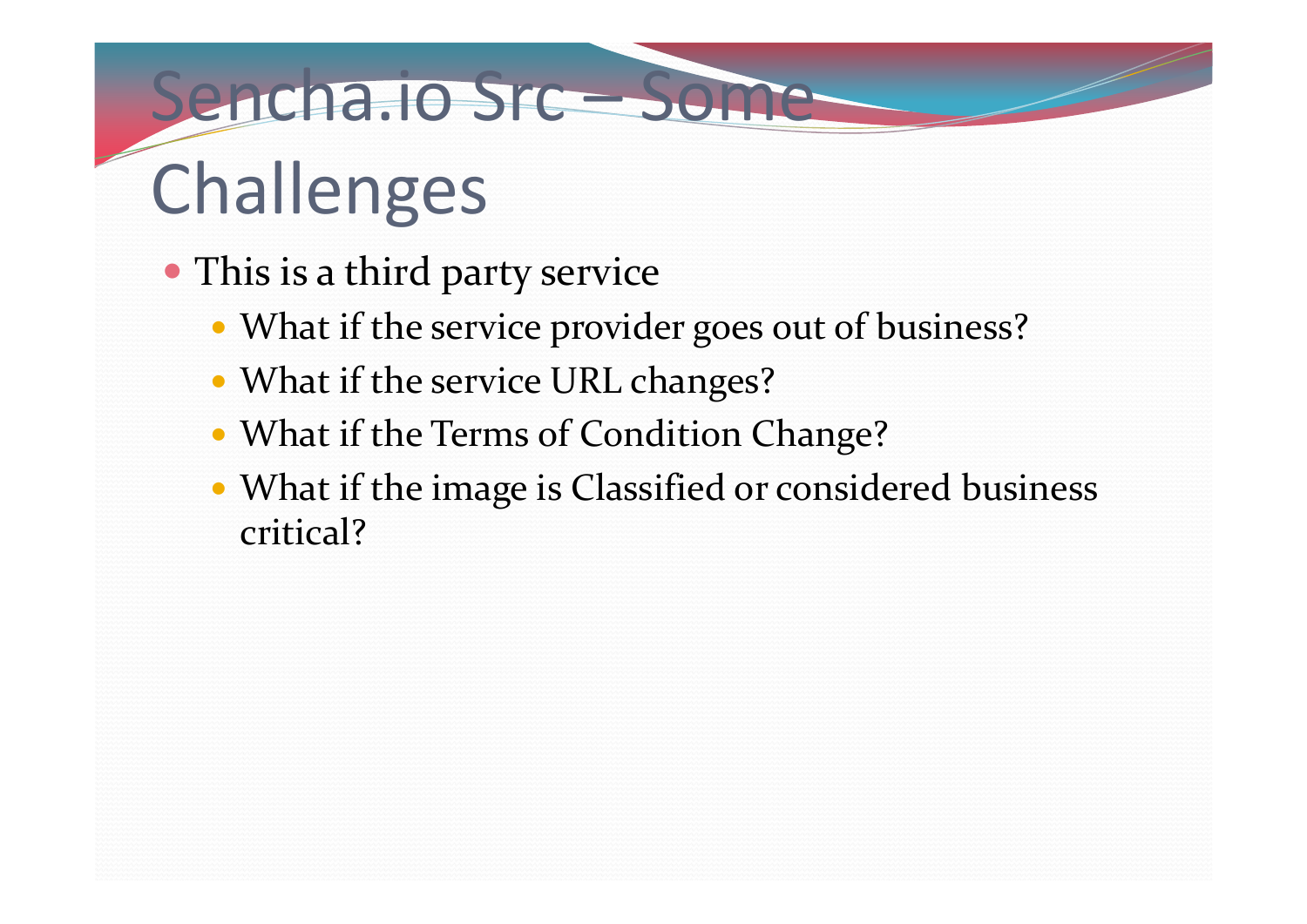- Adaptive Images detects <sup>a</sup> site's visitor's screen size and automatically creates, caches, and delivers device appropriate re‐scaled versions of your web page's embedded HTML images.
- No mark-up changes needed. It is intended for use with Responsive Designs and to be combined with Fluid Image techniques.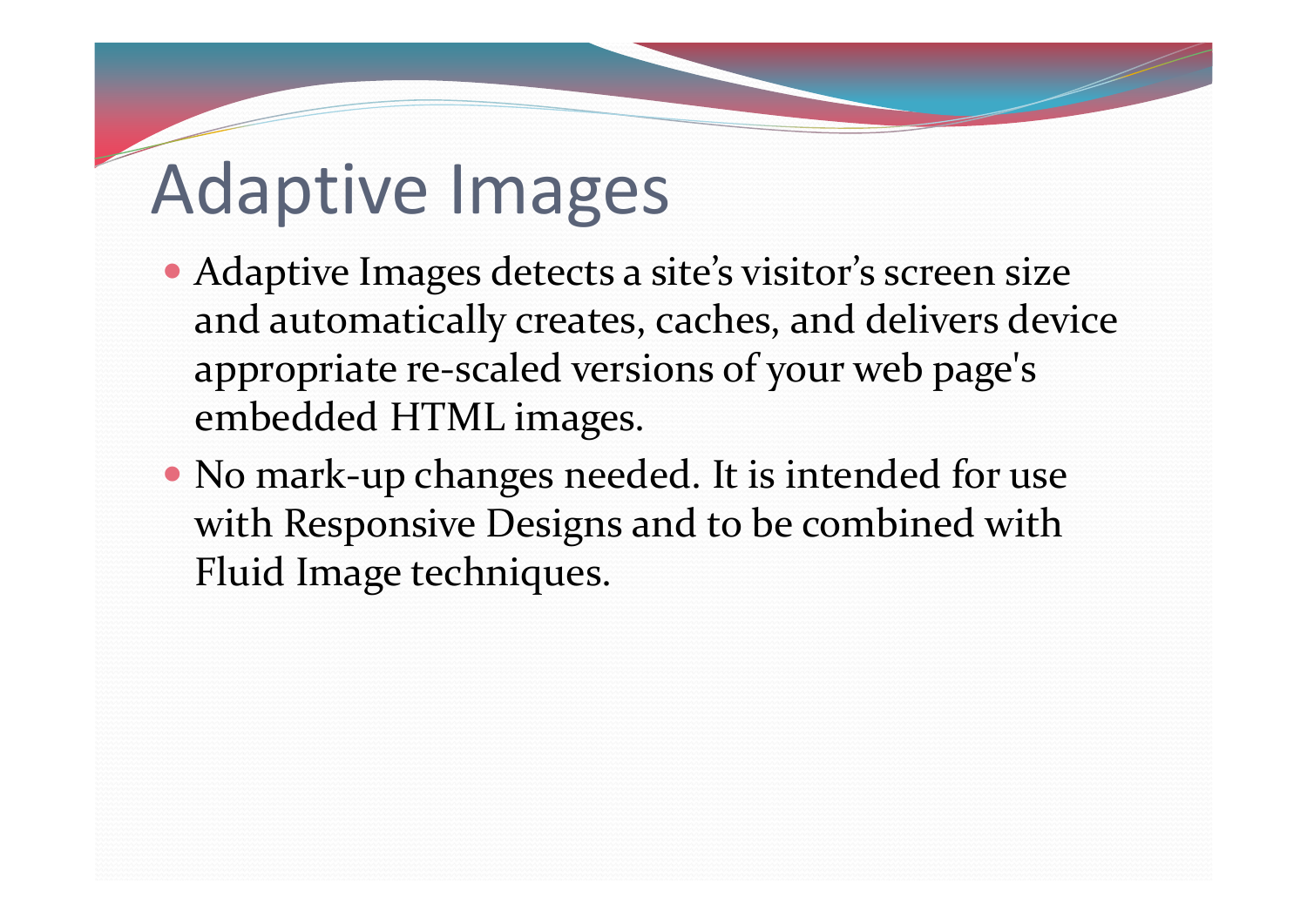- Adaptive images an excellent solution for an existing site where you may not have time to restructure your markup or code.
- Generated images are also cached to help eliminate repeated image regeneration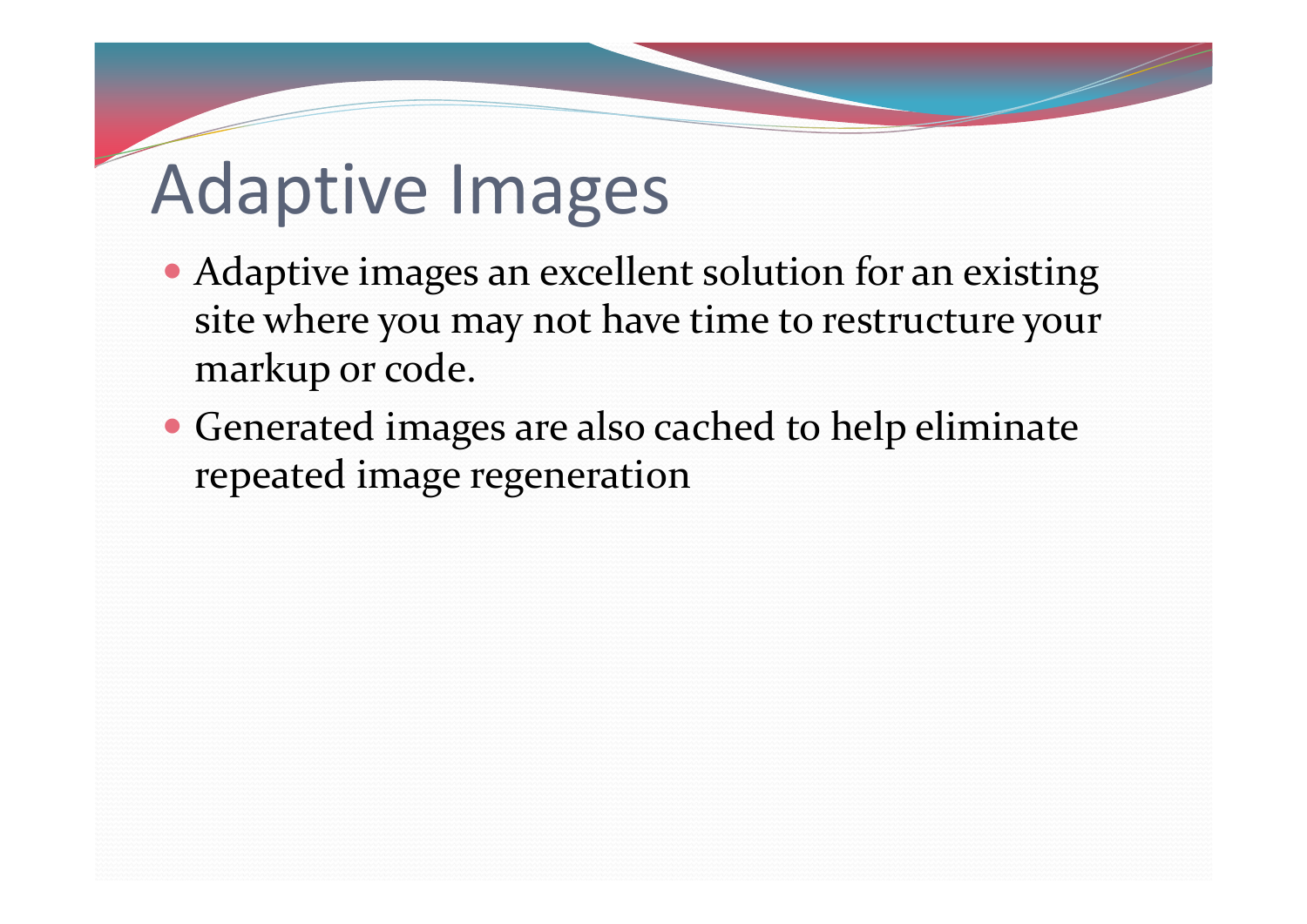- Getting it up and running is a simple three-step process:
	- 1. Place the .htaccess and adaptive-images.php files that are included in the download into your root folder.
	- 2. Create an ai-cache folder and grant it write permissions.
	- 3. Add the following line of JavaScript to the head of your document:

```
<script>
```

```
document.cookie ='resolution =' + Math.max(screen.width, screen.height) +'; 
path =/';
```
</script >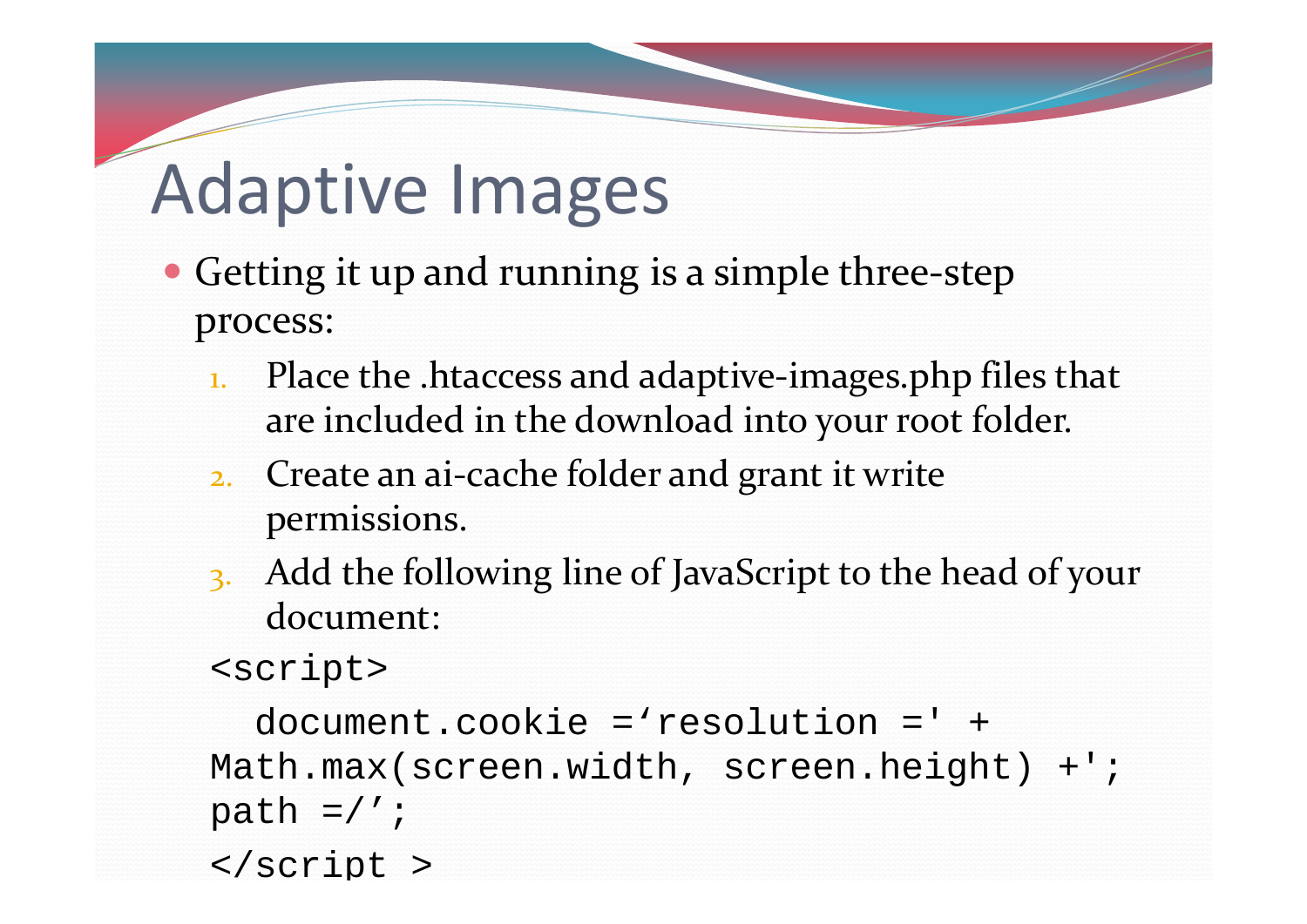- Some challenges with Adaptive Images include
	- A single URL for an image actually refers to multiple images. The web server dynamically selects, or generates, the appropriate size image. This will cause issues with CDNs as they use the URL for cache keys.
	- Now we no longer have <sup>a</sup> 1:1 relationship between <sup>a</sup> URL and the image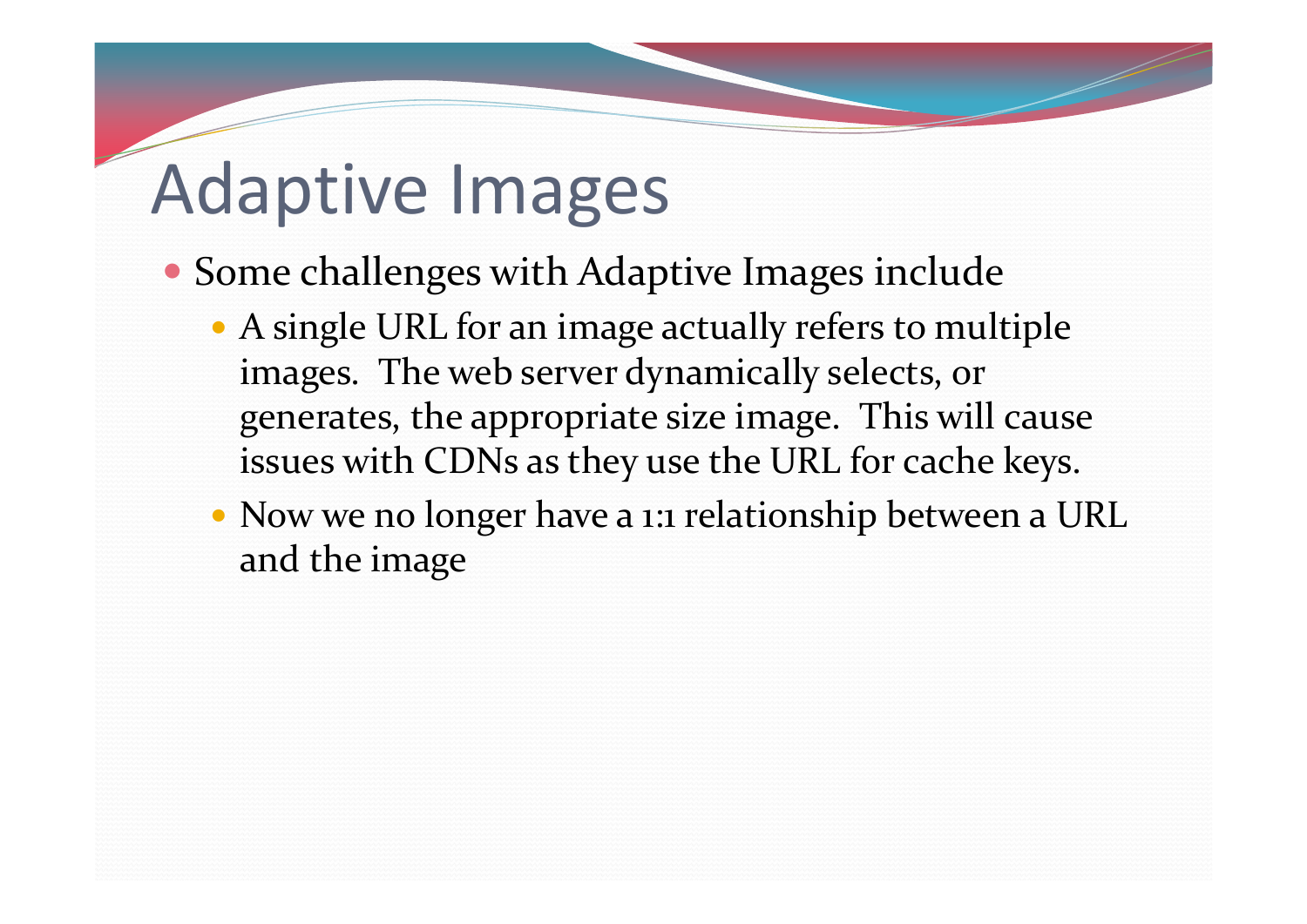# Chicken and Egg Dilemma

- To improve performance, browsers want to be able to be able to download images as soon as possible, before the page layout is known
- Developers, on the other hand, rely on knowledge on the page layout to be able to determine which image to load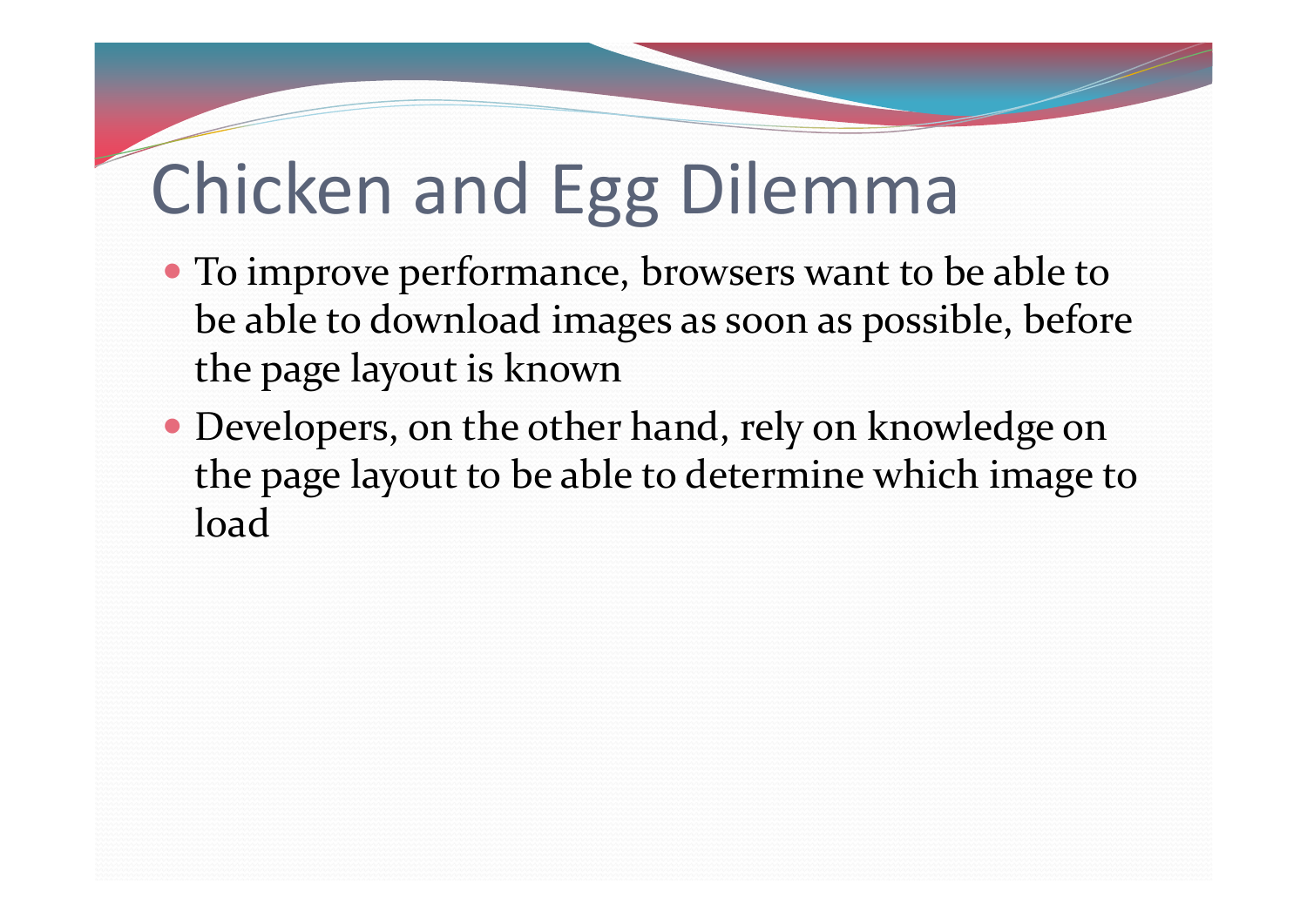# Responsive Images – Approach

- Ultimately there is no definitive solution currently exist for responsive images
	- Image Resizing allows you to create appropriate sized images for your layout, but you will be dependent on some external service
	- Adaptive Images allow you to create, on the server, images sized appropriate for the device so the HTML is simpler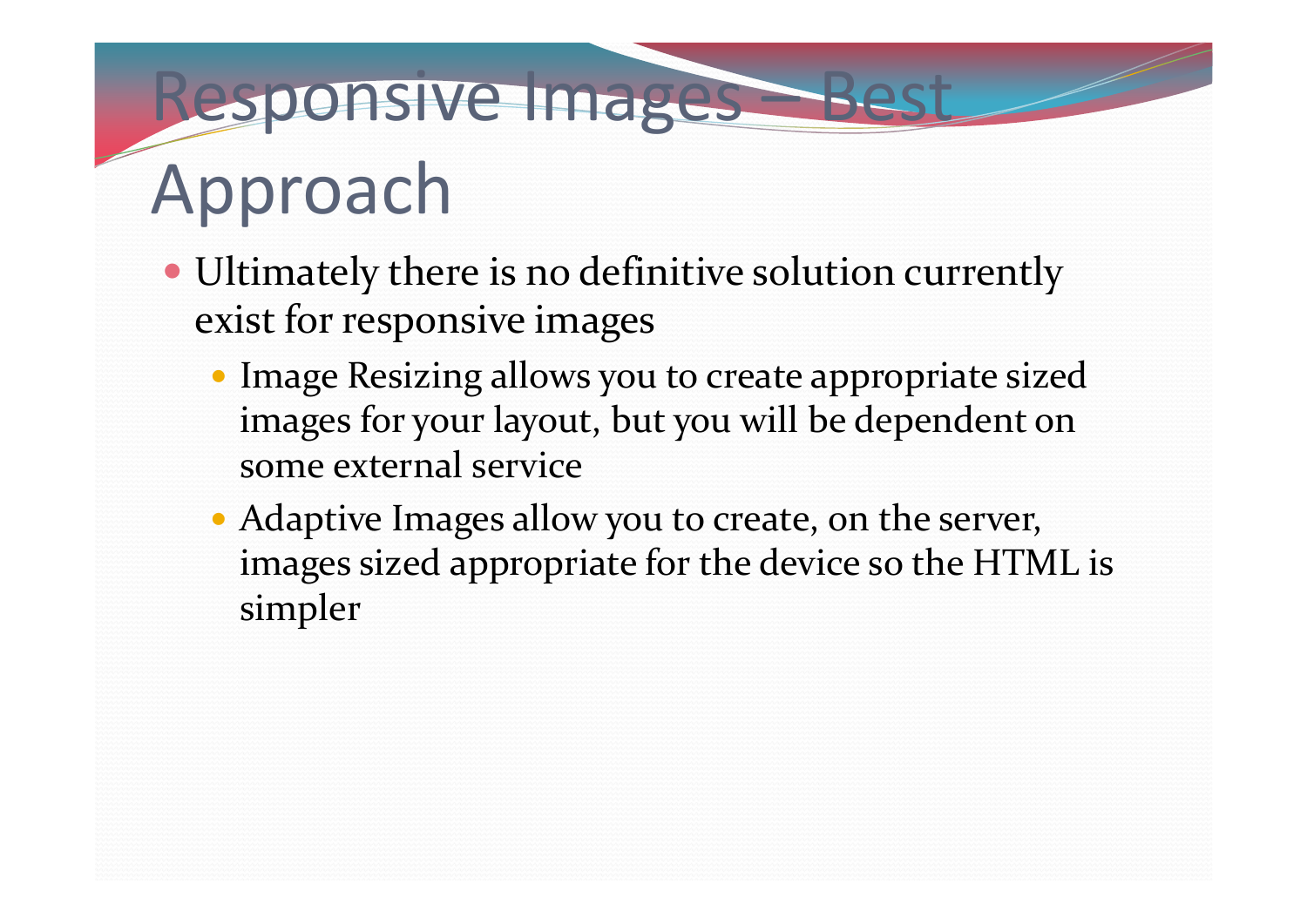# Web Fonts

- Webfonts are <sup>a</sup> font format with <sup>a</sup> specific license that permits web designers and developers to use real typography online without losing the advantages of live text — dynamic, searchable, accessible content
- Until recently, typography on the Web was very limited font‐wise. Most websites could only display text using the small selection of common system fonts already installed on the user's computer.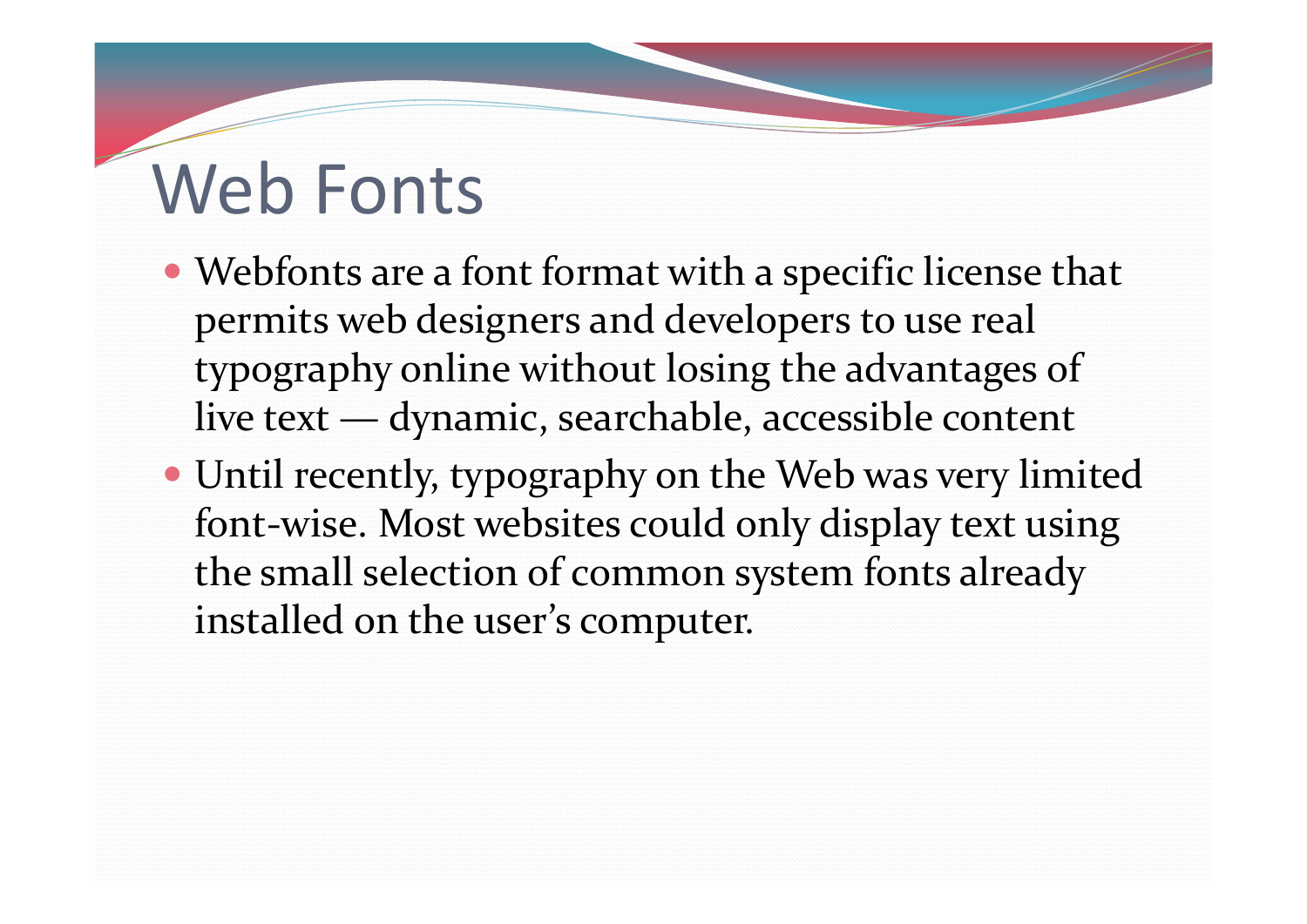# Web Fonts

- Designers who wanted to introduce some flair, character or individuality to their work would instead need to create raster images — with very limited options for size and placement and serious implications for those all-important Google search results — or use substitution software like Flash or Javascript to render their choice of font, even though that software itself was not universally available or taken up by endusers.
- Neither solution was <sup>a</sup> credible option for extended body text either, with the substitution techniques in particular requiring <sup>a</sup> grea<sup>t</sup> deal of processor power to render large amounts of text.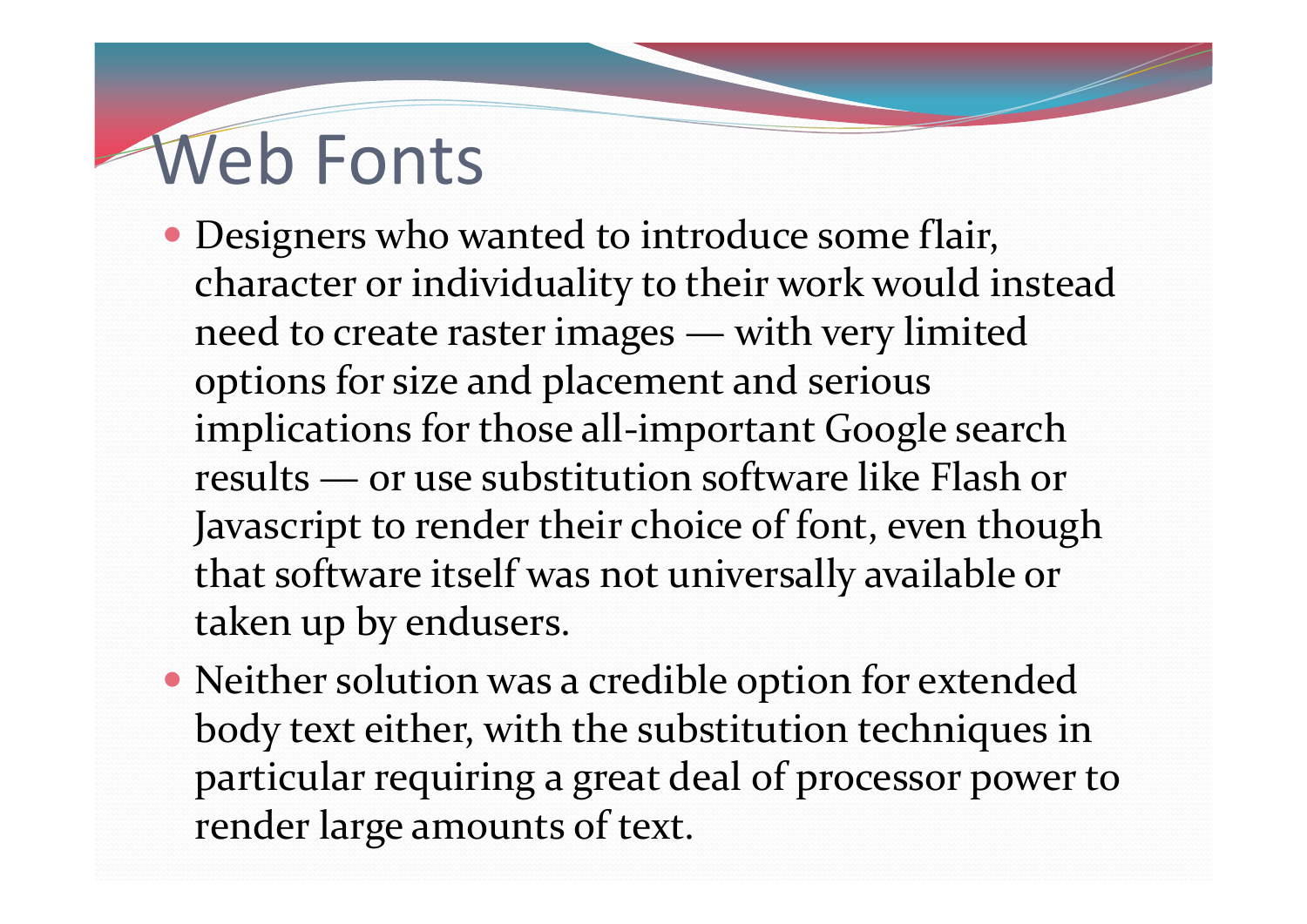# Web Fonts

• @font-face. The CSS declaration that web designers and programmers use to specify <sup>a</sup> font. That font file will either be saved in <sup>a</sup> directory on your host server much like the images are, or it could be hosted by <sup>a</sup> specialist third party service provider. It's been around since the late '90s, and in <sup>a</sup> way was the first, if not the simplest step on the road to webfonts.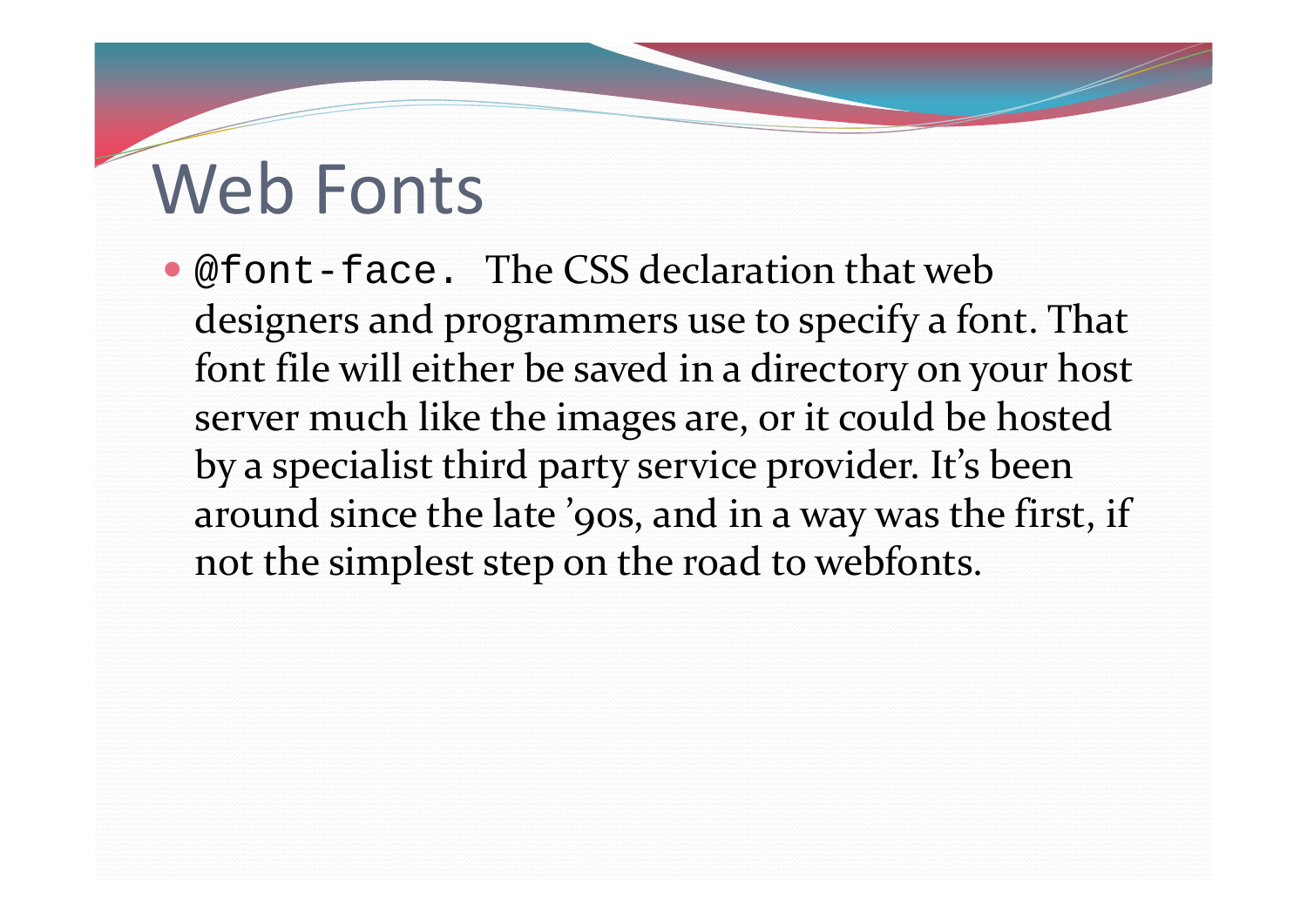### @font-face file types

- We need the following file types in order to have the full  $92+%$  support.
	- Internet Explorer (all versions): **EOT**
	- Safari (3.2+): **TTF** / **OTF**
	- iPhone (3.1) **SVG**
	- Chrome (all versions): **SVG** (**TTF** /**OTF** added 25th Jan 2010)
	- Firefox (3.5+): **TTF** /**OTF** (.**WOFF** added 3.6)
	- Opera (10+) **TTF** /**OTF**
- $\bullet$  So,  $\cdot$  eot  $\circ$   $\cdot$   $\cdot$  ttf  $\cdot$   $\cdot$  otf  $\cdot$   $\cdot$  svg  $\cdot$  woff  $\cdot$  best support **possible.**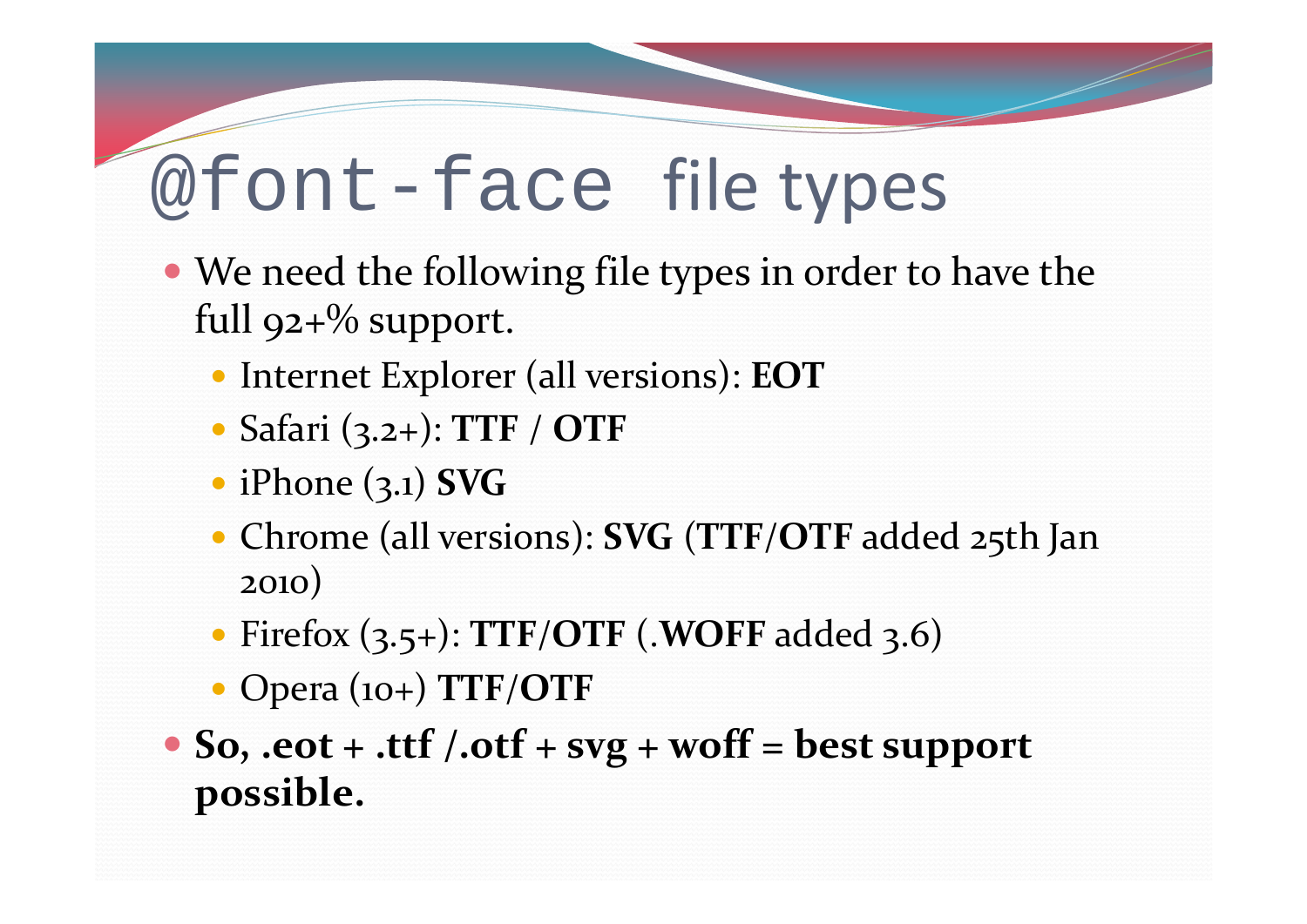```
@font-face Example
@font-face {
  font-family: "Blooming Grove";
  src: url('/fonts/examples/bgrove.ttf')
```

```
format('truetype'), 
url('/fonts/examples/
```

```
bgrove.otf')
```
}

}

```
format('opentype');
```

```
.example {
 font-family: "Blooming Grove";
  font-size: 1.5em;
```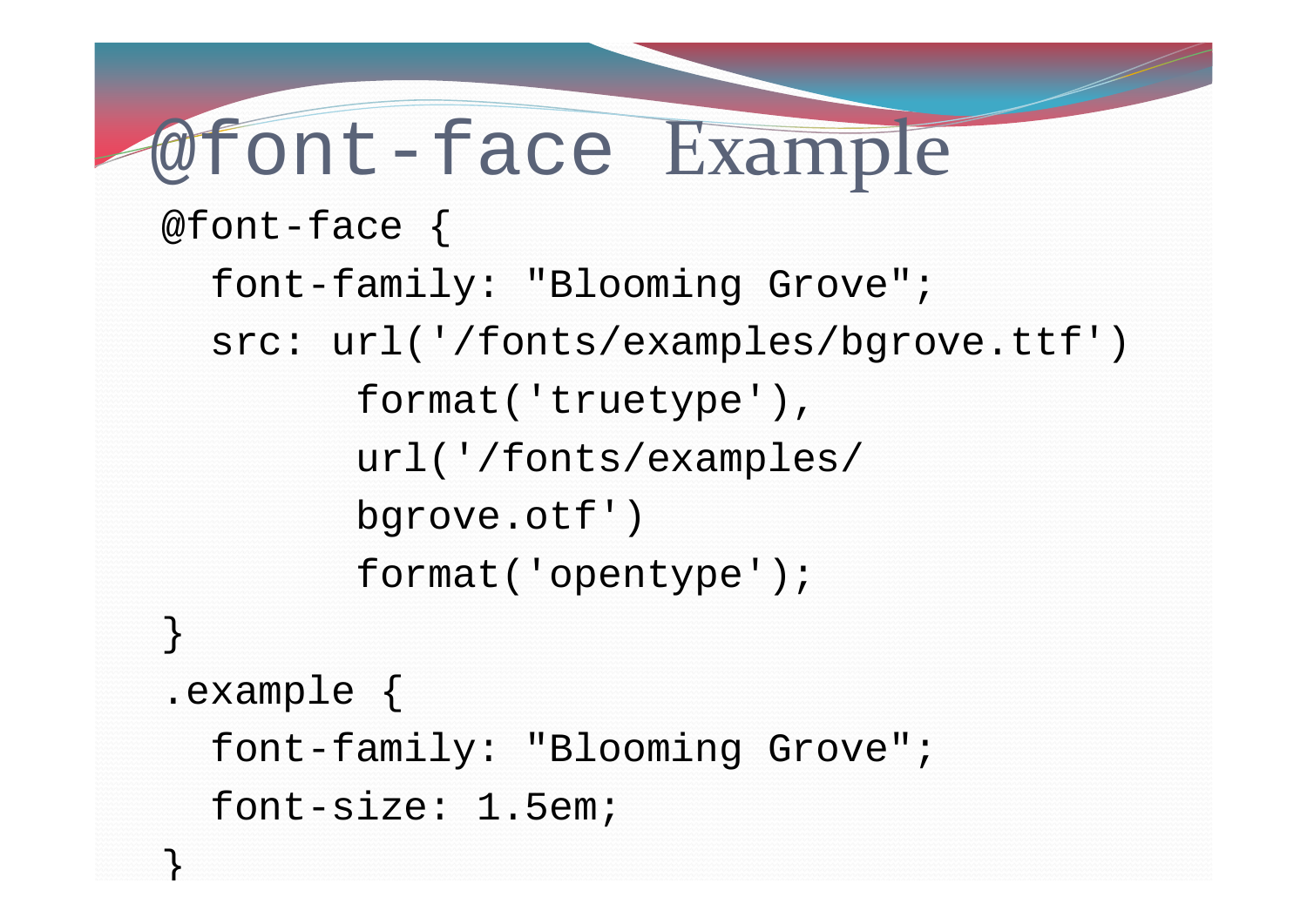# Media Queries

• You can include the @font-face in the Media Query rules so you can select appropriate font families for specific devices.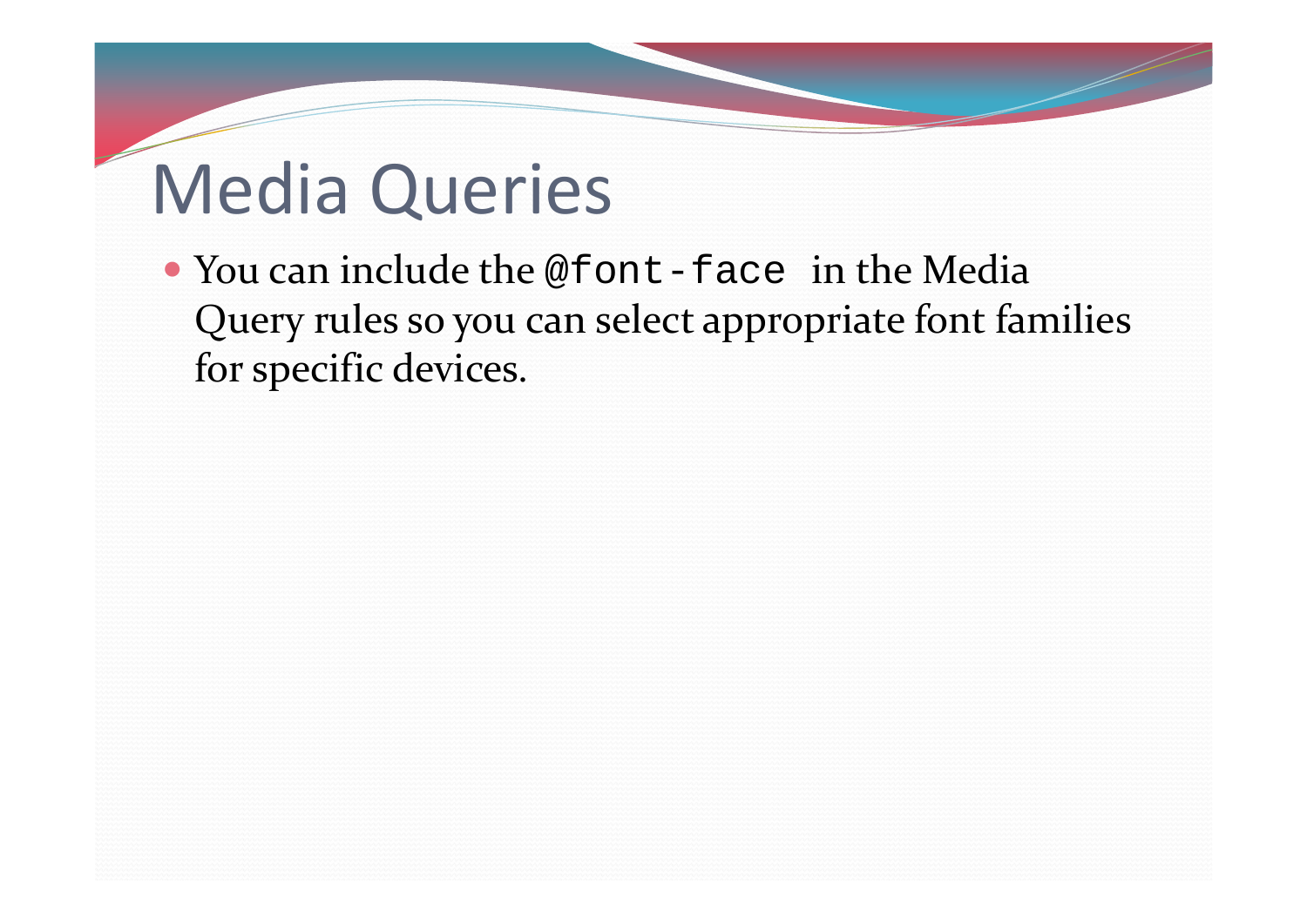# High‐Resolutions Displays

- Creating images for high-resolution displays means creating larger images, which in turn means larger file size
- You do not want to pass these larger images to screens that do not need them.
- So how can we control which images ge<sup>t</sup> loaded on <sup>a</sup> device
	- Media Queries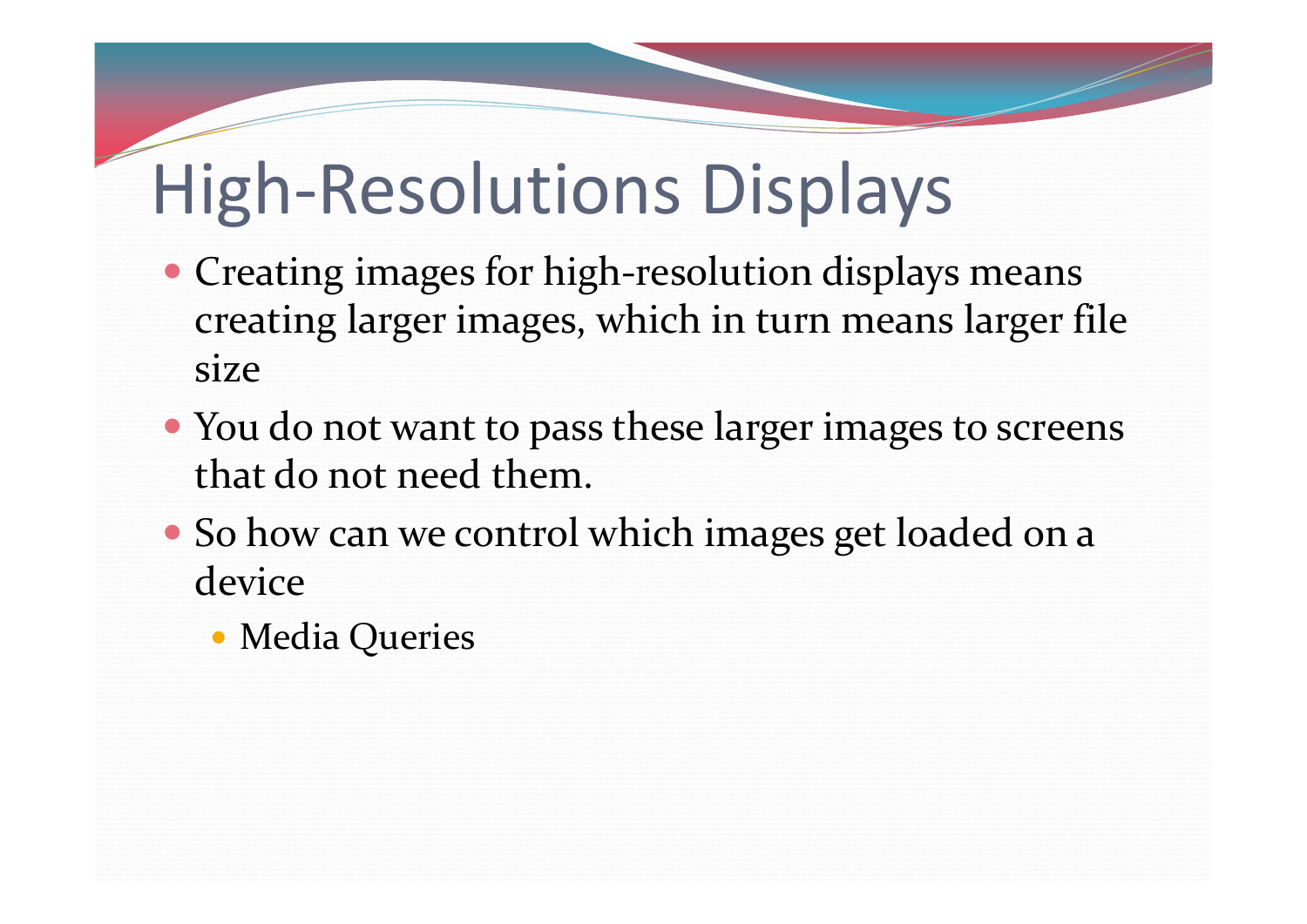# High‐Resolutions Displays

- We use Media Queries and specifically the resolution feature
	- min-resolution and

…

}

 -webkit-min-device-pixel-ratio for WebKit based browsers

```
@media only screen and 
           (-webkit-min-device=pixel-ration: 2),
       only screen and (min-resolution: 2dppx){
```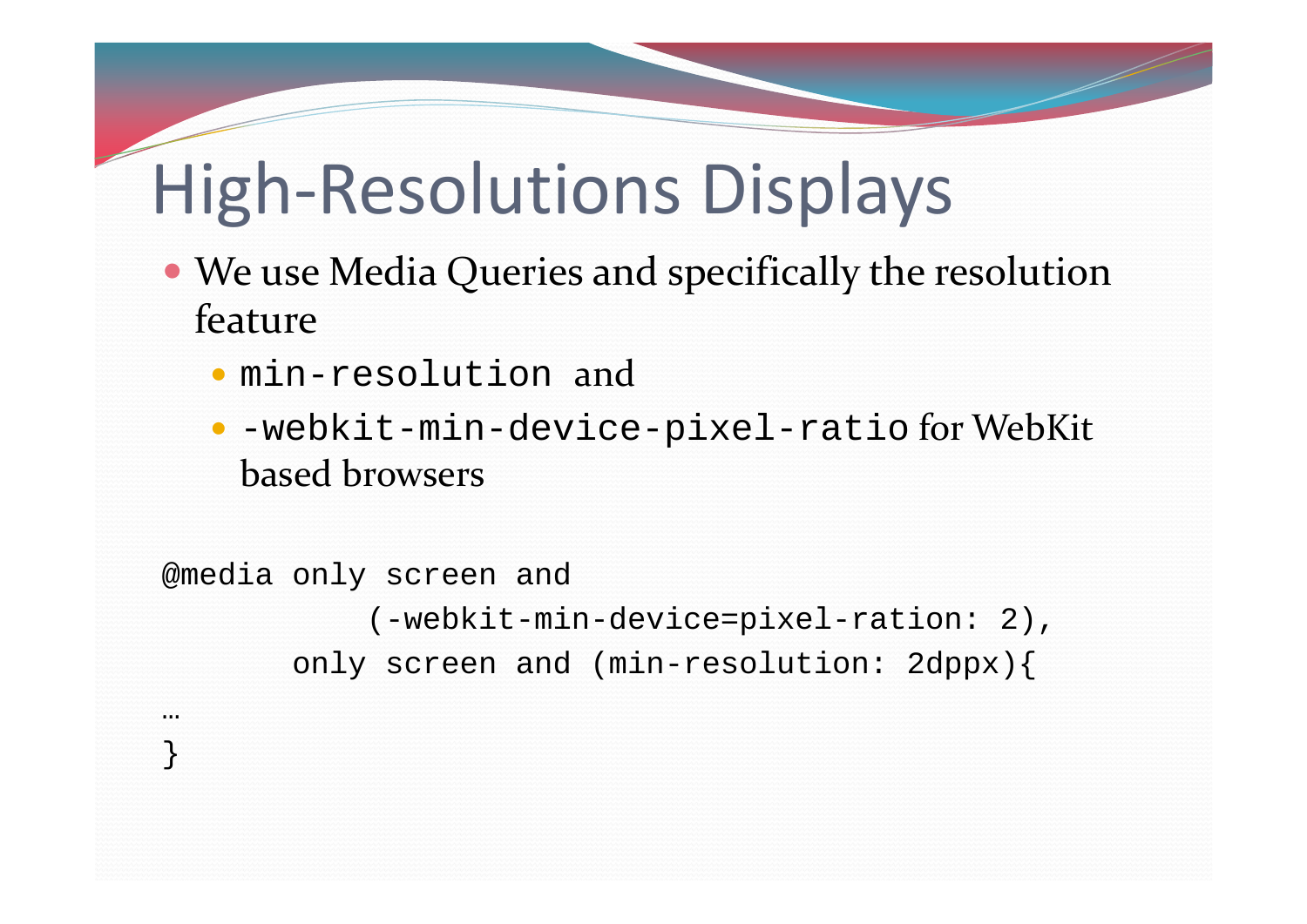# Scalable Vector Graphics (SVG)

- Another solution to scaling images is to choose the right technology
- Scalable Vector Graphic images are vector images that can scale without
	- **Increasing the file size**
	- Losing detail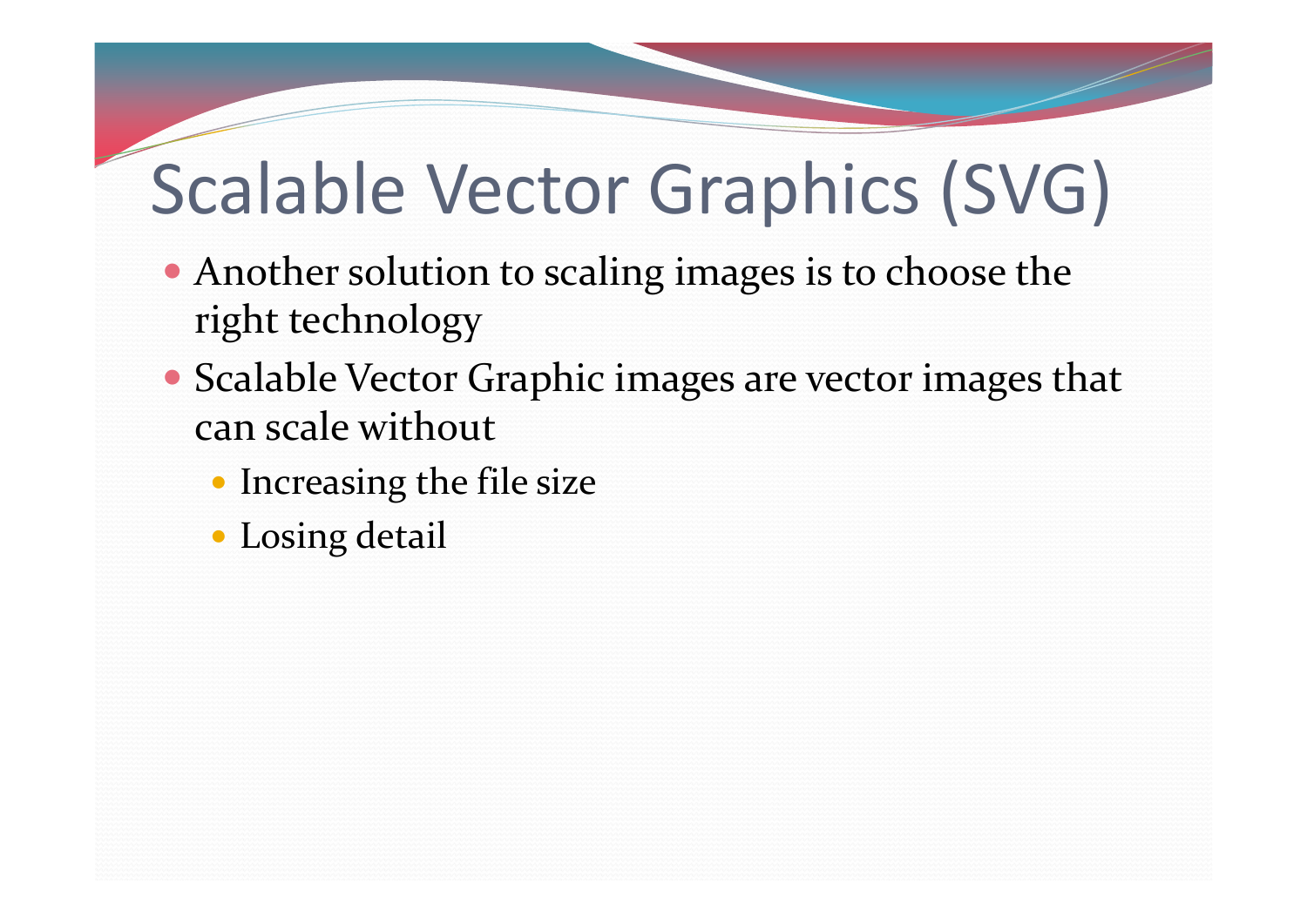# Example with SVG





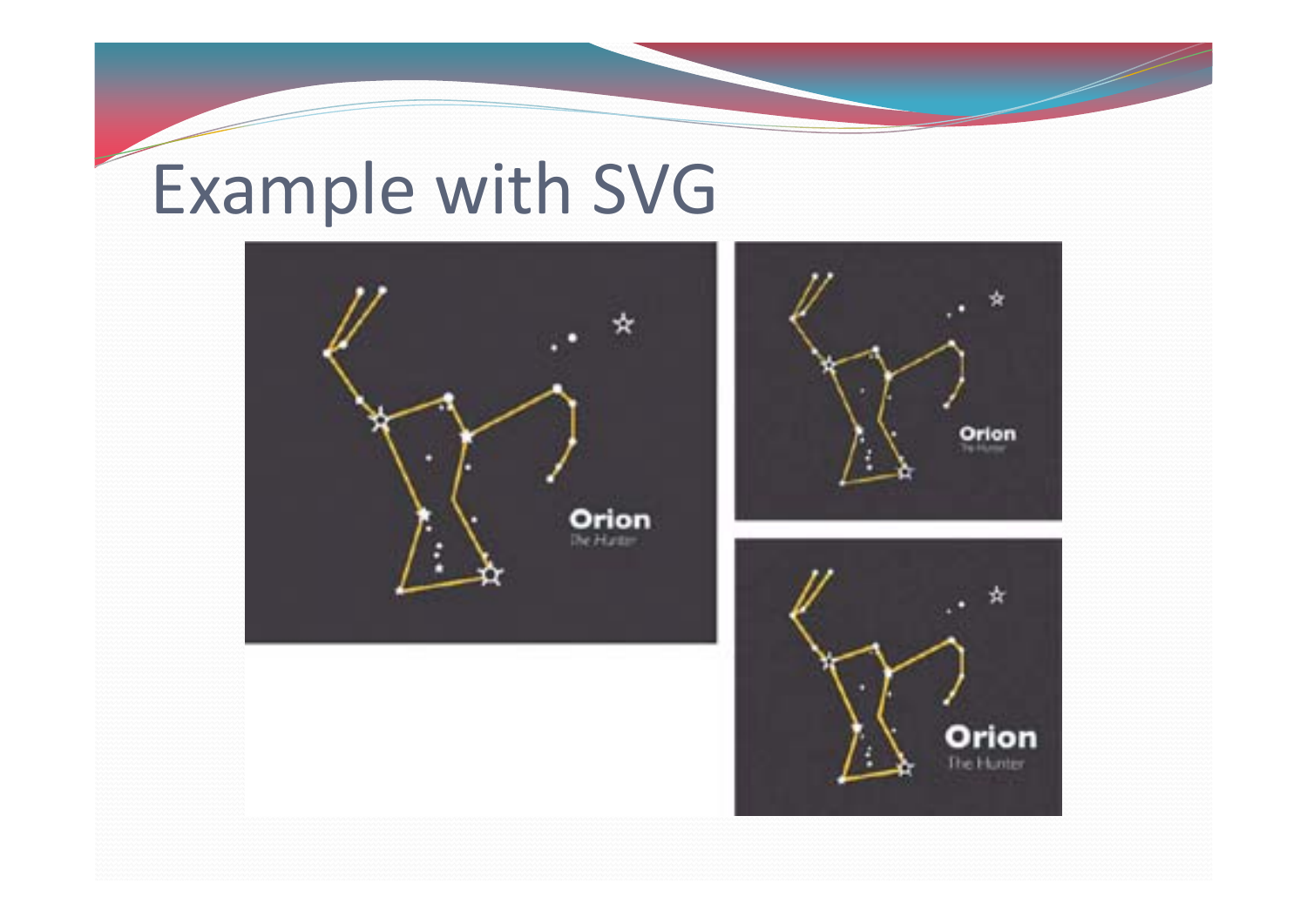# Scalable Vector Graphics (SVG)

- There are two main issues standing in the way of SVG
	- Lack of Browser suppor<sup>t</sup> and
	- Lack of tool suppor<sup>t</sup>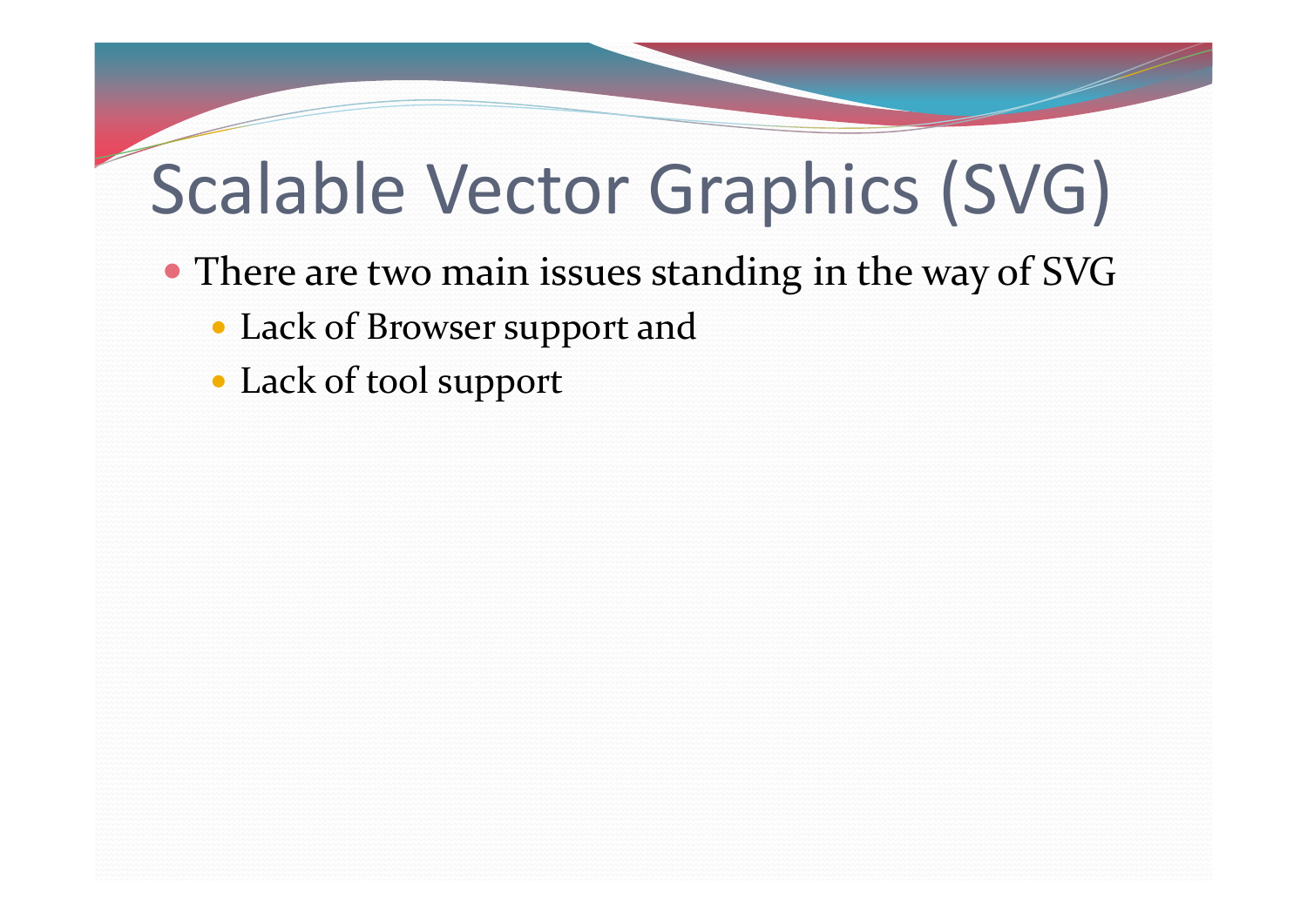# Browser Support

• Internet Explorer 8 and lower do not support SVG

Scalable Vector Graphics (SVG)

- Default Browser on Android does not suppor<sup>t</sup> SVG
- Other Browsers vary in the level of support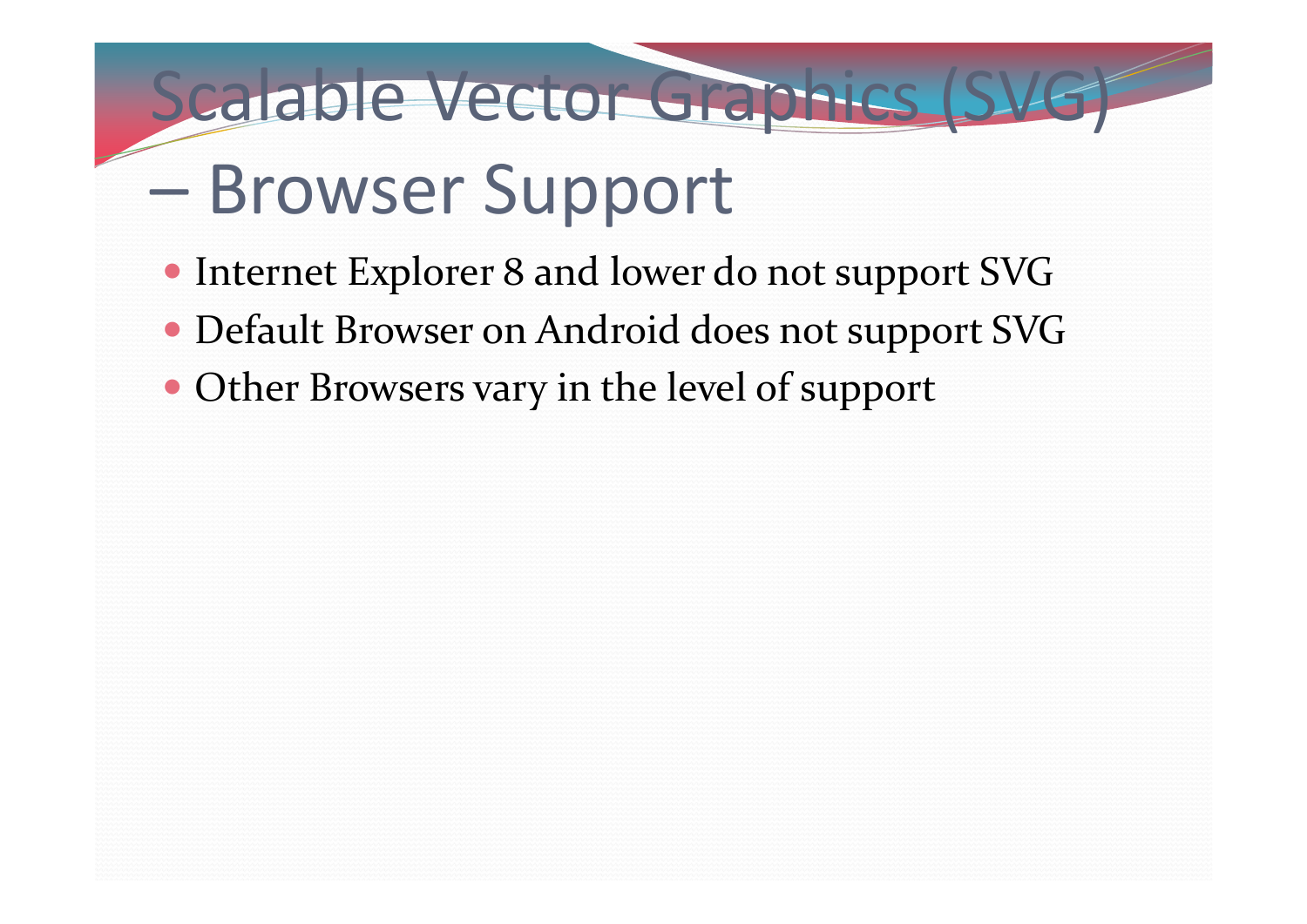# Scalable Vector Graphics (SVG)

# Tool Support

- The most popular tool used for creative design is Photoshop.
	- Photoshop is not designed to support SVG
- Adobe Illustrator does support SVG but that is a new (and costly license) and retraining on <sup>a</sup> new tool
	- Consider what it would be like if I made the Java people write in C# or
	- The C# people write in Java
	- That is the degree of challenge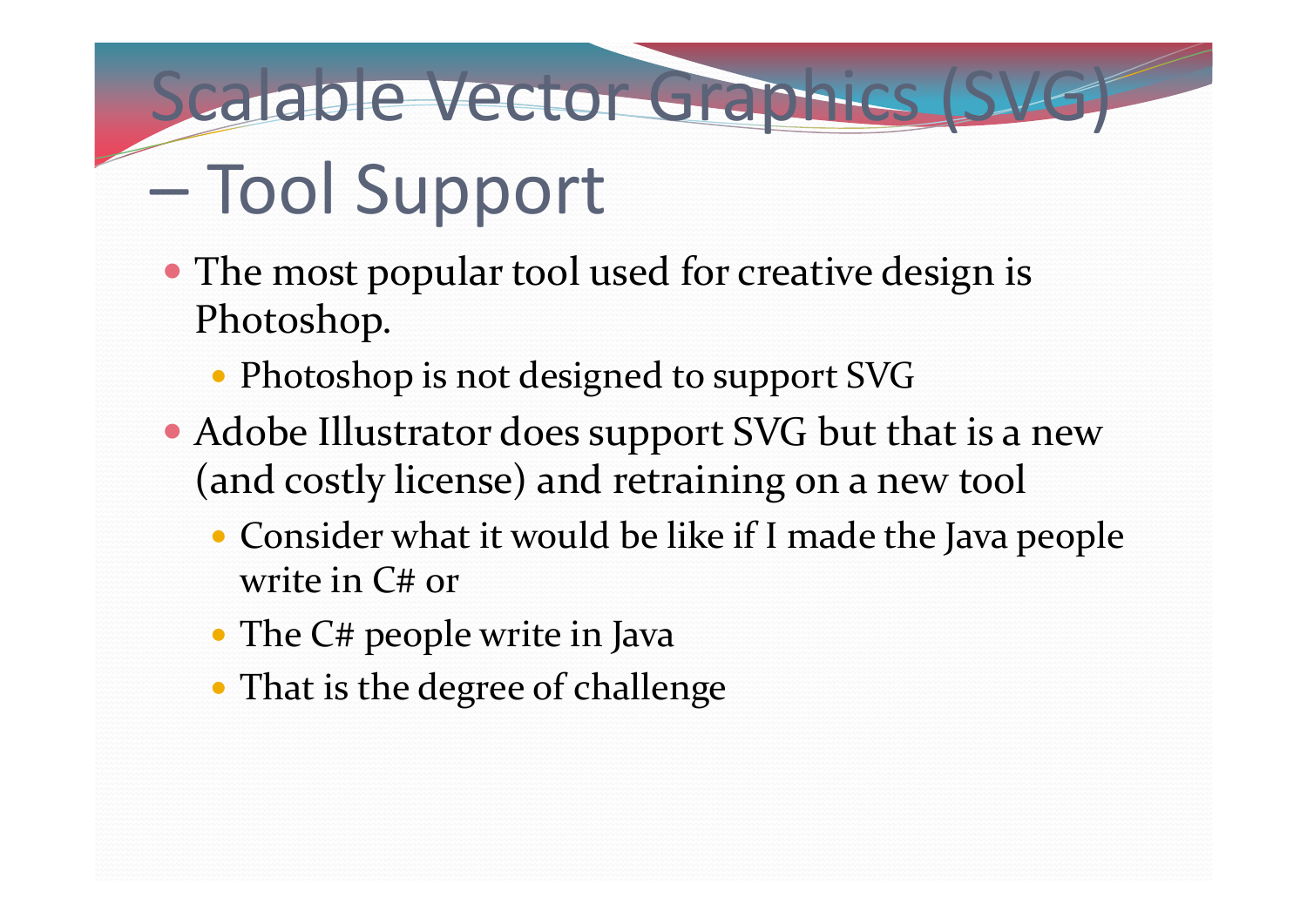# Other Fixed-Width Assets -Video

• In HTML5 I can leverage some of the new features

```
video{
     max-width: 100%;
     height: auto;
```
}